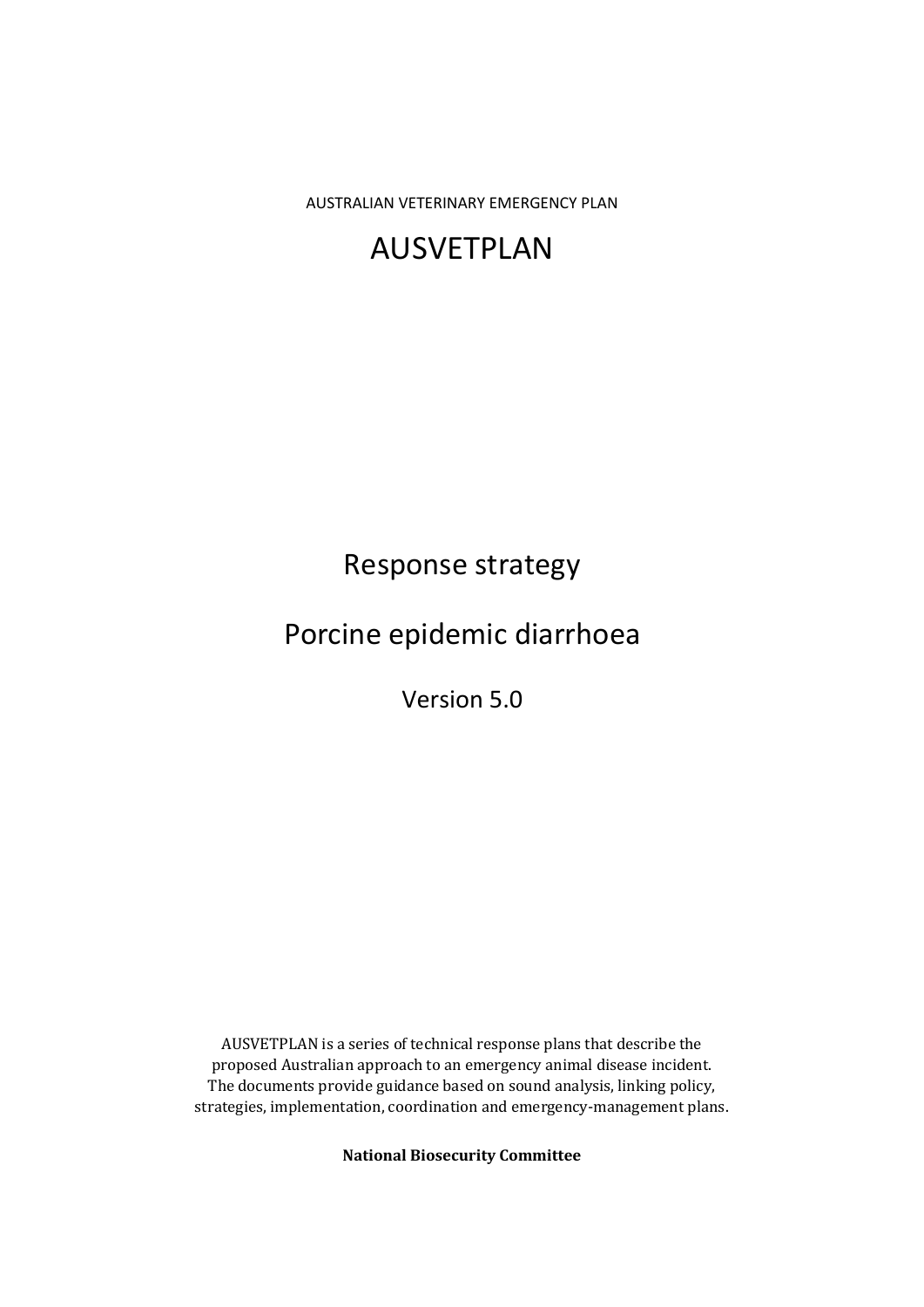© 1991–2021 Animal Health Australia ABN 86 071 890 956. Certain materials in this publication are protected by copyright and are reproduced with permission from the Commonwealth of Australia, acting through its Department of Agriculture, Water and the Environment (or any successor agency); each state and territory of Australia, as represented by their relevant agencies, and by the National Biosecurity Committee and Animal Health Committee; and Animal Health Australia's industry members.

ISBN 0 642 24506 1 (printed version)

ISBN 1 876 71438 7 (electronic version)

### **Licence**

This work is licensed under the Creative Commons Attribution-NonCommercial-ShareAlike 4.0 International Licence, with the exception of:

- any third-party material contained within the work
- any material protected by a trademark
- any images and/or photographs.

To view a copy of this licence, visit http://creativecommons.org/licenses/by-nc-sa/4.0/.

### **Moral rights**

The author(s) of this work hold 'moral rights' as defined in the *Copyright Act 1986* (Cwlth) and assert all moral rights in connection with this work. This means you must:

- attribute (give credit to) the author(s) of this work
- not say a person is a creator of a work when they are not
- not do something with the work (such as change or add to it) that would have a negative impact on the reputation of the author(s) of this work.

Failure to do so could constitute a breach of the *Copyright Act 1986* (Cwlth).

### **Disclaimer and warranty**

- This publication has been produced in accordance with the procedures described in the AUSVETPLAN *Overview*, and in consultation with Australian national, state and territory governments; the relevant livestock industries; nongovernment agencies; and public health authorities, as relevant. Any views and opinions expressed in this document do not necessarily represent the views and opinion of the authors or contributors, Animal Health Australia or the Commonwealth of Australia.
- This publication is for use in emergency situations. The strategies and policy guidelines in this work are not applicable to quarantine policies for imported livestock or livestock products.
- This publication is not legal or professional advice and should not be taken as a substitute for legal or other professional advice.
- This publication is not intended for use by any person who does not have appropriate expertise in the subject matter of the work. Before using this publication, you should read it in full, consider its effect and determine whether it is appropriate for your needs.
- This publication was created on November 2021. Laws, practices and regulations may have changed since that time. You should make your own inquiries as to the currency of relevant laws, practices and regulations, as these may have changed since publication of this work.

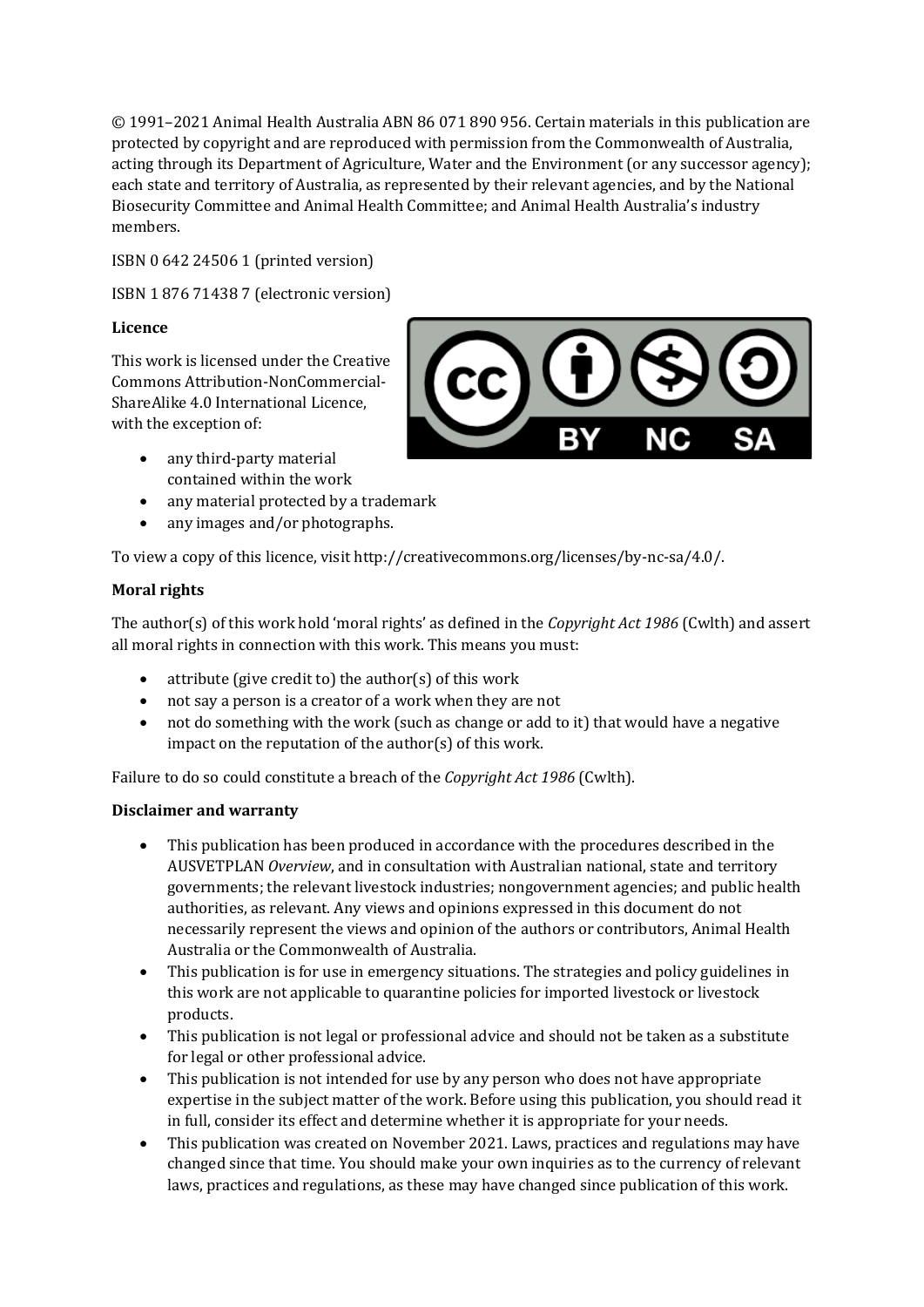No warranty is given as to the correctness of the information contained in this work, or of its suitability for use by you. To the fullest extent permitted by law, Animal Health Australia is not, and the other contributing parties are not, liable for any statement or opinion, or for any error or omission contained in this work, and it and they disclaim all warranties with regard to the information contained in it, including, without limitation, all implied warranties of merchantability and fitness for a particular purpose. Animal Health Australia is not liable for any direct, indirect, special or consequential losses or damages of any kind, or loss of profit, loss or corruption of data, business interruption or indirect costs, arising out of or in connection with the use of this work or the information contained in it, whether such loss or damage arises in contract, negligence, tort, under statute, or otherwise.

### **Text under development**

In this manual, text placed in square brackets [xxx] indicates that that aspect of the manual remains unresolved or is under development; such text is not part of the official manual. The issues will be further worked on by experts and relevant text included at a future date.

### **Contact information**

If you have any requests or inquiries concerning reproduction and rights, or suggestions or recommendations, you should address these to:

AUSVETPLAN – Animal Health Australia Executive Manager, Emergency Preparedness and Response PO Box 5116 Braddon ACT 2612 Tel: 02 6232 5522 email: aha@animalhealthaustralia.com.au

### **Approved citation**

Animal Health Australia (2021). *Response strategy: Porcine epidemic diarrhoea* (version 5.0). Australian Veterinary Emergency Plan (AUSVETPLAN), edition 5, Canberra, ACT.

### **EMERGENCY ANIMAL DISEASE WATCH HOTLINE: 1800 675 888**

**The Emergency Animal Disease Watch Hotline is a toll-free telephone number that connects callers to the relevant state or territory officer to report concerns about any potential emergency disease situation. Anyone suspecting an emergency disease outbreak should use this number to get immediate advice and assistance.**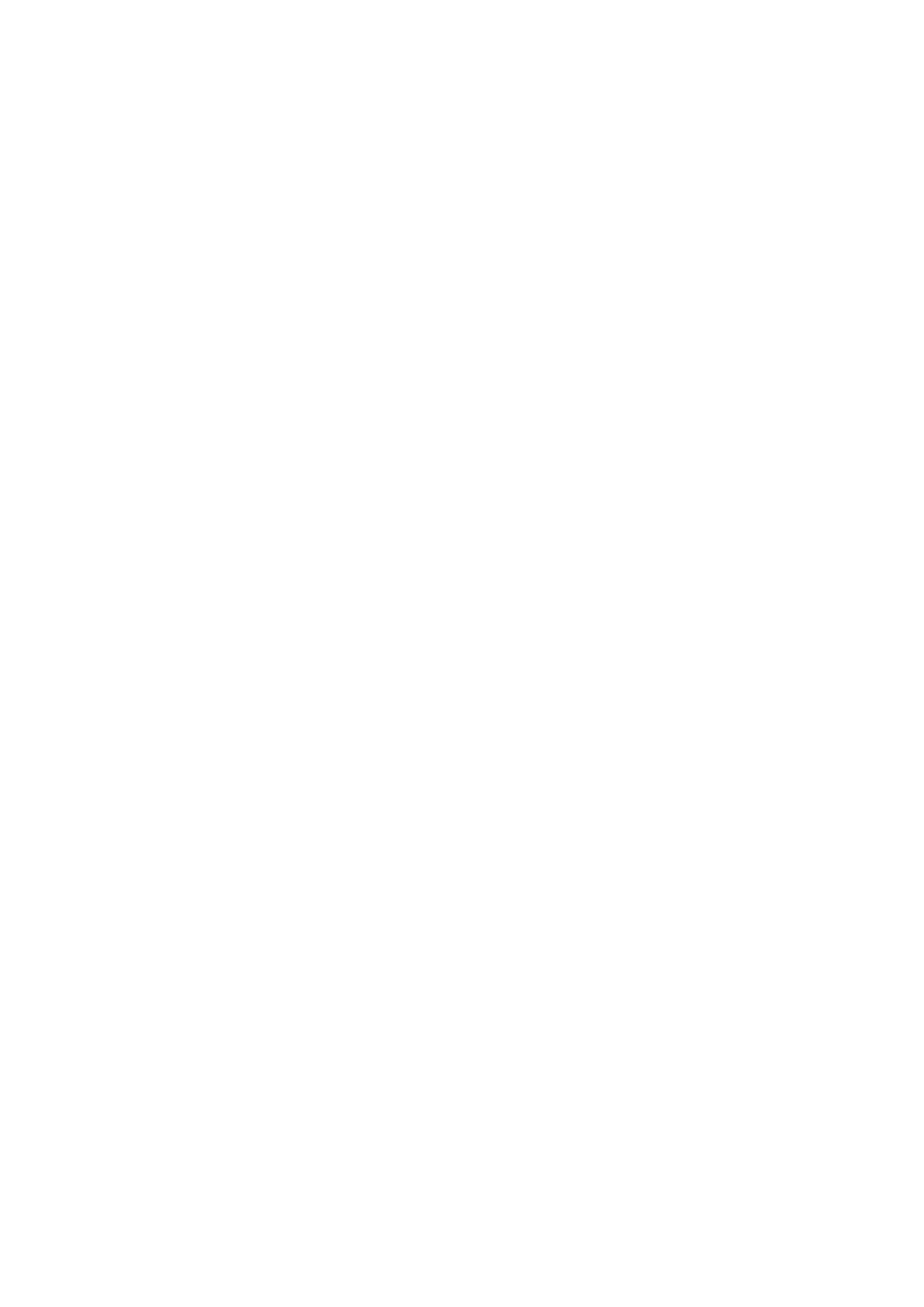# **Contents**

| $\mathbf{1}$   |     |       |  |  |
|----------------|-----|-------|--|--|
|                | 1.1 |       |  |  |
|                |     | 1.1.1 |  |  |
|                |     | 1.1.2 |  |  |
|                |     | 1.1.3 |  |  |
|                | 1.2 |       |  |  |
|                | 1.3 |       |  |  |
| $\overline{2}$ |     |       |  |  |
|                | 2.1 |       |  |  |
|                | 2.2 |       |  |  |
|                |     | 2.2.1 |  |  |
|                | 2.3 |       |  |  |
|                |     | 2.3.1 |  |  |
|                |     | 2.3.2 |  |  |
|                | 2.4 |       |  |  |
|                |     | 2.4.1 |  |  |
|                |     | 2.4.2 |  |  |
|                |     | 2.4.3 |  |  |
|                | 2.5 |       |  |  |
|                |     | 2.5.1 |  |  |
|                |     | 2.5.2 |  |  |
|                |     | 2.5.3 |  |  |
|                |     | 2.5.4 |  |  |
|                |     | 2.5.5 |  |  |
|                | 2.6 |       |  |  |
|                | 2.7 |       |  |  |
|                | 2.8 |       |  |  |
|                | 2.9 |       |  |  |
| 3              |     |       |  |  |
|                | 3.1 |       |  |  |
|                | 3.2 |       |  |  |
|                | 3.3 |       |  |  |
|                |     |       |  |  |
| 4              |     |       |  |  |
|                | 4.1 |       |  |  |
|                |     | 4.1.1 |  |  |
|                |     | 4.1.2 |  |  |
|                |     | 4.1.3 |  |  |
|                |     | 4.1.4 |  |  |
|                |     | 4.1.5 |  |  |
|                | 4.2 |       |  |  |
|                | 4.3 |       |  |  |
|                |     | 4.3.1 |  |  |
|                |     | 4.3.2 |  |  |
|                |     | 4.3.3 |  |  |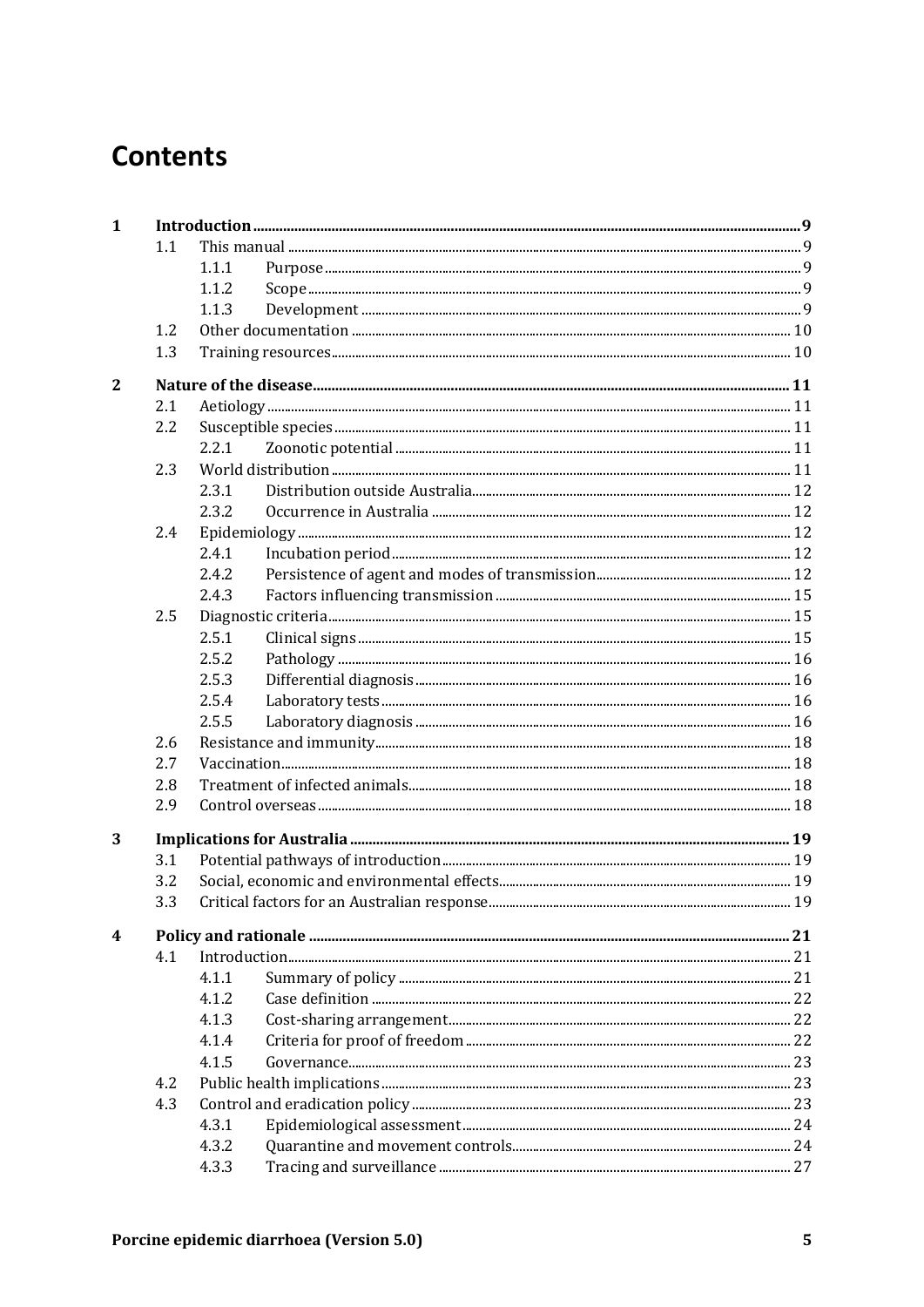|   |     | 4.3.4  |  |
|---|-----|--------|--|
|   |     | 4.3.5  |  |
|   |     | 4.3.6  |  |
|   |     | 4.3.7  |  |
|   |     | 4.3.8  |  |
|   |     | 4.3.9  |  |
|   |     | 4.3.10 |  |
|   |     | 4.3.11 |  |
|   |     | 4.3.12 |  |
|   |     | 4.3.13 |  |
|   |     | 4.3.14 |  |
|   |     | 4.3.15 |  |
|   |     | 4.3.16 |  |
|   |     | 4.3.17 |  |
|   | 4.4 |        |  |
|   | 4.5 |        |  |
| 5 |     |        |  |
| 6 |     |        |  |
|   | 6.1 |        |  |
|   | 6.2 |        |  |
|   | 6.3 |        |  |
|   |     |        |  |
|   |     |        |  |
|   |     |        |  |
|   |     |        |  |
|   |     |        |  |
|   |     |        |  |
|   |     |        |  |
|   |     |        |  |
|   |     |        |  |
|   |     |        |  |

# **Tables**

Laboratory tests currently available at CSIRO-ACDP for diagnosis of PED .......................... 17 Table 2.1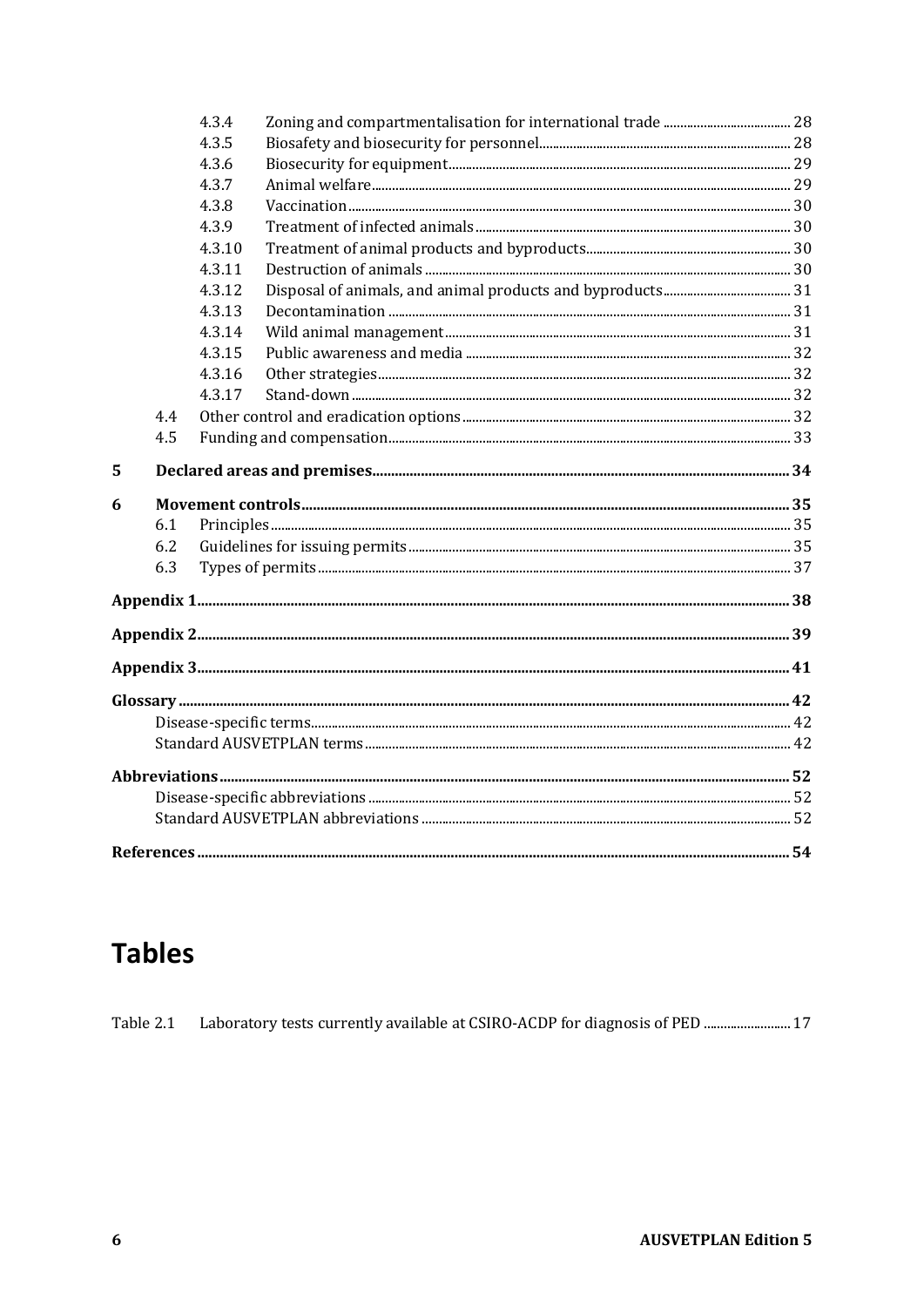# **Figures**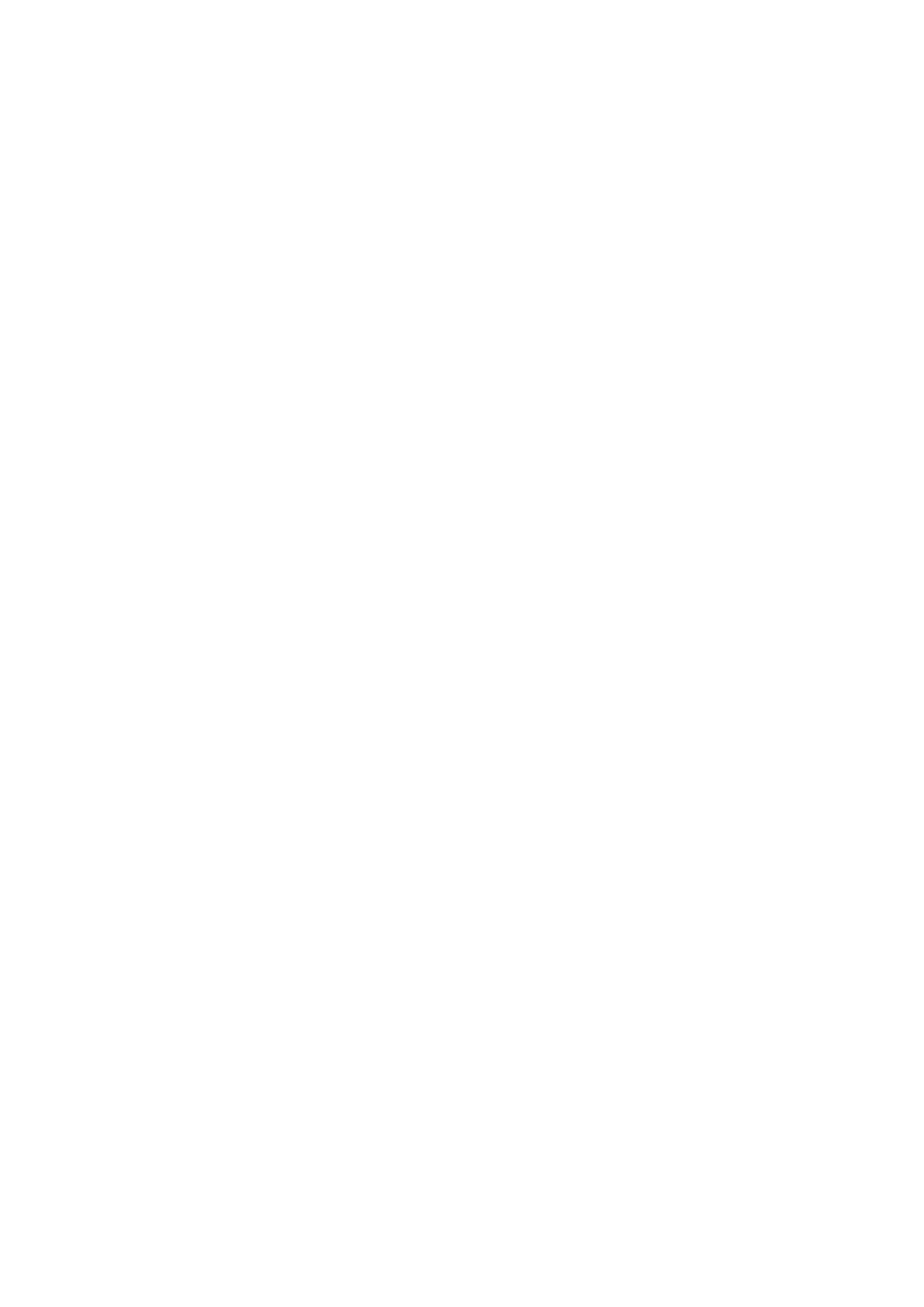# **1 Introduction**

## **1.1 This manual**

## **1.1.1 Purpose**

As part of AUSVETPLAN (the Australian Veterinary Emergency Plan), this response strategy contains the nationally agreed approach for the response to an incident – or suspected incident – of porcine epidemic diarrhoea (PED) in Australia. It has been developed to guide decision making to ensure that a fast, efficient and effective response can be implemented consistently across Australia with minimal delay.

## **1.1.2 Scope**

This response strategy covers PED caused by porcine epidemic diarrhoea virus.

This response strategy provides information about:

- the disease (Section 2)
- the implications for Australia, including potential pathways of introduction; social, environmental, human health and economic effects; and the critical factors for a response to the disease (Section 3)
- the agreed policy and guidelines for agencies and organisations involved in a response to an outbreak (Section 4)
- declared areas and premises classifications (Section 5).

The key features of PED are described in the **Porcine epidemic diarrhoea fact sheet** (Appendix 1).

## **1.1.3 Development**

The strategies in this document for the diagnosis and management of an outbreak of PED are based on risk assessment. They are informed by the recommendations in the World Organisation for Animal Health (OIE) *Terrestrial animal health code* (Section 4) and the OIE *Manual of diagnostic tests and vaccines for terrestrial animals* (Part 3). The strategies and policy guidelines are for emergency situations and are not applicable to policies for imported animals or animal products.

This manual has been produced in accordance with the procedures described in the **AUSVETPLAN** *Overview*, and in consultation with Australian national, state and territory governments; the relevant livestock industries; nongovernment agencies; and public health authorities, where relevant.

In this manual, text placed in square brackets [xxx] indicates that that aspect of the manual remains unresolved or is under development; such text is not part of the official manual. The issues will be worked on by experts and relevant text included at a future date.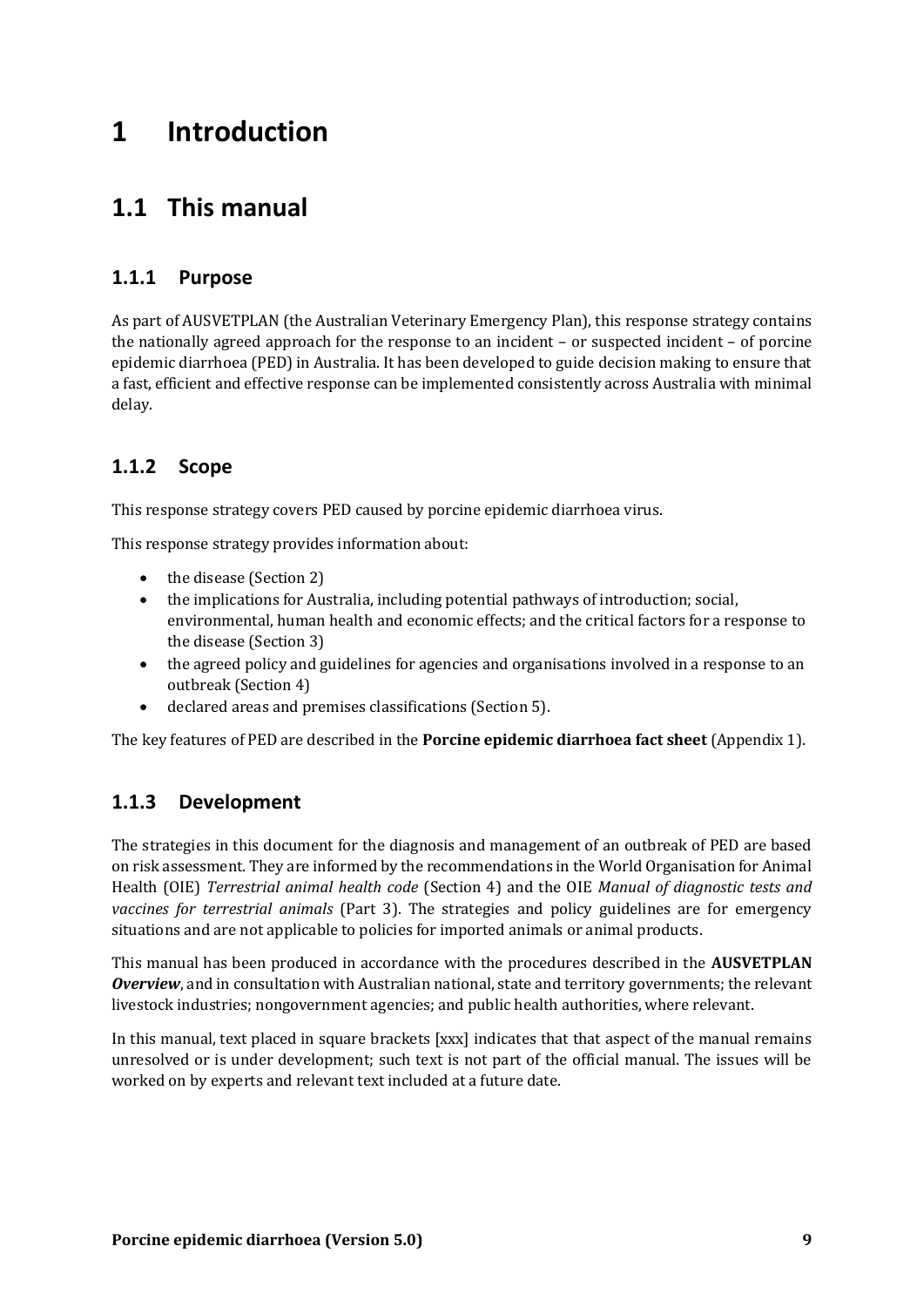# **1.2 Other documentation**

This response strategy should be read and implemented in conjunction with:

- other AUSVETPLAN documents, including the operational, enterprise and management manuals; and any relevant guidance and resource documents. The complete series of manuals is available on the Animal Health Australia website<sup>1</sup>
- relevant nationally agreed standard operating procedures (NASOPs).<sup>2</sup> These procedures complement AUSVETPLAN and describe in detail specific actions undertaken during a response to an incident. NASOPs have been developed for use by jurisdictions during responses to emergency animal disease (EAD) incidents and emergencies
- relevant jurisdictional or industry policies, response plans, standard operating procedures and work instructions
- relevant Commonwealth and jurisdictional legislation and legal agreements (such as the Emergency Animal Disease Response Agreement – EADRA,<sup>3</sup>) where applicable.

## **1.3 Training resources**

### **EAD preparedness and response arrangements in Australia**

The EAD Foundation online course<sup>4</sup> provides livestock producers, veterinarians, veterinary students, government personnel and emergency workers with foundation knowledge for further training in EAD preparedness and response in Australia.

<sup>1</sup> www.animalhealthaustralia.com.au/our-publications/ausvetplan-manuals-and-documents

<sup>2</sup> www.animalhealthaustralia.com.au/what-we-do/emergency-animal-disease/nationally-agreed-standard-operating-procedures

<sup>3</sup> https://animalhealthaustralia.com.au/what-we-do/emergency-animal-disease/ead-response-agreement

<sup>4</sup> www.animalhealthaustralia.com.au/emergency-animal-disease-training-program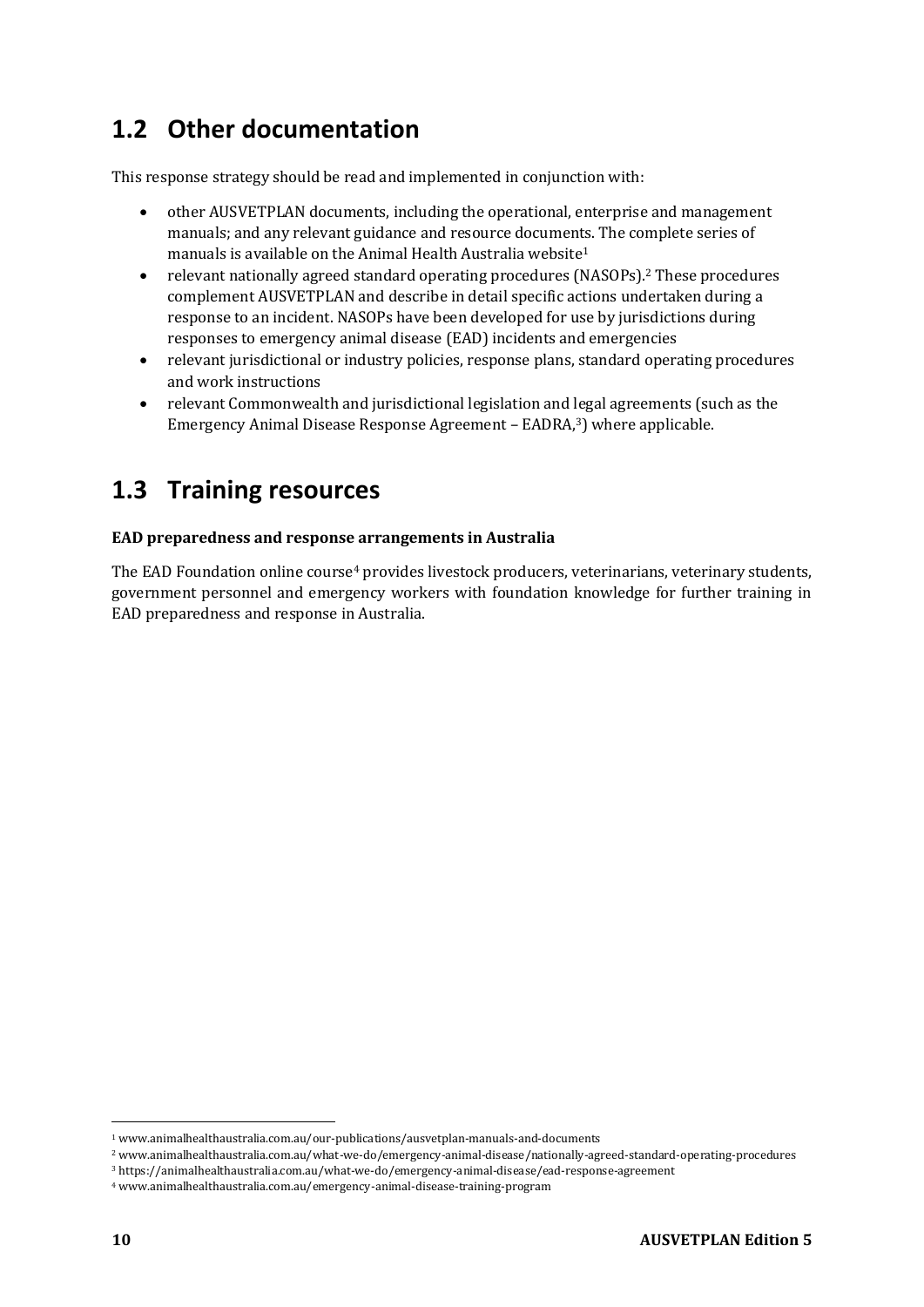# **2 Nature of the disease**

Porcine epidemic diarrhoea (PED) is a viral disease of pigs. It is characterised by acute, rapidly spreading diarrhoea, and is most severe in neonatal pigs, in which morbidity and mortality can reach 100%.

The World Organisation for Animal Health (OIE) does not include PED on its list of notifiable diseases.<sup>5</sup>

## **2.1 Aetiology**

PED is caused by PED virus, an enveloped, single-stranded RNA virus within the genus *Alphacoronavirus*, family *Coronaviridae*.

Different strains of PED virus vary in their virulence. The presence of insertions or deletions in the hypervariable part of the virus's S glycoprotein is associated with generally lower virulence (S-INDEL strains), whereas strains without such insertions or deletions (NON-INDEL strains) are considered highly virulent (Boniotti et al 2016, Chen et al 2016, Leidenberger et al 2017, Pizzurro et al 2017). However, field virulence and mortality rates may still vary with S-INDEL strains, and mortality rates of more than 70% have been seen in suckling piglets affected by an S-INDEL strain (EFSA 2014, Hanke et al 2015, Stadler et al 2015, Leidenberger et al 2017).

Neonatal pigs are reported to have higher susceptibility to NON-INDEL strains than older pigs (Jung et al 2020). This may be partly attributed to the immaturity of gastrointestinal immune defences in neonatal piglets (Annamalai et al 2015).

## **2.2 Susceptible species**

PED affects pigs; it is not known to affect any other species.

## **2.2.1 Zoonotic potential**

PED does not infect people.

## **2.3 World distribution**

For the latest information on the distribution of PED, refer to the World Organisation for Animal Health (OIE) World Animal Health Information System.<sup>6</sup>

<sup>5</sup> OIE-listed diseases are diseases with the potential for international spread, significant mortality or morbidity within the susceptible species, and/or zoonotic spread to humans. OIE member countries that have been free from a notifiable disease are obliged to notify the OIE within 24 hours of confirming the presence of the disease.

<sup>6</sup> https://wahis.oie.int/#/home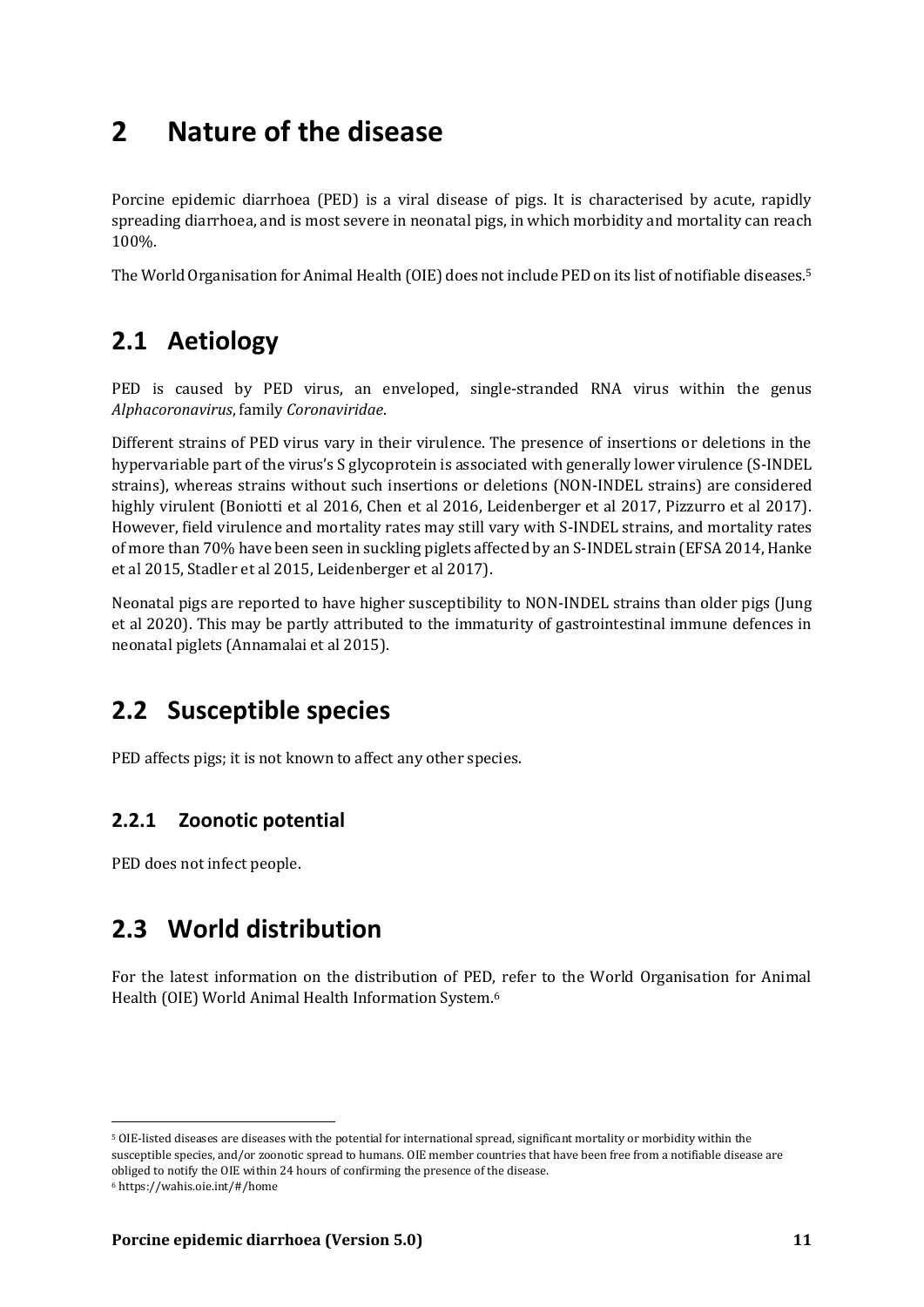## **2.3.1 Distribution outside Australia**

PED virus was first reported in Europe in the 1970s and is now endemic in many European and Asian countries.

In 2010, a more virulent strain of PED virus than previously seen emerged, with a severe outbreak of PED in China causing high mortality among suckling piglets. Outbreaks of these highly virulent (NON-INDEL) PED virus strains have subsequently occurred in Asia, the Americas (including the United States, Canada, and parts of central and South America) and Ukraine (Stevenson et al 2013, EFSA 2014).

In 2014, less virulent (S-INDEL) PED virus strains emerged in the United States (Wang et al 2014). S-INDEL strains have also been circulating in parts of Europe since 2014 (Hanke et al 2015, Boniotti et al 2016, Pizzurro et al 2017).

## **2.3.2 Occurrence in Australia**

PED has not been reported in Australia.

## **2.4 Epidemiology**

## **2.4.1 Incubation period**

The incubation period of PED is typically between 1 and 4 days (OIE 2014).

## **2.4.2 Persistence of agent and modes of transmission**

### **General properties**

PED virus is considered to be more persistent than the related transmissible gastroenteritis virus. It is viable for variable periods outside a host, depending on temperature and humidity. For example, PED virus:

- is viable for at least 28 days in slurry at 4 °C, 7 days in faeces-contaminated dry feed at up to 25 °C, up to 14 days in wet feed at 25 °C and at least 28 days in wet feed mixture at 25 °C (OIE 2014)
- was still infective in effluent ponds at least 6 months after an outbreak (Khafipour & Min Tun 2015)
- is stable at pH 6.5–7.5 at 37 °C and at pH 5–9 at 4 °C (Pensaert 1999, as cited in Popischil et al 2002).

PED virus loses infectivity above 60 °C. It is susceptible to a number of disinfectants, including formalin (1%), anhydrous sodium carbonate (4%), lipid solvents, iodophores in phosphoric acid (1%) and sodium hydroxide (2%) (OIE 2014).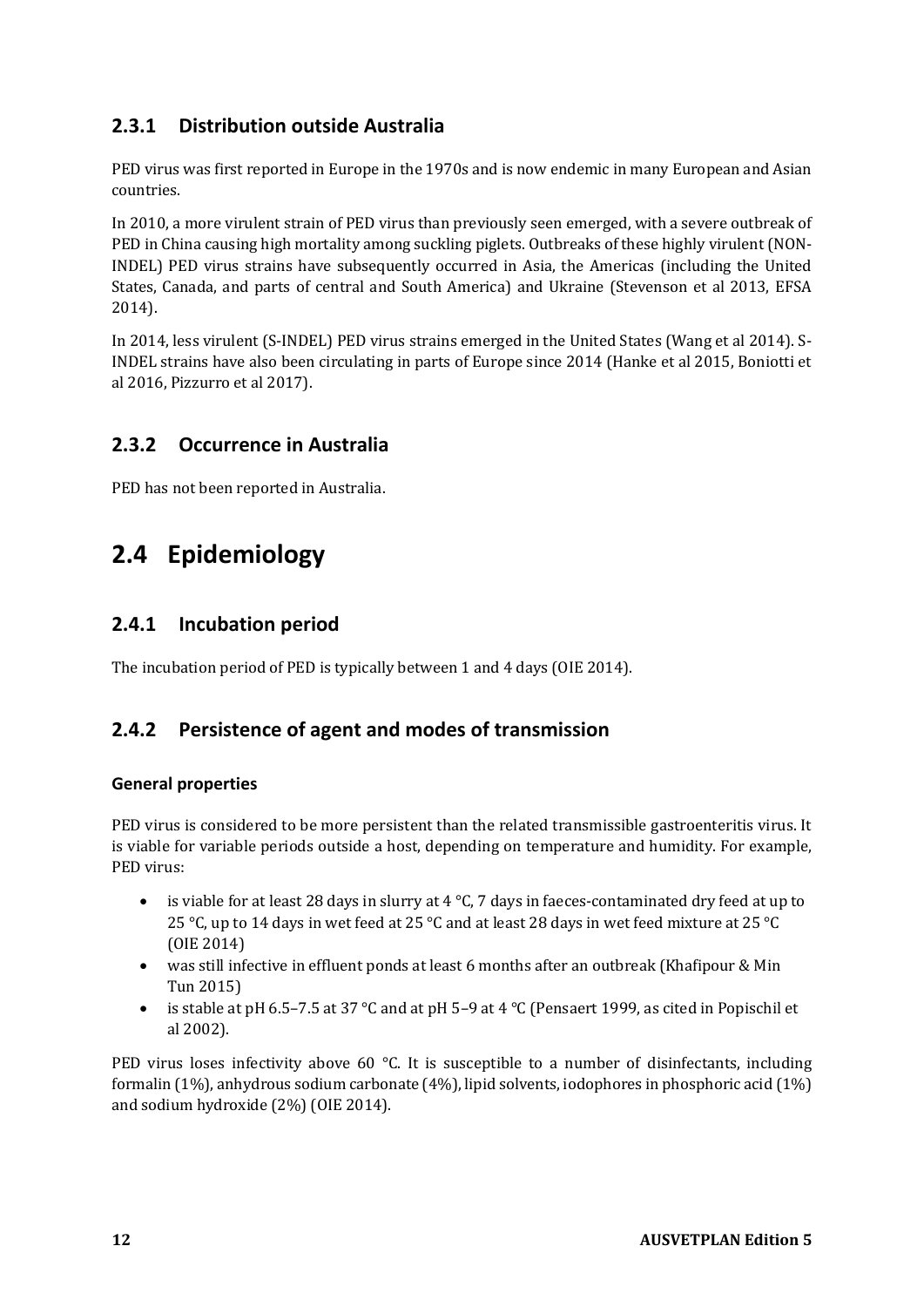### **Environment (including windborne spread)**

PED virus persists for prolonged periods, especially at low temperatures.

The role of windborne transmission remains unclear. Recent epidemiological modelling on outbreaks in the United States and Japan identified a high risk of local horizontal transmission of PED virus to pigs located 5 km or less from infected properties. Aerosol transmission was proposed as a likely explanation for the pattern of spread observed in the densely populated areas (Alvarez et al 2016, Sasaki et al 2017).

In experiments, piglets inoculated with air samples taken from rooms housing infected pigs developed clinical signs of PED, with the diagnosis confirmed through laboratory investigation (Alonso et al 2014). In the same study, viral RNA was detected up to 16 km from infected premises, although infectivity could not be demonstrated.

#### **Live animals**

PED virus is highly contagious, and the movement of infected live pigs is a key mechanism of spread.

Faecal–oral transmission is the main mode of transmission between pigs. Pigs are less susceptible to aerosol transmission (Hesse et al 2014). PED virus is shed in large amounts in faeces, and a low infectious dose is required to infect naive piglets. Faecal shedding of PED virus begins 24–48 hours following infection and generally lasts about 1 week, although shedding for 1–2 months has been reported (EFSA 2014).

Infection does not persist, and recovered pigs may be susceptible to reinfection (see Section 2.6).

In one study, approximately 10% of wild boars tested were infected with PED virus in South Korea (Lee et al 2016), suggesting that wild and feral pig populations may serve as a reservoir of infection.

### **Animal products**

Transmission by animal products and byproducts is not an important means of spread. However, products may be contaminated with infectious material during processing.

#### **Meat, meat products and casings, including use as animal feed**

Transmission of PED virus has not been associated with pigmeat or meat products (including meatmeal), but contamination of these products with infectious material during processing could pose a risk if the contaminated material is subsequently fed as swill.

There are no specific studies on measures to inactivate PED virus in pig products, including rendering. Therefore, a risk assessment should be undertaken on a case-by-case basis to determine the safety of products.

#### **Animal byproducts**

#### **Hides, skin, wool and other fibres**

Transmission of PED virus has not been associated with hides or skin. However, faecal contamination of these items could pose a risk of transmission.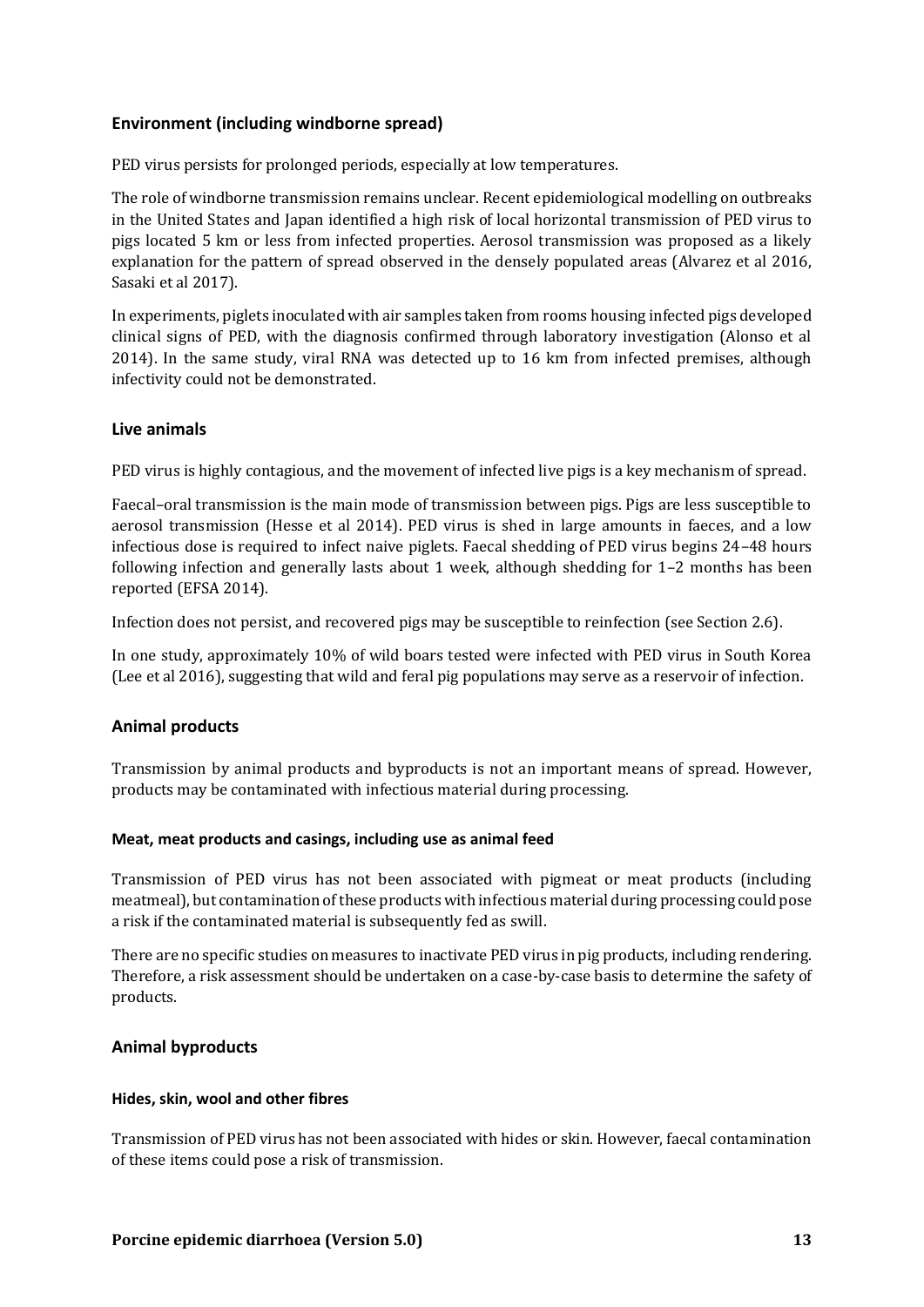### **Semen and embryos from live susceptible animals**

Viral RNA has been detected in semen from healthy boars in China (Sun et al 2014). Recent research has shown PED virus shedding in semen from infected boars; however, the ability of PED virus to be venereally transmitted remains uncertain (Gallien et al 2018, 2019). Cross-contamination of semen is a possibility.

There is no information on the presence of PED virus in porcine embryos or on the potential role of embryos in viral transmission (EFSA 2014).

### **Waste products and effluent**

As PED virus is primarily shed in the faeces of infected pigs, waste products and effluent from infected premises pose a significant risk for transmission of disease.

### **Biological products**

The use of spray dried porcine plasma (SDPP) in pig feed was mooted as the means of introduction of PED into Canada. PED virus genetic material was identified in both feed pellets and the commercial batch of SDPP, and subsequently shown to be infectious in bioassays (Pasick et al 2014). However, it is not known whether there had been inefficient treatment of the SDPP (such that any PED virus present had not been inactivated) or whether there had been subsequent contamination of the SDPP and pig feed with PED virus. Other studies have shown that manufacturing techniques for SDPP result in inactivation of PED virus (Gerber et al 2014, Pujols & Segalés 2014). Trudeau et al (2016) proposed that heating pig feed at more than 130  $\degree$ C for up to 30 minutes or irradiating it at over 50 kGy (kilograys) would adequately reduce the risk of PED virus transmission in pig feed containing SDPP. The potential for PED virus transmission in feed is discussed further under 'Crops, grains, hay, silage and mixed feeds', below.

### **People**

To prevent the spread of PED virus through movement of people, waiting a minimum of 12 hours between pig exposures, and showering on and off premises with complete clothing changes have been found to be effective.

### **Crops, grains, hay, silage and mixed feeds**

Feed pellets contaminated with PED virus were believed to be the source of an outbreak in the United States (Bowman et al 2015). Heat treatment of feed has been proposed to manage the risk of PED virus spread in feed. In a recent study, PED virus concentration was reduced by 99.9% when pig feed was heated at 120 °C for 25 minutes (Trudeau et al 2016), and a 3.9 log reduction was observed when feed ingredients were heated to 90 °C for 30 minutes (Trudeau et al 2017). However, if feed is contaminated after processing, it can act as a vehicle for PED virus infection in pigs (Dee et al 2014). Field and laboratory experiments have shown that PED virus may remain viable in some feed substrates (eg soybean meal) throughout intercontinental shipments in models and under real-world conditions (Dee et al 2016, 2018, 2021).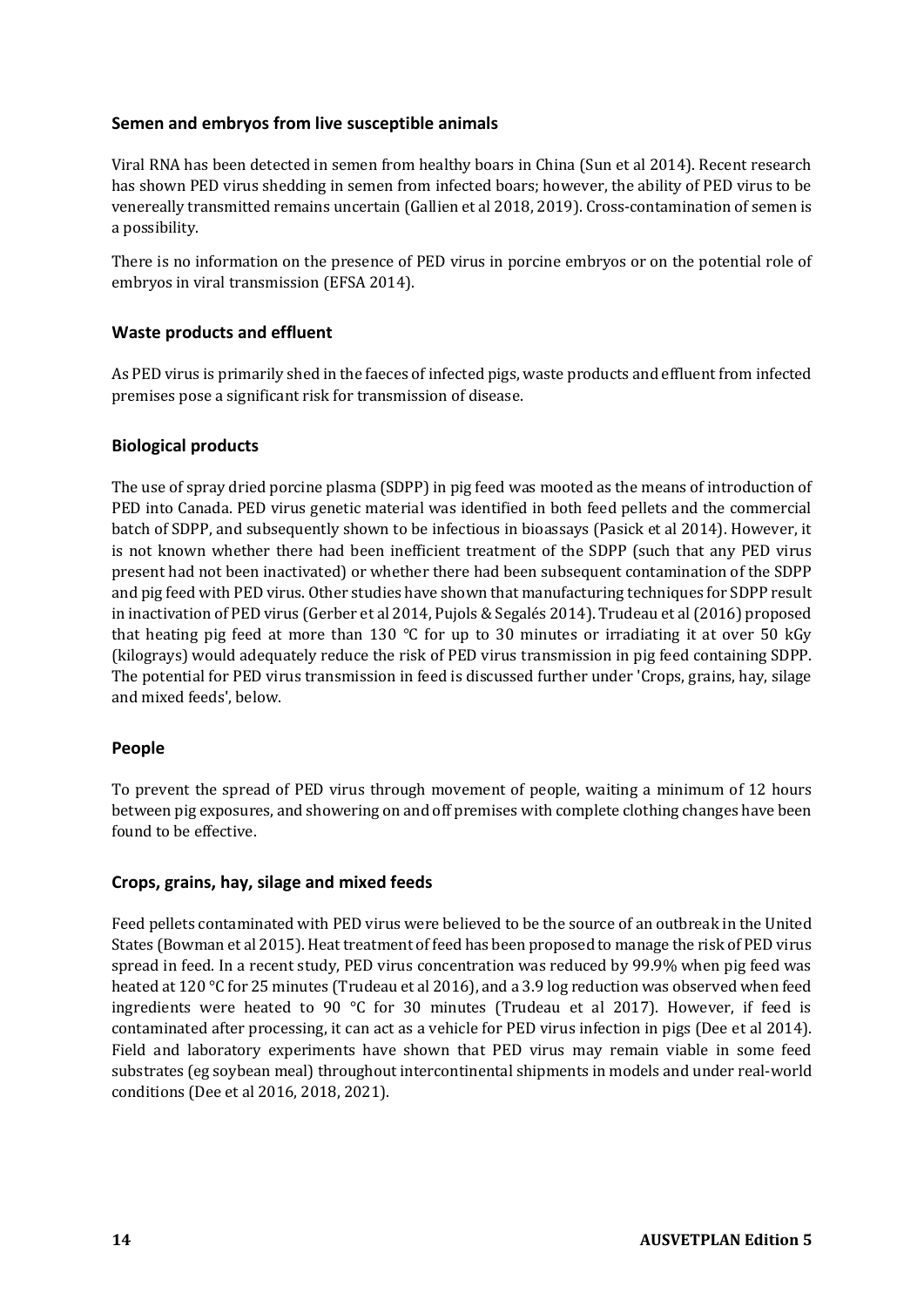#### **Vehicles, including empty livestock transport vehicles**

Contaminated vehicles used for the movement of pigs have been identified as an important risk factor for spreading the disease (Lowe et al 2014, Sasaki et al 2016).

In the United States, protocols of heating pig trailers to 71 °C for more than 10 minutes or holding them at 20 °C for 7 days were found to be effective (Thomas 2015).

#### **Equipment, including personal items**

Faecal contamination of fomites (including equipment, feed, vehicles, clothing and people) is an important means of PED virus transmission.

#### **Other relevant considerations**

It is thought plausible that PED virus could be viable for several weeks within the weave of flexible intermediate bulk containers that are used for carrying bulk materials, including livestock feeds (USDA 2015).

### **2.4.3 Factors influencing transmission**

PED virus is more stable at lower temperatures, which facilitate its persistence and therefore transmission.

In Japan, a higher risk of local PED virus spread was associated with greater farm size, smaller distance (less than 5 km) to PED-infected farms and shorter (less than 20 minutes) disinfectant contact times (Sasaki et al 2016).

In the United States, increased risk of infection due to aerosol transmission was associated with reduced distances from infected premises. For example, premises within 2 km of a farm that had been infected within the past 7 days are at higher risk of infection than premises further away. Infection spread via contaminated fomites is also important – premises within 21 km of a farm infected within the past 3 weeks are at higher risk of infection due to the movement of fomites (Alvarez et al 2016).

## **2.5 Diagnostic criteria**

## **2.5.1 Clinical signs**

#### **Animals**

The severity of PED is variable; it depends on the viral strain, and the age and immunological status of the affected pig. The primary, and often only, clinical sign is acute watery diarrhoea, although vomiting may also occur. Consequent dehydration and metabolic acidosis may be observed. Neonates are often more severely affected than other age groups, and most older pigs recover.

Clinical signs are typically less severe in outbreaks of S-INDEL strains of PED virus than in outbreaks of NON-INDEL strains (Wang et al 2014, Hanke et al 2015).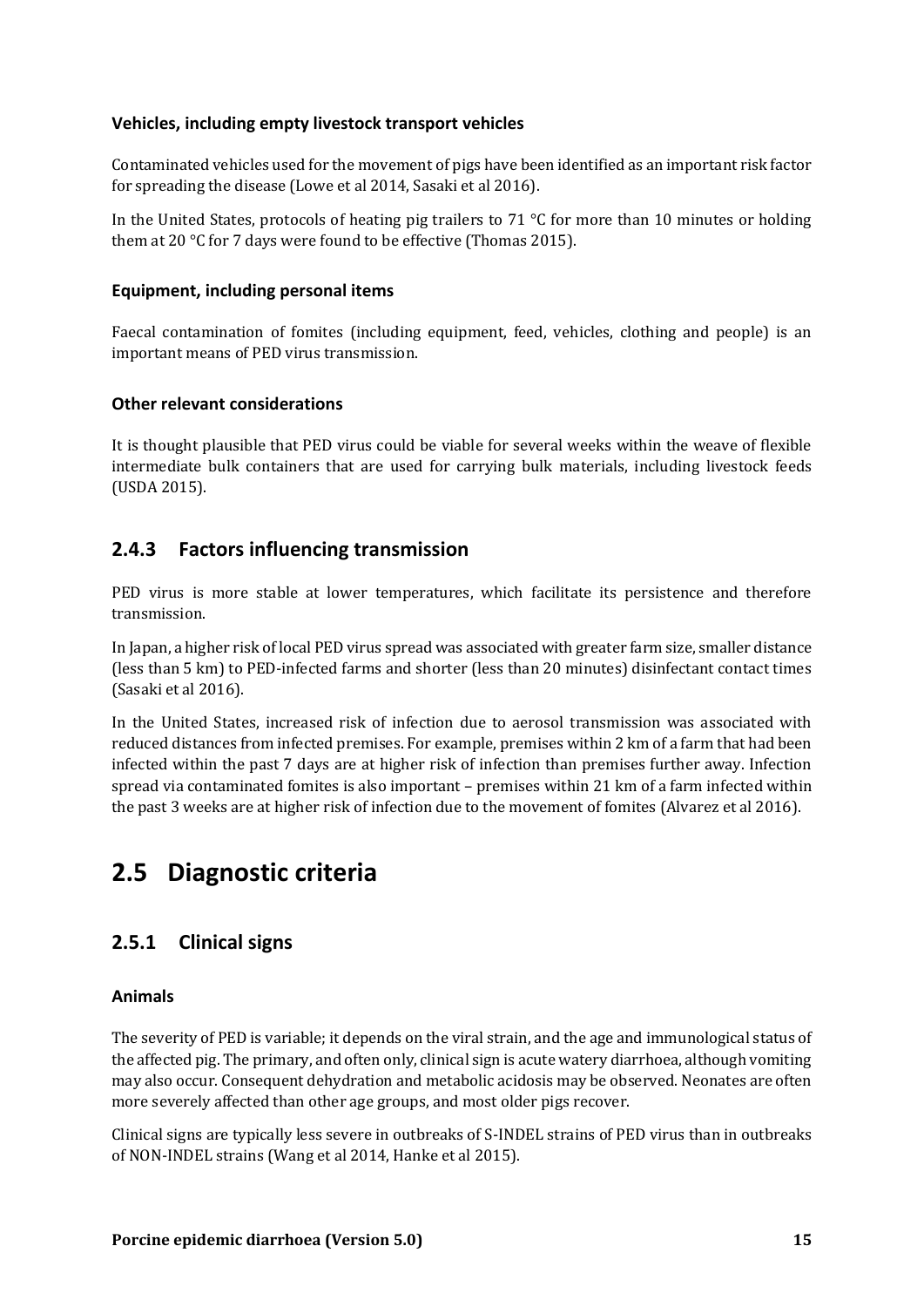## **2.5.2 Pathology**

### **Microscopic lesions**

Histopathological lesions, which are not pathognomonic, usually include small intestinal villus blunting and changes to the ultrastructure of the colon (atrophic enteritis). S-INDEL PED virus strains have been associated with milder pathological changes in piglets than NON-INDEL strains (Chen et al 2016).

Acute back muscle necrosis may also occur (Pospichil et al 2002).

## **2.5.3 Differential diagnosis**

PED is clinically similar to transmissible gastroenteritis, infection with porcine deltacoronavirus and other causes of gastroenteritis. Laboratory testing is required for differentiation.

## **2.5.4 Laboratory tests**

### **Samples required**

Appropriate laboratory samples include faeces or oral fluids from live, acutely affected pigs within 24 hours of clinical onset. Alternatively, intestinal contents, intestine and colon may be sampled via necropsy of affected pigs as soon after death as possible. Specimens obtained later in the course of the disease can be less reliable for detection of the virus.

### **Transport of specimens**

Specimens should be submitted in accordance with agreed state or territory protocols. Specimens should initially be forwarded to the state or territory laboratory for appropriate analysis, and assessment of whether further analysis will be required by the CSIRO Australian Centre for Disease Preparedness (CSIRO-ACDP), Geelong.

If the state or territory laboratory deems it necessary, duplicate samples of the specimens should be forwarded to CSIRO-ACDP for emergency disease testing, after the necessary clearance has been obtained from the chief veterinary officer (CVO) of the state or territory of the suspect case, and after the CVOs of Victoria and Australia have been informed about the case and the transport of the specimens to Geelong (for the first case). Sample packaging and consignment for delivery to CSIRO-ACDP should be coordinated by the relevant state or territory laboratory.

For further information, see the **AUSVETPLAN management manual** *Laboratory preparedness*.

## **2.5.5 Laboratory diagnosis**

Laboratory confirmation of PED in Australia would be based on real-time reverse transcriptase PCR (RT-PCR) with sequencing, and virus isolation in selected cases. Samples should be taken early in the course of the disease because shedding of viral material can decrease dramatically as the intestinal lining becomes atrophic. Antigen-detection ELISA tests have also been used in other countries to differentiate PED virus from transmissible gastroenteritis virus.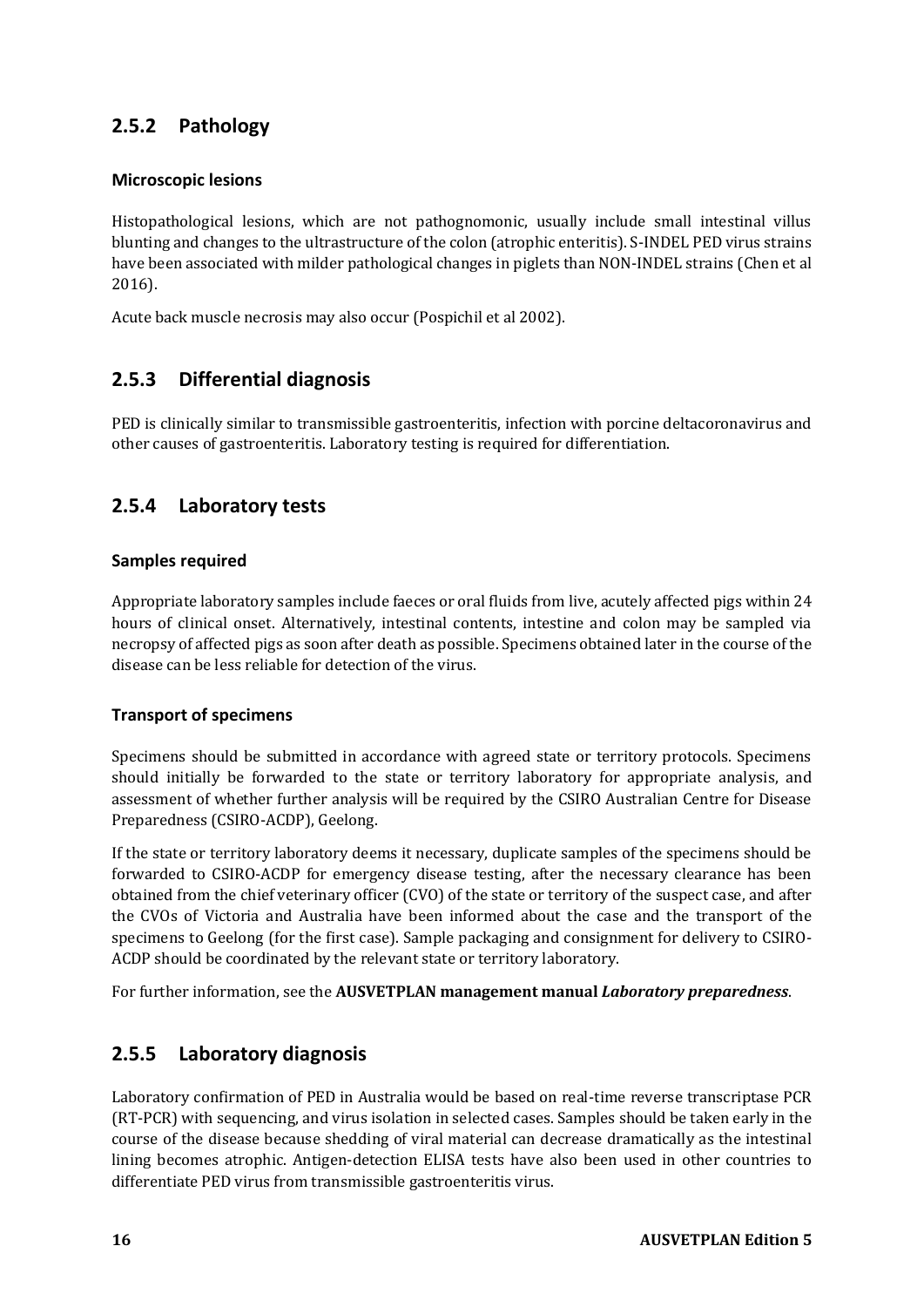Antibody-detection ELISA tests, generally targeting antibodies to the spike protein of the virus (Chang et al 2019), can be used to confirm exposure to PED virus; antibodies may persist for more than 1 year in the serum of infected pigs (Myint et al 2019). Serology is unlikely to play a major role in the diagnosis of an outbreak unless the disease has passed the initial acute phase and become established in herds.

### **CSIRO-ACDP tests**

The testing method used by CSIRO-ACDP is shown in Figure 2.1. Further details of tests currently available at CSIRO-ACDP are shown in Table 2.1.



#### <span id="page-16-1"></span>**Figure 2.1 The current approach to diagnostic testing at CSIRO-ACDP for PED**

<span id="page-16-0"></span>

| Table 2.1 |  | Laboratory tests currently available at CSIRO-ACDP for diagnosis of PED |
|-----------|--|-------------------------------------------------------------------------|
|-----------|--|-------------------------------------------------------------------------|

| <b>Test</b>                    | <b>Specimen required</b>                        | <b>Test</b><br>detects | Time taken to obtain<br>result |  |  |
|--------------------------------|-------------------------------------------------|------------------------|--------------------------------|--|--|
| <b>Agent detection</b>         |                                                 |                        |                                |  |  |
| Real-time PCR                  | Swabs, faeces, gut tissues or<br>cultured virus | Viral RNA              | $4-5$ hours                    |  |  |
|                                | <b>Agent characterisation</b>                   |                        |                                |  |  |
| Sequencing                     | Swabs, faeces, gut tissues or<br>cultured virus | Viral<br>genome        | 2 days                         |  |  |
| Virus isolation                | Swabs, faeces, gut tissues or<br>cultured virus | <b>Virus</b>           | $5-10$ days                    |  |  |
| <b>Serology</b>                |                                                 |                        |                                |  |  |
| <b>ELISA</b>                   | Serum                                           | Antibody               | 1 day                          |  |  |
| <b>Virus</b><br>neutralisation | Serum                                           | Antibody               | $4-5$ days                     |  |  |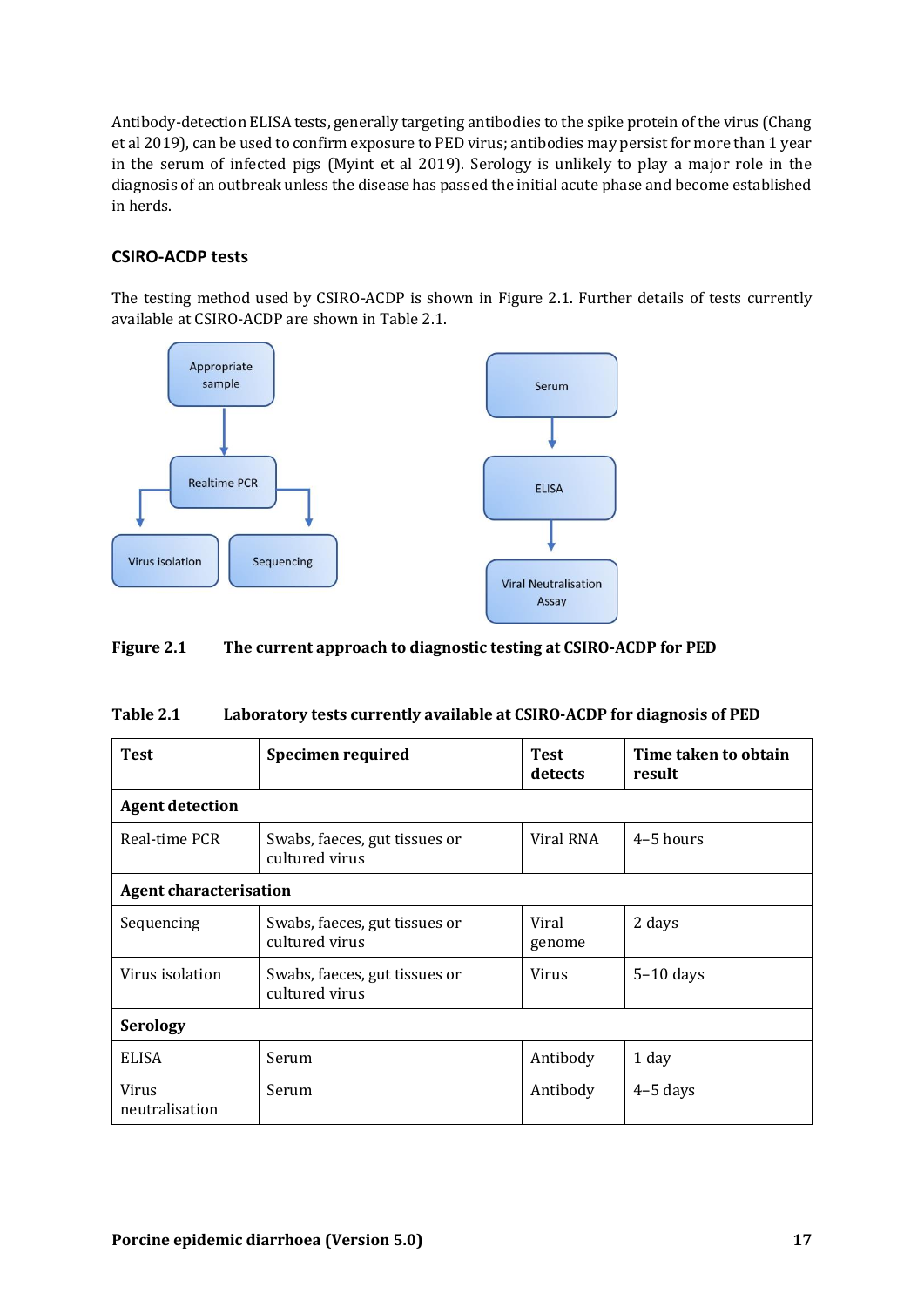**Source: Information provided by CSIRO‑ACDP, 2020 (refer to CSIRO‑ACDP for most up‑to‑date information)**

## **2.6 Resistance and immunity**

Maternal antibodies in the colostrum of PED-immune sows may confer some protection to neonates.

Post-infection immunity in pigs is temporary, leaving them susceptible to reinfection when immunity wanes (OIE 2014).

# **2.7 Vaccination**

Killed, modified live and genetically modified (using alphavirus replicon technology) vaccines are available overseas and have been used to aid the control of PED outbreaks with mixed success (Gerdts & Zakhartchouk 2016). Genetically modified vaccines may facilitate differentiation of infected from vaccinated animals.

Vaccination of sows before farrowing may result in transfer of maternally derived antibodies to piglets and provide protection to suckling piglets (typically the age group most vulnerable to PED). Because immunity is short lived in both sows and piglets, revaccination of sows before each farrowing may be necessary to protect piglets (Leidenberger et al 2017). Vaccination of previously infected sows has been shown to improve immunity (Niederwerder & Hesse 2018).

## **2.8 Treatment of infected animals**

There is no specific treatment for PED, although supportive therapy may be beneficial (eg electrolytes and ensuring constant access to clean water).

# **2.9 Control overseas**

Attempts to control PED overseas have met with varying success; stringent and persistent measures are required for an effective response.

In the 2017 outbreak in Canada, approximately 80 herds became infected over the course of 6 months; however, within a year of the outbreak's onset, only three premises remained positive (Manitoba Pork 2018). The key elements in the response to PED in Canada included active surveillance (including on sites with high pig traffic, such as saleyards and abattoirs), controls on the movement of live pigs, stringent biosecurity (eg biosecure management of carcasses and waste materials), practicing 'feedback',<sup>7</sup> and heightened biosecurity on uninfected premises and at high-risk points along the associated industry supply chain (eg cleaning and disinfection of pig transport vehicles, feed and manure trucks, loading yards, processing facilities).

<sup>7</sup> 'Feedback practice' is a pathogen inoculation practice where naïve pigs are provided access to select porcine pathogencontaminated material from infected animals.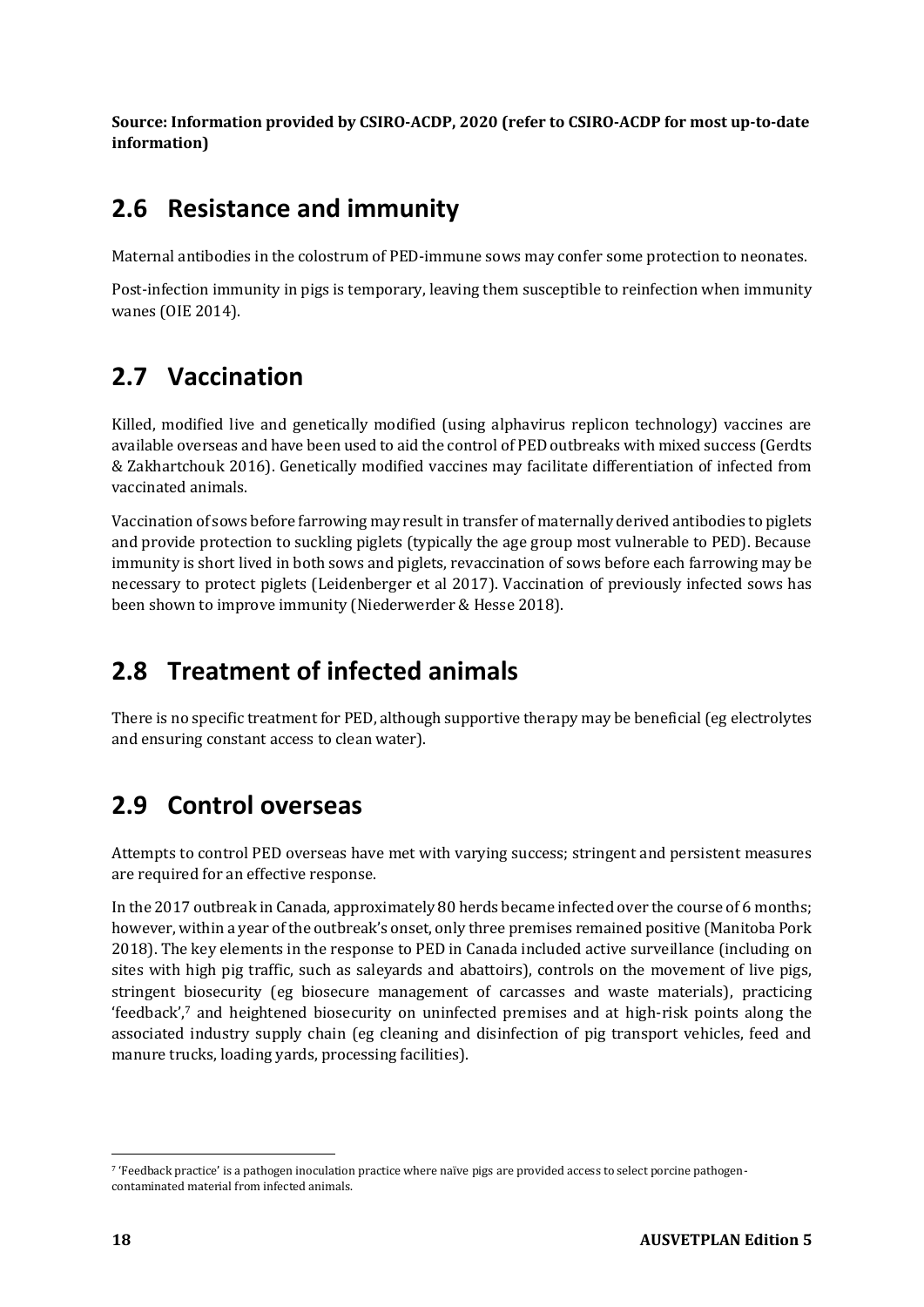# **3 Implications for Australia**

## **3.1 Potential pathways of introduction**

Importation of infected live pigs, or contaminated pig products, biological products or fomites (eg contaminated feed and feed containers), could result in the introduction of porcine epidemic diarrhoea (PED) virus to Australia. Introduction through contaminated fomites may be more likely in the cooler months, when PED virus may persist for longer periods. PED virus appears to have a very low infectious dose; the disease may therefore establish if infected live pigs or contaminated fomites are taken onto premises with pigs in Australia.

Australia's strict import biosecurity controls, and industry-based biosecurity and quality assurance programs help mitigate the risks of introduction and establishment of PED virus in Australia.

## **3.2 Social, economic and environmental effects**

Introduction of virulent PED virus to the Australian pig herd is expected to result in high morbidity and mortality, particularly in young piglets. Additional costs due to depopulation, export market losses, biosecurity protocols and vaccines would be expected to exceed the direct losses (AHC 2014).

Disease control measures, potential loss of livelihood and stigma associated with disease outbreaks on individual premises may also affect the social wellbeing of individual producers, and the pig production, and associated, industries throughout Australia.

Weng et al (2016) conducted an economic evaluation of intervention strategies for PED in a farrowto-finish farm. The intervention strategies studied included gilt introduction, feedback exposure of gilts when inoculated through the feeding of infected porcine tissue and faeces, biosecurity measures and vaccination. The study concluded that losses from PED could be significantly reduced using any of these interventions. For example, the most profitable strategy involved front-loading of gilts fed with infected material to improve herd immunity, intensive biosecurity protocols and no vaccination – this combination reduced losses by approximately 10 times the cost of implementation. The process of front-loading involves introducing gilts immediately before the herd is closed. The seronegative gilts purchased before herd closure are fully exposed to PED virus, which ensures a high probability of complete herd immunity.

# **3.3 Critical factors for an Australian response**

The critical factors for the response to PED in Australia include the following:

- Reporting of cases may be delayed if the presentation is mild and PED is not initially suspected.
- If a mild strain of PED virus becomes established, it may subsequently mutate to a more virulent form.
- PED virus is persistent and readily spread by fomites, including feed.
- Contact of vermin and feral pigs with PED virus–contaminated material may facilitate spread of disease.
- Australia has a limited number of pig abattoirs, which are geographically dispersed.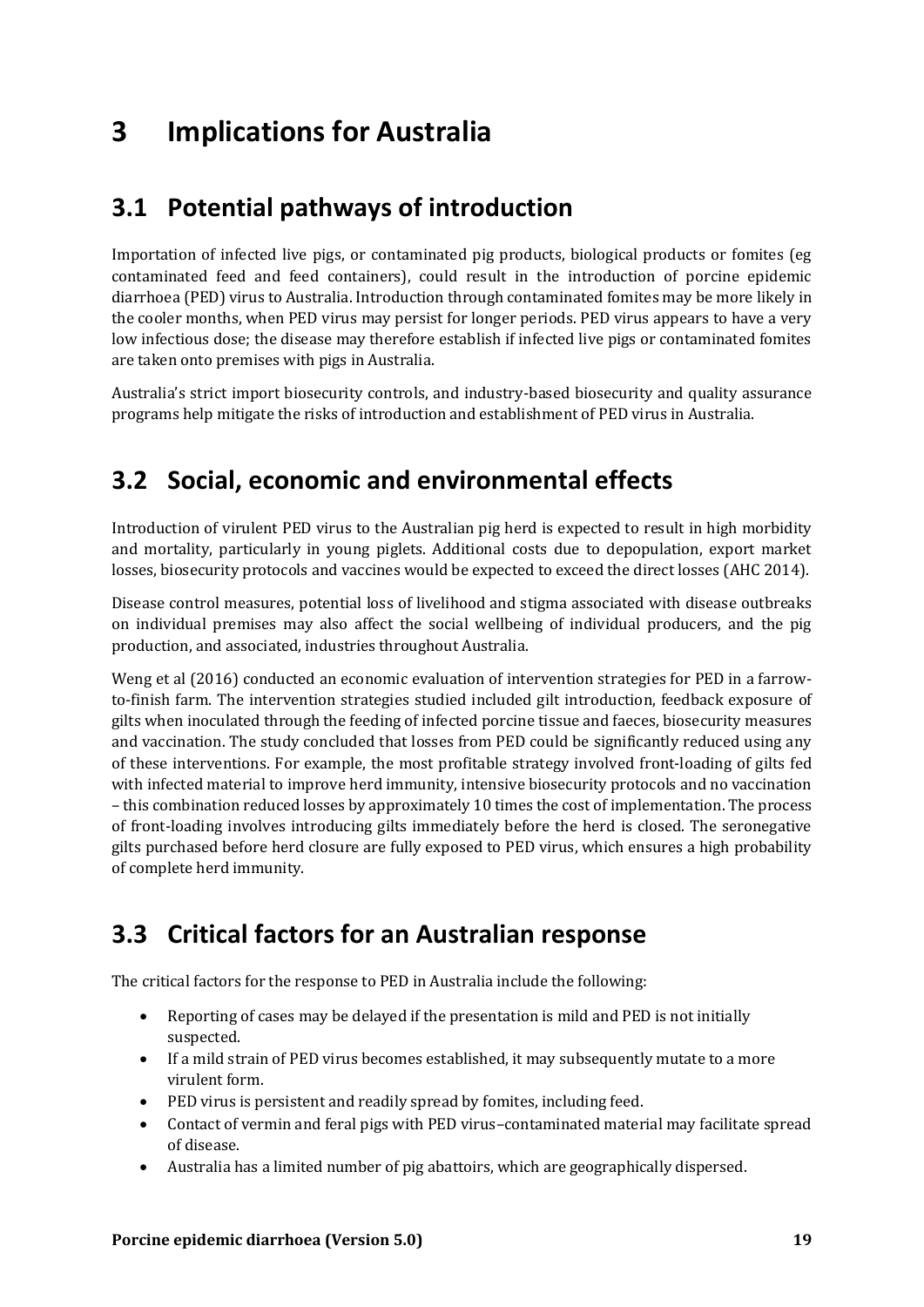- Animal welfare concerns may arise if response measures include movement restrictions on pig premises.
- Public uncertainty over food safety due to the disease may negatively affect domestic consumption of pork and other pig products.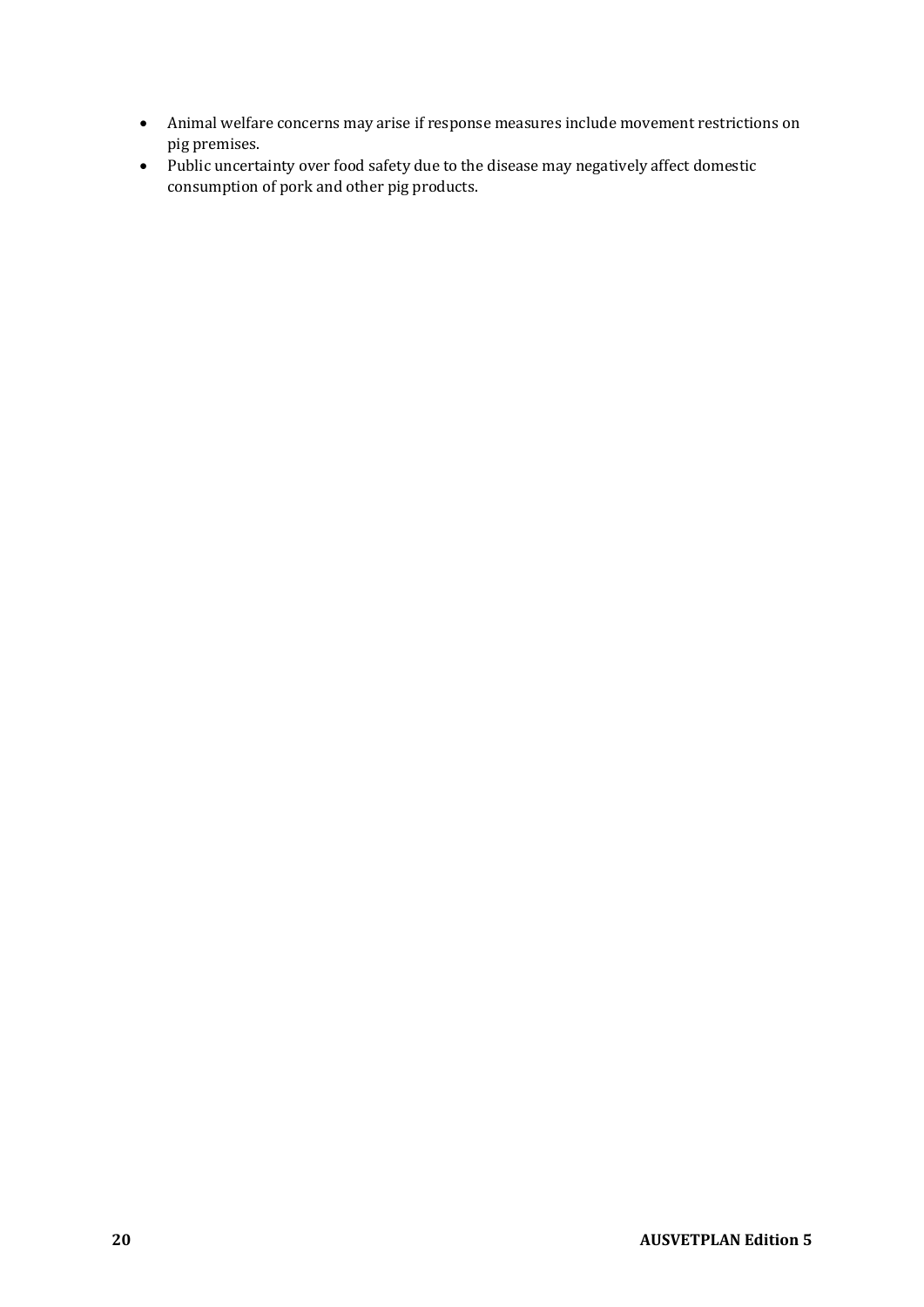# **4 Policy and rationale**

## **4.1 Introduction**

## **4.1.1 Summary of policy**

For virulent presentations of porcine epidemic diarrhoea (PED), the agreed policy between Australian governments and the Australian pig industry is to eradicate PED through the use of stamping out, modified stamping out, or controlled rapid exposure (CRE) on infected premises (IPs). Eradication measures will be supported by a range of strategies, including:

- *enhanced farm biosecurity*
- *epidemiological assessment*
- *quarantine and movement controls* over pigs, pig products (including offal and semen) and fomites (including transport vehicles) in declared areas, to minimise spread of infection
- *tracing and surveillance* (based on epidemiological assessment) to determine the source and extent of infection (including, as necessary, in feral pigs), and subsequently to provide proof of freedom from the disease
- *decontamination* of premises
- *treatment or destruction and disposal* of dead pigs and pig products (including manure and reproductive material) likely to be contaminated, to reduce the source of infection
- *welfare management* to handle overcrowding and the impacts of disease on IPs
- *industry support* to increase understanding of the issues, facilitate cooperation, and address animal welfare issues and on-farm biosecurity
- a *public awareness campaign*.

Further response activities (including whether to continue with eradication if the disease is present on other premises, and the strategies to achieve this) will depend on whether the disease is considered eradicable and the cost–benefit ratio of achieving eradication. Decisions will be informed by the outcomes of the initial tracing, surveillance and epidemiological assessment, and will take into consideration:

- confidence that the known extent of disease represents the true extent
- presence of infection in free-range and/or feral pig populations
- capacity for destruction and disposal of pigs
- feasibility of decontamination of affected piggeries and of potentially contaminated fomites
- market impacts.

For nonvirulent presentations of PED, the agreed policy is to prevent further spread using quarantine, movement controls and enhanced biosecurity, while undertaking initial tracing, surveillance and epidemiological investigations. Further response activities (including whether to pursue eradication) will depend on whether the disease is considered eradicable and the cost–benefit ratio of achieving eradication. These activities will require agreement between the Australian governments and the pig industry on a funding mechanism.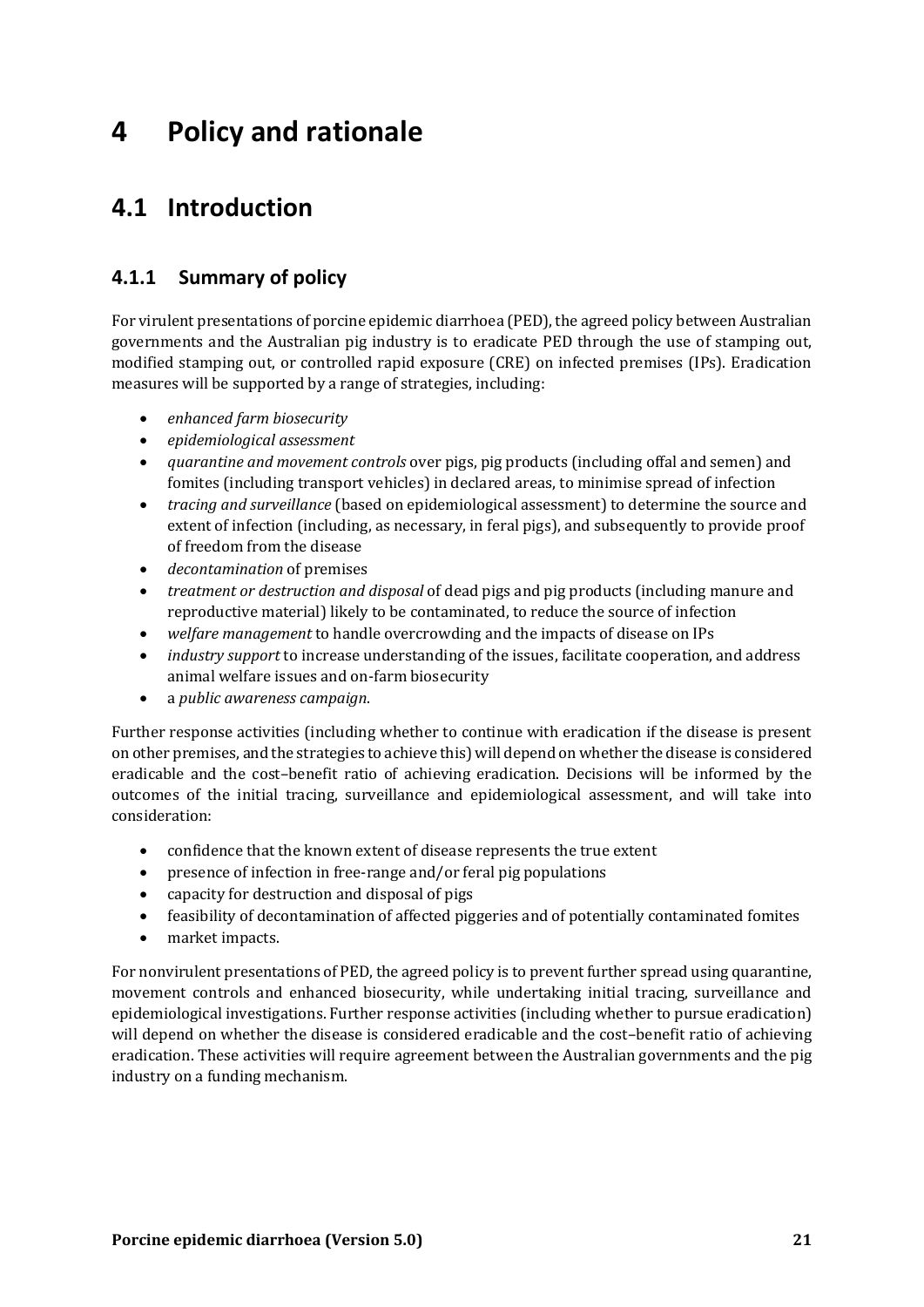## **4.1.2 Case definition**

For the purpose of this manual, a case of PED is defined as laboratory-confirmed infection with PED virus in one or more pigs.

**Notes:**

- Positive serology in the absence of detection of PED virus, with no clinical or epidemiological evidence supporting infection, does not constitute a definition of a case.
- AUSVETPLAN case definitions guide when a response to an emergency animal disease (EAD) incident should be undertaken. AUSVETPLAN case definitions do not determine when international reporting of an EAD incident is required, nor do they define criteria for when cost sharing can be considered.
- At the time of an outbreak, revised or subsequent case definitions may be developed with the agreement of the Consultative Committee on Emergency Animal Diseases (CCEAD).
- For the purpose of this manual, the case definition does not include disease in pigs caused by deltacoronaviruses and would not be satisfied should avirulent strains of PED alphacoronaviruses be detected in a pig herd.

The definition of virulent PED<sup>8</sup> in an outbreak is where:

- one or more animals have tested positive for PED virus by PCR or virus isolation, and
- there is high morbidity (>50%) in one or more age groups of pigs with clinical signs consistent with PED, and
- atrophic enteritis is demonstrated by histopathology.

## **4.1.3 Cost-sharing arrangement**

In Australia, PED is included as a Category 4 emergency animal disease in the Government and Livestock Industry Cost Sharing Deed in Respect of Emergency Animal Disease Responses (EAD Response Agreement – EADRA).<sup>9</sup> When cost sharing of the eligible response costs of an incident is agreed, Category 4 diseases are those for which costs will be shared 20% by government and 80% by industry.

## **4.1.4 Criteria for proof of freedom**

The World Organisation for Animal Health (OIE) provides general guidance for demonstrating proof of freedom from EADs in Chapter 1.6 of its *Terrestrial animal health code*. 10

After an outbreak of PED, a statistically valid serological survey would have to be undertaken to demonstrate proof of freedom. The survey would concentrate on the restricted areas (RAs) in which the disease had been present and the high-risk herds, based on the results of tracing and pig movements. Surveillance of pigs in the control areas (CAs) and outside area (OA) will also be necessary to demonstrate proof of freedom.

<sup>8</sup> As supported by the PED Emergency Animal Disease Response Agreement categorisation panel.

<sup>9</sup> Information about the EAD Response Agreement can be found at www.animalhealthaustralia.com.au/what-we-do/emergencyanimal-disease/ead-response-agreement.

<sup>10</sup> www.oie.int/en/what-we-do/standards/codes-and-manuals/terrestrial-code-online-access/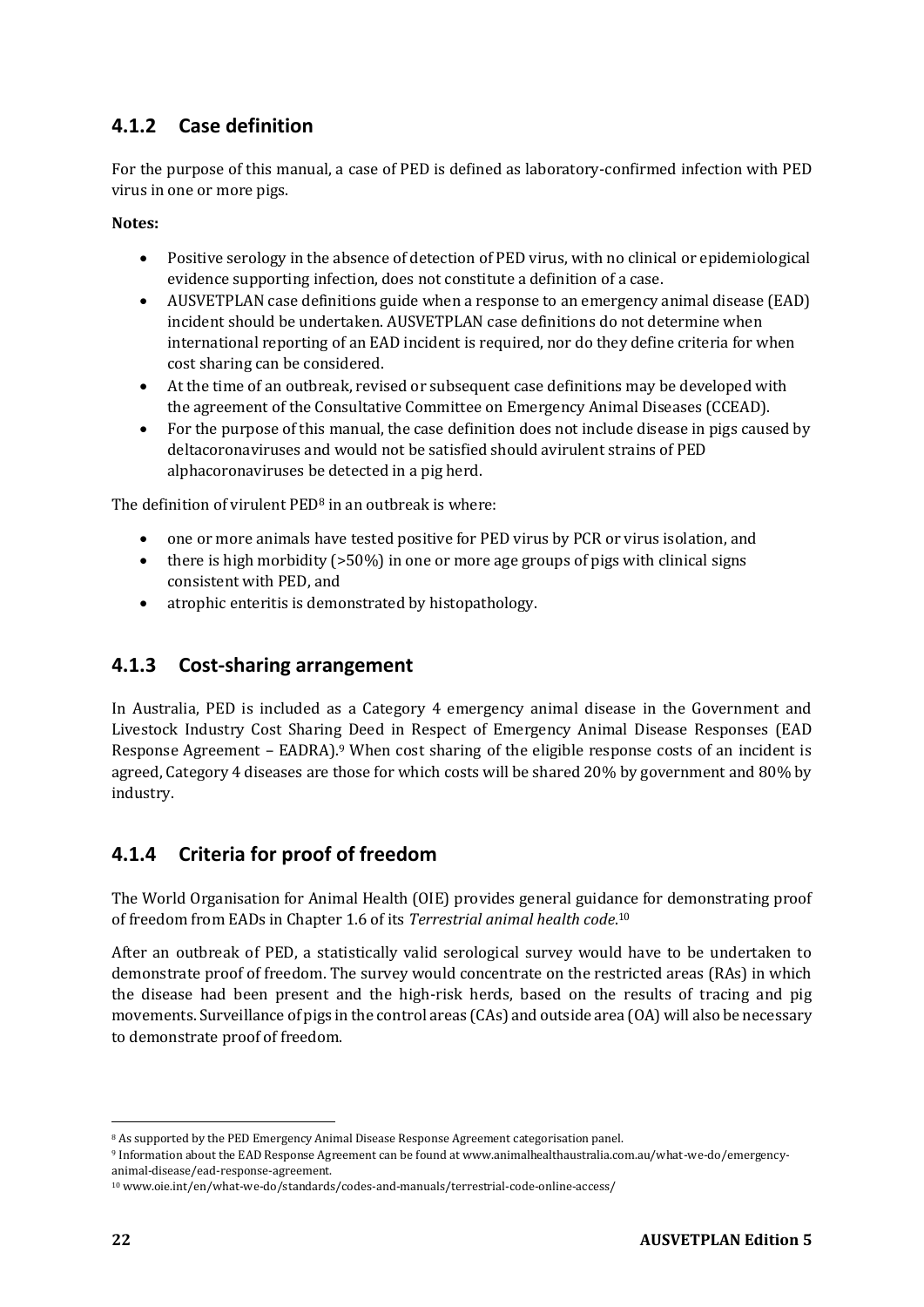Sampling strategies (both within and between herds) would need to take into account OIE guidelines, the epidemiology of the outbreak, the structure of the herd and the pig industry, and the sensitivity and specificity of the diagnostic tests used.

Under a stamping-out or modified stamping-out approach, all infected and exposed pigs will be either culled or slaughtered. Serological surveillance of restocked pigs will be used to demonstrate proof of freedom at the herd level. Restocked pigs must remain seronegative.

When a CRE approach is used, previously infected pigs may be seropositive for prolonged periods after infection has been eliminated. Sentinel pigs must be placed and monitored for seroconversion to PED virus. Guidance on testing to resolve premises undergoing CRE is provided in Appendix 2.

Serological surveillance would be complemented with clinical surveillance on lower-risk premises such as at-risk premises (ARPs) and premises of relevance (PORs) (eg by monitoring of the neonatal and preweaning mortalities from diarrhoea).

## **4.1.5 Governance**

Governance arrangements for the response to EADs are outlined in the **AUSVETPLAN** *Overview*.

Information on the responsibilities of a state coordination centre and local control centre is available in the **AUSVETPLAN management manual** *Control centres management* **(Parts 1 and 2)**.

## **4.2 Public health implications**

PED has no public health implications.

# **4.3 Control and eradication policy**

Eradication of PED may be achieved through the use of stamping out, modified stamping out or CRE. The use of these approaches (on the index and subsequent premises) is outlined below:

- Stamping out involves quarantine, destruction of all infected and exposed susceptible pigs on IPs and possibly on dangerous contact premises (DCPs), sanitary disposal of destroyed animals and potentially contaminated pig products, and decontamination of premises.
- Modified stamping out involves quarantine and the immediate slaughter of all saleable exposed pigs at approved abattoirs, if circumstances allow safe (biosecure) transport and slaughter, and processing capacity is available.
- CRE involves quarantine and exposure to infection of naive pigs within infected herds, thus allowing immunity to develop and possibly for infection to be eliminated from individual herds once shedding has ceased.

Stamping out should be used sparingly; its use should be limited to circumstances in which the disease is restricted to one or only a few herds, the herds are relatively isolated, the disease is contained and unlikely to spread, and stamping out is highly likely to quickly eradicate the disease.

Modified stamping out is preferred over stamping out where the safe (biosecure) transport and slaughter of pigs are practicable, and processing capacity is available. However, without highly biosecure transport of infected pigs and decontamination of transport vehicles, this method may contribute to further spread of the virus.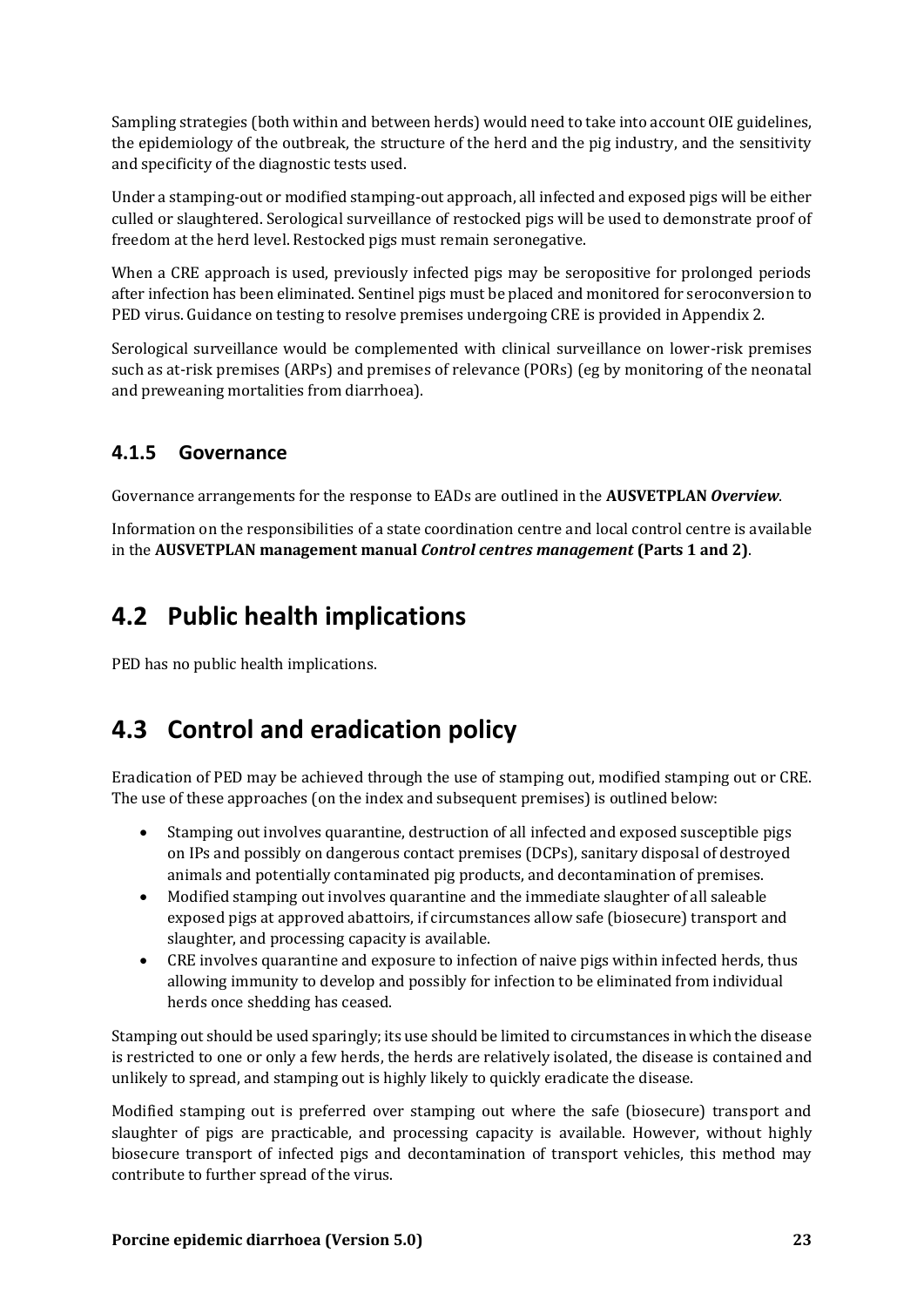CRE to infected material may be adopted to eradicate infection from herds with a high prevalence of disease. Strict biosecurity should be maintained on the site for a prolonged period. More detail on CRE is provided in Appendix 2.

The choice of eradication approach on the index premises (and subsequent premises, where applicable) will be informed by:

- confidence that biosecurity on the premises and contacts beyond will contain infection
- resource availability (eg biosecure transport, abattoir and processing capacity)
- welfare considerations (to manage potential overcrowding and/or disease impacts, especially in piglets).

Eradication on the index premises (and, if agreed, subsequent IPs) will be supported by a range of strategies, as outlined below.

## **4.3.1 Epidemiological assessment**

Epidemiological investigation or assessment draws on multiple sources of information to build understanding of the disease and how it is behaving in an outbreak. This helps inform response decision making.

The key objectives for an epidemiological assessment will be to identify:

- the spatial distribution of infected and free animal populations
- potential vectors involved, including as potential amplifying hosts
- the source of infection
- the prevalence of infection
- pathways of spread and the likely size of the outbreak
- risk factors for the presence of infection and susceptibility to disease (including weather and insect populations).

Epidemiological assessment, and tracing and surveillance activities (see Section [4.3.3\)](#page-26-0) in an EAD response are interrelated activities. Early findings from tracing and surveillance will be inputs into the initial epidemiological assessment (eg considering spatial distribution of infection). The outcomes of the initial epidemiological assessment will then guide decisions on subsequent tracing and surveillance priorities.

The outcomes of the epidemiological assessment will also be used initially to determine the feasibility of eradication versus long-term control and to guide the selection of other appropriate response measures (including the application of movement controls) and assess the progress of disease control measures.

Ongoing epidemiological assessment is important for any EAD response to aid evaluation of the continued effectiveness and value of response measures, and assessment of the progress of disease control measures. Ongoing epidemiological assessment will consider the outcomes of tracing and surveillance activities, and will contribute evidence to support any later claims of disease freedom.

## **4.3.2 Quarantine and movement controls**

Also refer to Section 6 for information on the general principles of movement controls, the types of movement permits available and guidelines for using the permits.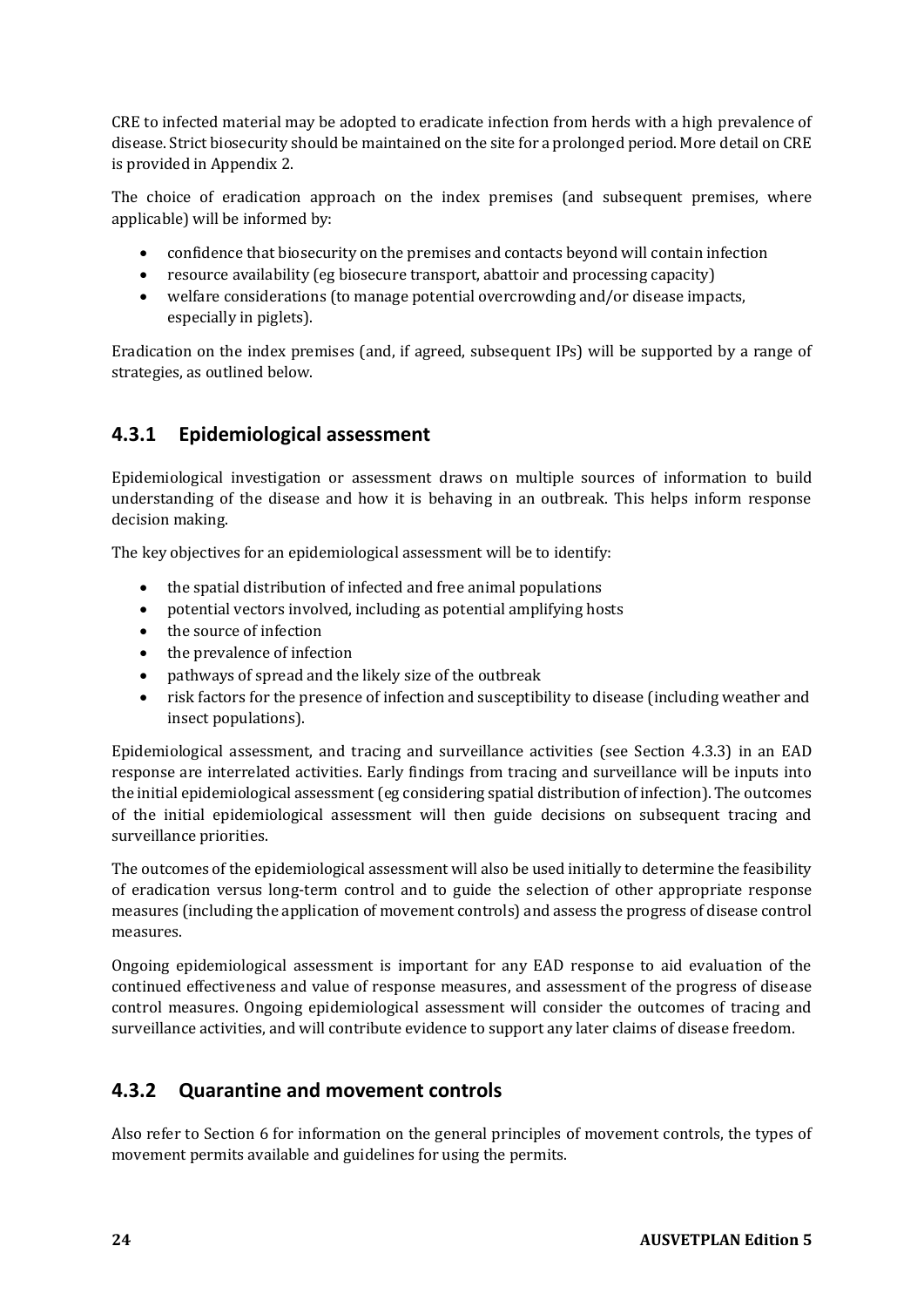### **Quarantine**

The declaration of RAs and CAs will assist with the implementation of disease control measures in affected areas. In defining the boundaries of these areas, consideration should be given to the location of other premises within the supply chain of the local pig production and associated industries – for example, of interconnected piglet, weaner, grow-out and breeding premises; and of abattoirs and processing facilities.

Extrapolating from the risk factors identified in the United States:

- the boundaries of the RA should be a minimum of 3 km from the nearest IP and should include as many other high-risk premises (suspect premises (SPs), trace premises (TPs) and DCPs) as possible; the structure of the Australian pig industry and its supply chains means that a much larger RA may be required
- the boundaries of the CA should be a minimum of 20 km from the boundary of the  $RA(s)$ within it, but the CA may be much larger and may initially include all of the affected state(s).

Quarantine will be imposed on all high-risk premises (IPs, SPs, TPs and DCPs).

#### **Movement controls**

Controls on the movement of risk animals and things will apply, as follows:

- Live pigs
	- $\Box$  Depending on the circumstances of the incident, consideration may be given to prohibiting all movements of pigs within the RA until the results of initial tracing and surveillance are known. Otherwise, the following controls will apply.
	- ̶ Movement of live pigs off IPs and DCPs is prohibited except under special permit for movement to an approved abattoir as part of an official modified stamping-out program.
	- ̶ Movements off other high-risk premises (SPs and TPs) is prohibited. Once their status has been resolved, movement restrictions appropriate to their new classification will be applied.
	- ̶ Movement of pigs onto high-risk premises (IPs, DCPs, SPs and TPs) is prohibited except under special permit and as part of an official control program (eg where replacement stock are introduced as part of CRE or where sentinel pigs are being introduced following destocking and the completion of disease control measures on the premises).
	- ̶ Movement of pigs from ARPs in the RA is prohibited except under special permit to slaughter or to other ARPs in emergency circumstances (eg to address animal welfare issues) if risk analysis indicates that the risk associated with the movement is acceptable within the response.
	- $\equiv$  Movement of pigs from the CA or OA into the RA is prohibited except under special permit for slaughter if there is no suitable abattoir available in the CA or OA and if risk analysis indicates that the risk associated with the movement is acceptable within the response.
	- ̶ Movement of pigs from PORs in the CA or from the OA onto PORs in the CA is prohibited except under general permit.
	- ̶ Shows and sales involving pigs in declared areas should be cancelled.
	- ̶ Pig hunting activities in declared areas should be discouraged.
	- Movement of live pigs within the OA is allowed without restriction.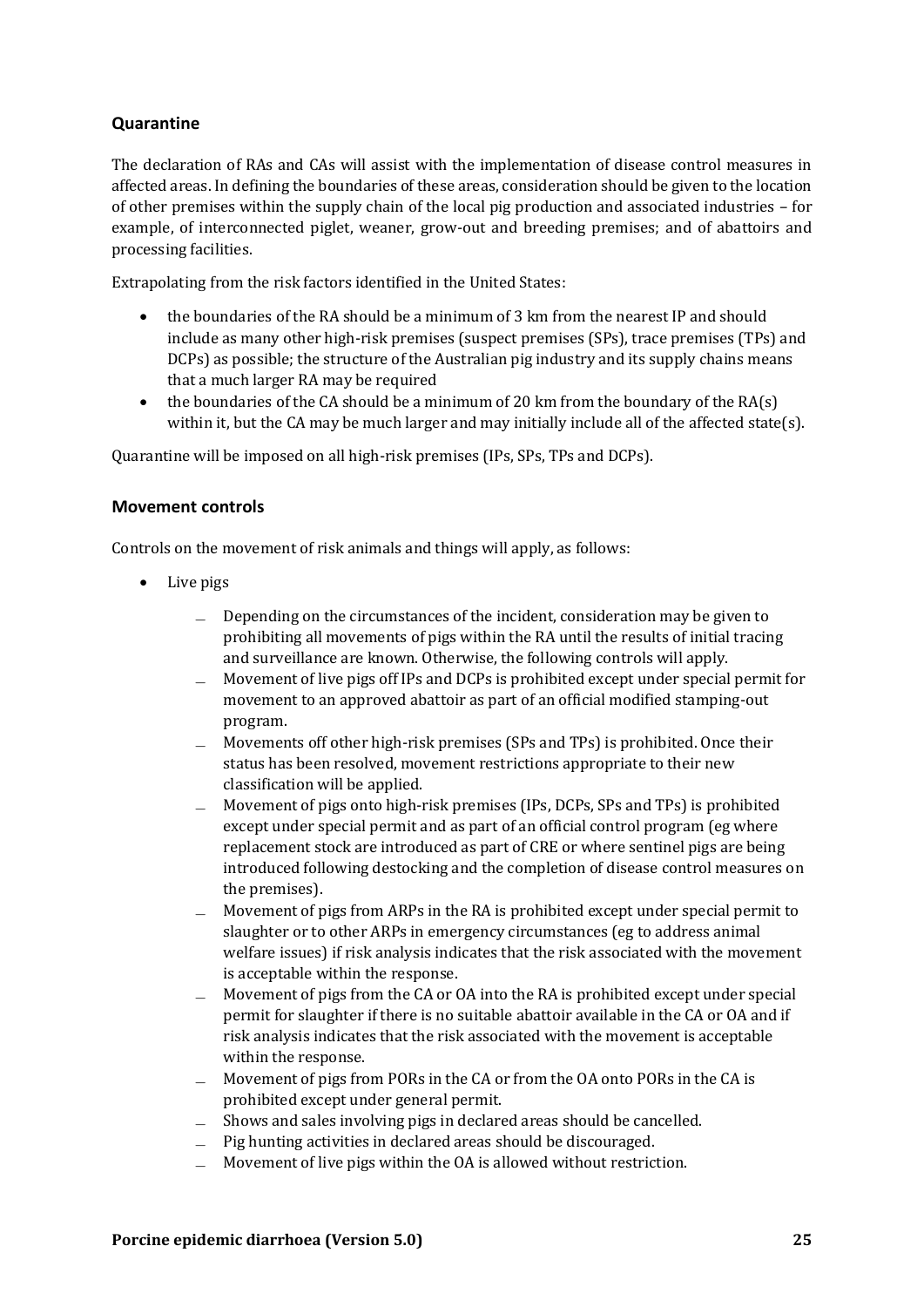- Carcasses
	- ̶ Movement off premises of carcasses of pigs culled for disease control measures is prohibited except under special permit to an approved processing facility (for hygienic rendering – see Section 4.3.10) or to an approved disposal site (ADS; see also Section 4.3.12).
- Pigmeat
	- ̶ The onward movement from approved processing facilities of pigmeat derived from pigs from IPs, DCPs, SPs and TPs is prohibited except under special permit if risk analysis (on a case-by-case basis) indicates that the risk associated with the movement is acceptable within the response. Movement may be considered if the pigmeat has undergone treatment as described in Section 4.3.10.
	- ̶ Movement of pigmeat derived from pigs from other premises is not restricted.
- Semen and embryos
	- ̶ Movement controls for semen and embryos should be the same as for live pigs until a risk assessment of PED virus in germplasm has been carried out. Other factors, such as the time since collection, and storage and segregation conditions, could be taken into consideration.
- Other pig products and byproducts (including offal)
	- ̶ Movement of other pig products and byproducts (including offal) derived from pigs from IPs, DCPs, SPs and TPs is prohibited except under special permit if risk analysis (on a case-by-case basis) indicates that the risk associated with the movement is acceptable within the response.
- Pig transport vehicles and equipment
	- ̶ Movement of all pig transport vehicles and equipment originating in the RA is prohibited except under special permit; movement from the CA is prohibited except under general permit (see Section 4.3.6 for appropriate biosecurity requirements).
- People
	- ̶ Biosecurity requirements for people moving off high-risk premises are provided in Section 4.3.5.
- Piggery waste and effluent
	- Wastes and effluent should not be moved off high-risk premises (IPs, DCPs, SPs and TPs) or moved from ARPs to outside the RA. These movements may be considered on a case-by-case basis (under special permit) based on risk assessment to ADSs for biosecure disposal.
- Potentially contaminated crops and feed
	- ̶ Potentially contaminated crops and feed should not be moved off high-risk premises. These movements may be considered on a case-by-case basis (under special permit) based on risk assessment to ADSs for biosecure disposal.

Appropriate conditions for movement permits in response to PED would be based on those for equivalent movements in the **AUSVETPLAN response strategy** *Transmissible gastroenteritis*.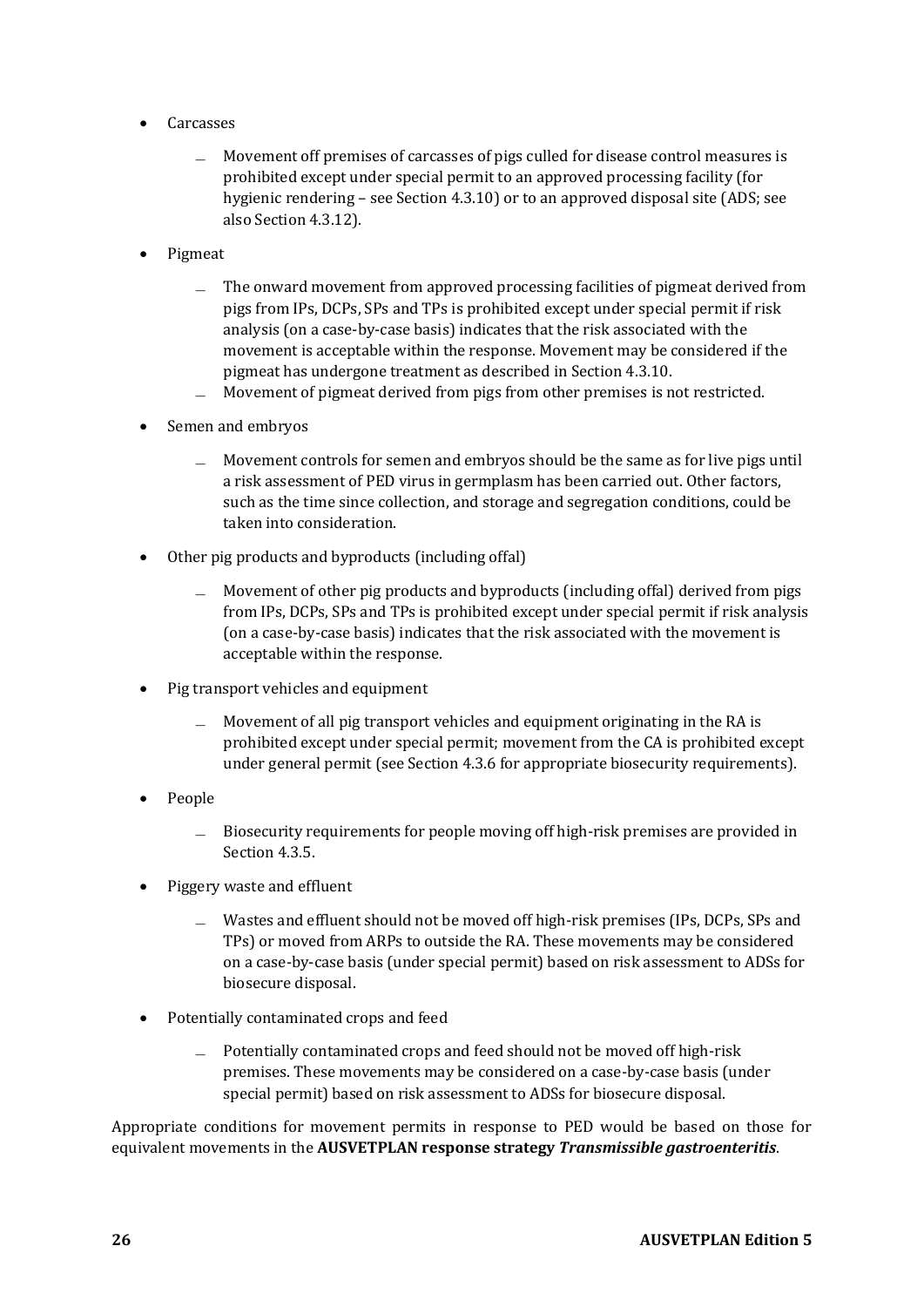## <span id="page-26-0"></span>**4.3.3 Tracing and surveillance**

### **Tracing**

Tracing teams will need access to personnel who have a good knowledge of different pig enterprises in the jurisdiction, and their typical movement and trading patterns (eg through the Specialist Advice – Livestock Industry function). This knowledge will help focus tracing activities to identify the highestrisk pigs and locations.

Trace-back from IPs will be important to identify premises, products or fomites that may have been the source of infection, and help identify other infected or contaminated locations. Priorities for traceback include all movements onto the IP of live pigs (highest priority); pig products and byproducts; and equipment, vehicles, feed and other potential fomites capable of transferring faecal material (including people).

Forward tracing aids the identification of other locations where infection or contamination may be present. Priorities for trace-forward include all movements off IPs of live pigs (highest priority); pig products and byproducts; and equipment, vehicles, feed and other potential fomites capable of transferring faecal material (including people).

The trace period chosen will be influenced by the incubation period of PED virus, the time of onset of the first clinical signs, the expected persistence of the virus and the time that quarantine is imposed.

If the presentation of PED is mild, or was initially mild, identification of the time of onset of the first clinical signs may be difficult.

The epidemiological investigation on an IP will further guide prioritisation of tracing activities.

Additional guidance on undertaking tracing and surveillance in EAD responses is available in the **AUSVETPLAN guidance document** *Tracing and surveillance.*

### **Surveillance**

The main aims of surveillance in the response to PED will be to:

- delimit the extent of the incident, and identify potentially infected or contaminated locations or things in a timely manner
- provide evidence to inform decisions on the implementation of measures to prevent further spread and eliminate infection
- support resolution of premises and declared areas (see Appendix 3).

Surveillance priorities will include:

- determining whether epidemiologically linked premises are infected or contaminated using active surveillance supported by laboratory investigation
- identifying premises (not identified through tracing) where infection is suspected using enhanced passive surveillance, supported by active surveillance and laboratory investigation where SPs are identified.

Additional prioritisation will be based on risk, taking into account the likelihood that subclinical infection may be present, and the risks of ongoing disease transmission and dissemination.

Surveillance in feral pig populations may be required (see Section 4.3.14).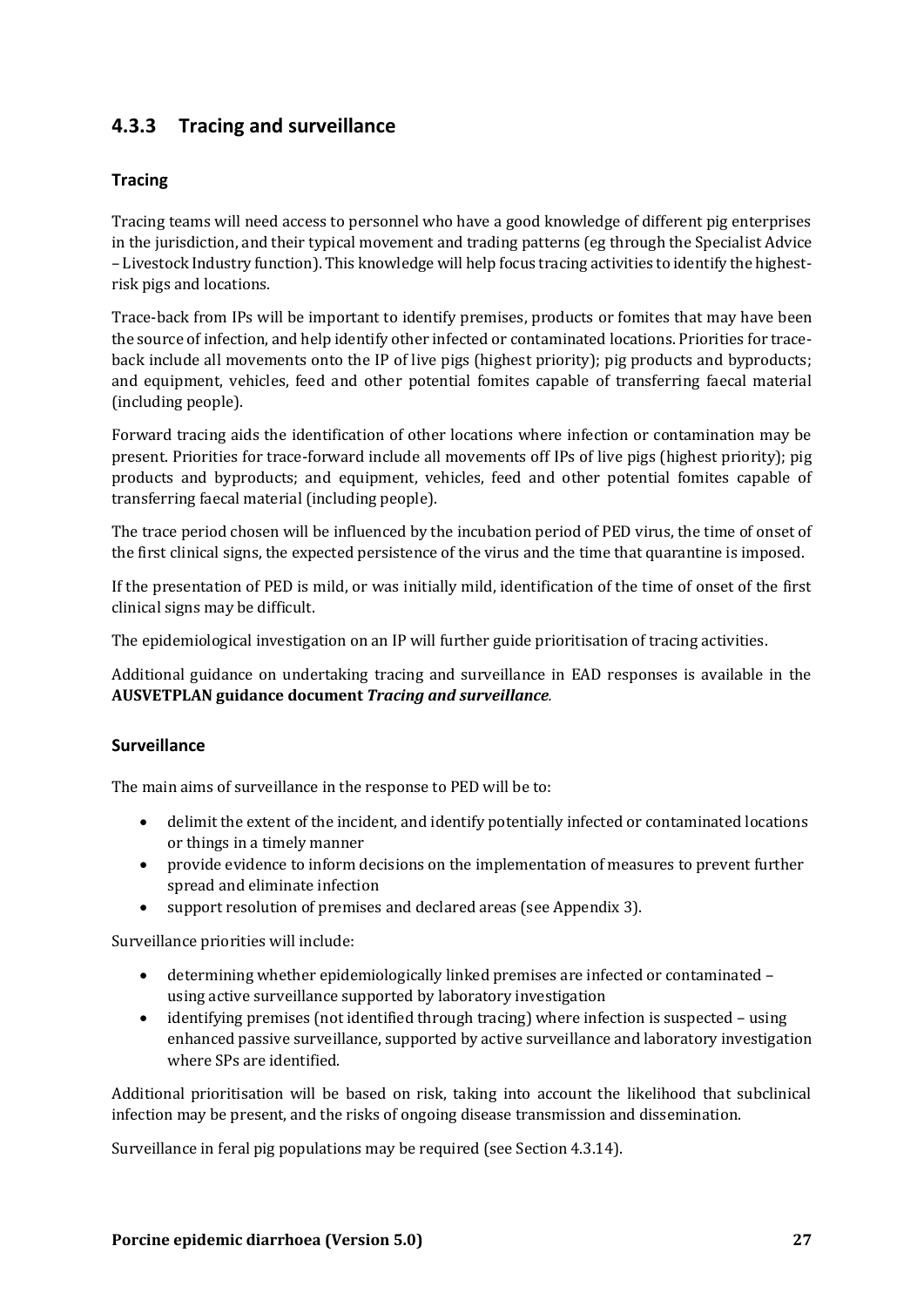Additional guidance on undertaking tracing and surveillance in EAD responses is available in the **AUSVETPLAN guidance document** *Tracing and surveillance*.

## **4.3.4 Zoning and compartmentalisation for international trade**

Where it is not possible to establish and maintain disease freedom for the entire country, establishing and maintaining disease-free subpopulations, through zoning and/or compartmentalisation,<sup>11</sup> may be considered.

In the case of a limited disease outbreak, a containment zone<sup>12</sup> may be established around the areas where the outbreak is occurring, with the purpose of maintaining the disease-free status of the rest of the country outside the containment zone.

All zoning applications would need to be prepared by the Australian Government in conjunction with the relevant jurisdiction(s) and agreed to by the CCEAD. Zoning is usually negotiated after a disease outbreak has begun.

Compartmentalisation applications typically need to be negotiated before an outbreak occurs, and will require input from the relevant industries.

Recognition of both zones and compartments must be negotiated between the Australian Government and individual overseas trading partners. Zoning and compartmentalisation would require considerable resources that could otherwise be used to control an outbreak. Careful consideration will need to be given to prioritising these activities, because the resulting competition for resources could delay the quick eradication of the disease and recognition of disease freedom.

Agreements between trading partners take time to develop, consider and finalise, because of the need to provide detailed information on activities such as biosecurity, surveillance, traceability and diagnostics to support the approach that is developed. An importing country will need assurance that its animal health status is not compromised if it imports from an established disease-free zone in Australia. Trading partners may not accept a zoning or compartmentalisation proposal, regardless of the information provided. Eradication of disease may be achieved before zoning or compartmentalisation applications are finalised.

The OIE guidelines for zoning and compartmentalisation are in Chapter 4.4 and Section 4 of the OIE *Terrestrial animal health code*.

## **4.3.5 Biosafety and biosecurity for personnel**

PED virus is a persistent virus, and the implementation of stringent biosecurity measures in managing the movements of people on and off premises will be important for controlling the disease.

Movements of personnel onto or off high-risk premises (IPs, DCPs, SPs and TPs) should be limited, where possible. Where movements are unavoidable, all people (eg farm personnel, truck drivers) should shower (including hair washing) before entering and after leaving premises, with complete

<sup>11</sup> With zoning, disease-free subpopulations are defined primarily on a geographical basis. With compartmentalisation, disease-free subpopulations are defined primarily by management practices (such as the biosecurity plan and surveillance practices of enterprises or groups of enterprises).

<sup>&</sup>lt;sup>12</sup> The OIE defines a 'containment zone' as an infected zone within a previously free country or zone, which includes all suspected or confirmed cases that are epidemiologically linked and where movement control, biosecurity and sanitary measures are applied to prevent the spread of, and to eradicate, the infection or infestation. The Australian Government Department of Agriculture and Water Resources commissioned a report on what would be required for the establishment of containment zones in Australia. This report is available at www.ausvet.com.au/tools-resources.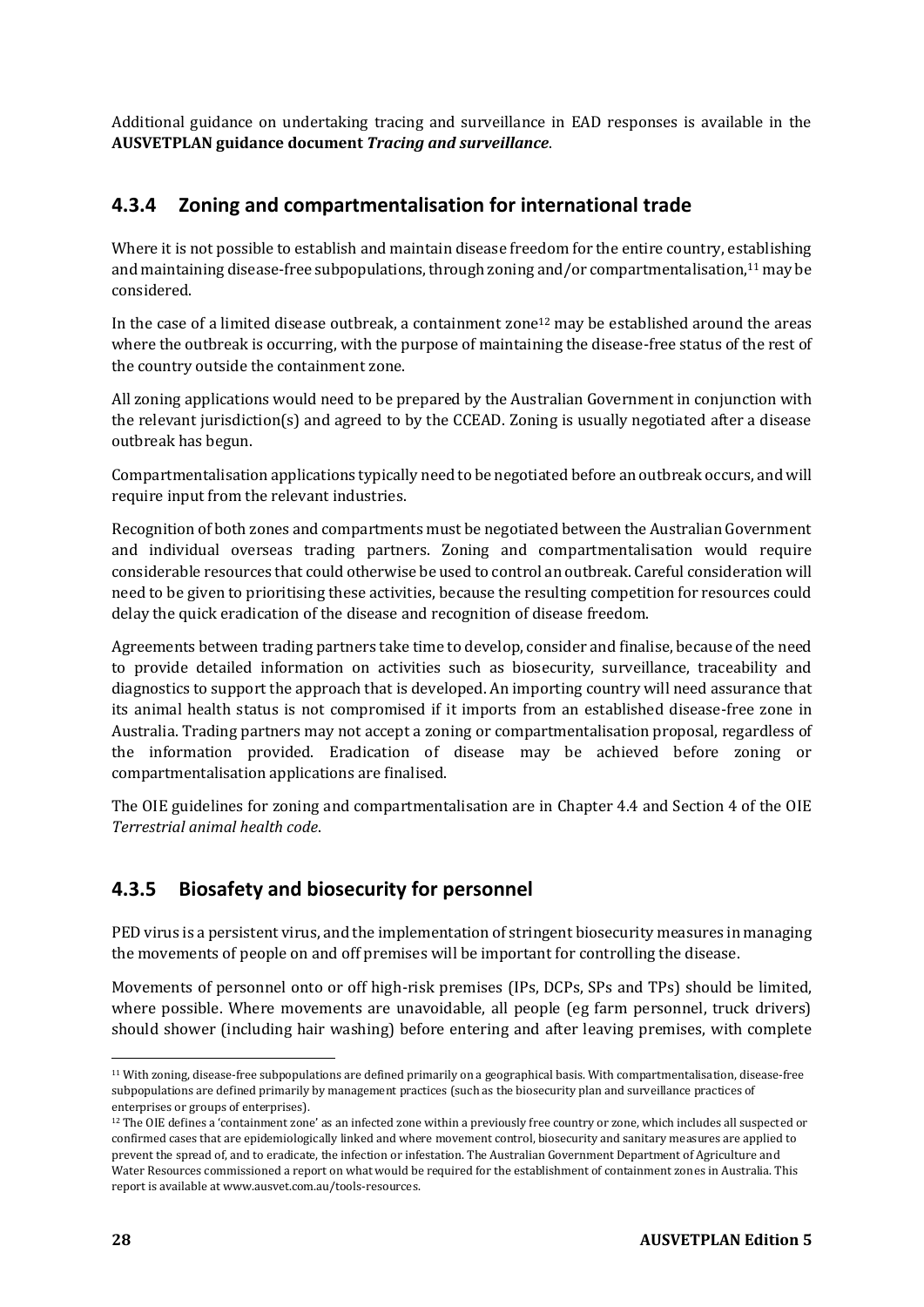clothing changes. If showering facilities are not available on-site, showering may occur elsewhere but should occur as soon as practicable after leaving the premises. Farm-specific boots and overalls should be used. Decontamination of farm-specific footwear after each use and hot laundering (≥60 °C) of used overalls is required. These requirements should also be met by workers and drivers entering and leaving processing facilities handling pigs from IPs, DCPs, SPs and TPs (ie approved processing facilities (APFs) and dangerous contact processing facilities (DCPFs)).

On farm, personnel should work a 'one-way flow' from clean areas to dirtier areas within a production shed. Sharing of personnel between production sheds (or production units within a shed) is not recommended.

As an enhanced biosecurity measure, personnel leaving high-risk premises should wait an appropriate time before entering another premises with pigs (eg 12 hours is recommended best practice in the Australian pig industry), taking into account the context of the outbreak.

Enhanced biosecurity is also encouraged on all other premises with pigs. The *National farm biosecurity manual for pork production*<sup>13</sup> and the APIQ $\sqrt{\mathcal{B}}$  *Standards manual*<sup>14</sup> provide guidelines and industry standards for pig producers on both routine and high-risk biosecurity procedures. The **AUSVETPLAN enterprise manual** *Pig industry* provides additional detail on the biosecurity and other response measures that may be used on pig premises in an EAD response.

## **4.3.6 Biosecurity for equipment**

Movements of vehicles and equipment onto or off high-risk premises (IPs, DCPs, SPs and TPs) should be limited, where possible. Use of loading facilities and feed bins near perimeter fencing (with shuttles to main feed storage etc), where possible, is recommended to limit vehicular movements onto these premises.

Equipment should not be shared between pig sheds – and ideally not between production units within a shed. Non-reusable equipment should be disposed of in a biosecure manner (eg incineration, commercial hazardous biological waste program). Reusable equipment, including vehicles, should be decontaminated (see the **AUSVETPLAN operational manual** *Decontamination*) on exit from the premises (or at an approved 'receiving' premises) and allowed to completely dry before reuse.

## **4.3.7 Animal welfare**

The imposition of movement controls on live pigs on premises with intensive livestock production (such as piggeries) may result in animal welfare issues due to overcrowding within 2 weeks, depending on the production system in use (Garner et al 2012). Careful management will be required to avoid or mitigate the welfare issues – for example, ensuring access to temporary housing on-site, ensuring rapid destocking (where a stamping-out policy is being implemented), or ensuring that biosecure transport to an approved abattoir is readily available (where either a modified stampingout or a CRE policy is being implemented). Where the latter option is not available, culling of overcrowded pigs on farm may need to be considered.

Because the morbidity and mortality of PED are variable, and may be high in piglets, close monitoring and careful management of animal welfare on affected premises will be required, especially where CRE forms part of the response strategy.

<sup>13</sup> www.farmbiosecurity.com.au/toolkit/plans-manuals/

<sup>14</sup> www.apiq.com.au/standards-asf-african-swine-fever/standards-manual/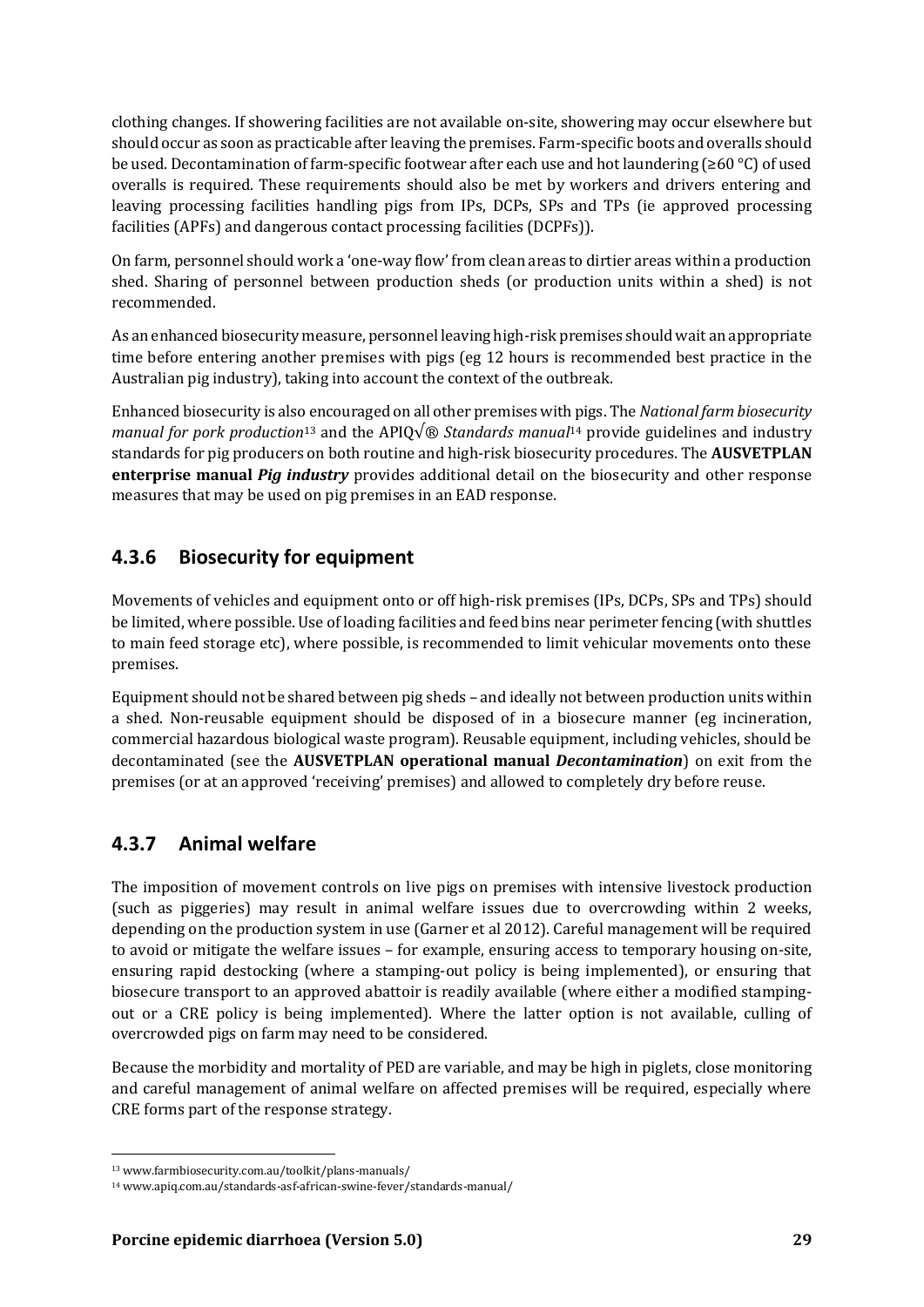Additional guidance on managing livestock welfare can be found in the **AUSVETPLAN operational manual** *Livestock welfare and management*.

## **4.3.8 Vaccination**

No vaccines against PED are registered for use in Australia.

The use of CRE is discussed in Appendix 2.

## **4.3.9 Treatment of infected animals**

There is no PED virus–specific treatment for infected animals.

## **4.3.10 Treatment of animal products and byproducts**

The movement of pig products and byproducts (including offal) derived from pigs from IPs, DCPs, SPs and TPs is prohibited except under special permit if risk analysis (on a case-by-case basis) indicates that the risk associated with the movement is acceptable within the response.

Hygienic rendering of pig products and byproducts at APFs may also be considered on a case-by-case basis, subject to risk analysis.

Raising awareness of prohibited pig feed (swill) regulations, and additional compliance monitoring, will be important to prevent virus transmission through the feeding of pigmeat and products to pigs (see Section 4.3.15).

## **4.3.11 Destruction of animals**

### **Stamping out**

Where a stamping-out approach is used, all infected and exposed pigs on IPs will be destroyed on-site. Destruction of pigs on DCPs may be considered, depending on the circumstances and based on risk assessment.

Under a modified stamping-out approach, any seropositive and/or exposed pigs without clinical signs may be slaughtered at approved abattoirs (if circumstances allow safe transport and slaughter, and processing capacity is available). At approved abattoirs, pigs from IPs should be slaughtered within 4 hours of arrival (or as soon as practicable) and all other pigs within 18 hours of arrival, to minimise virus shedding on-site and contamination of the lairage area. Particular care should be taken to prevent contamination of the meat with intestinal contents. The head and neck (including lymph node) should be removed and disposed of by rendering. Exposed pigs that are showing clinical signs should be destroyed on-site, or held in quarantine until clinical signs resolve and then sent to slaughter. Decisions on the management of clinically affected pigs should be based on risk assessment.

### **Destruction methods**

With a CRE approach, any pigs that need to be culled will be destroyed on-site.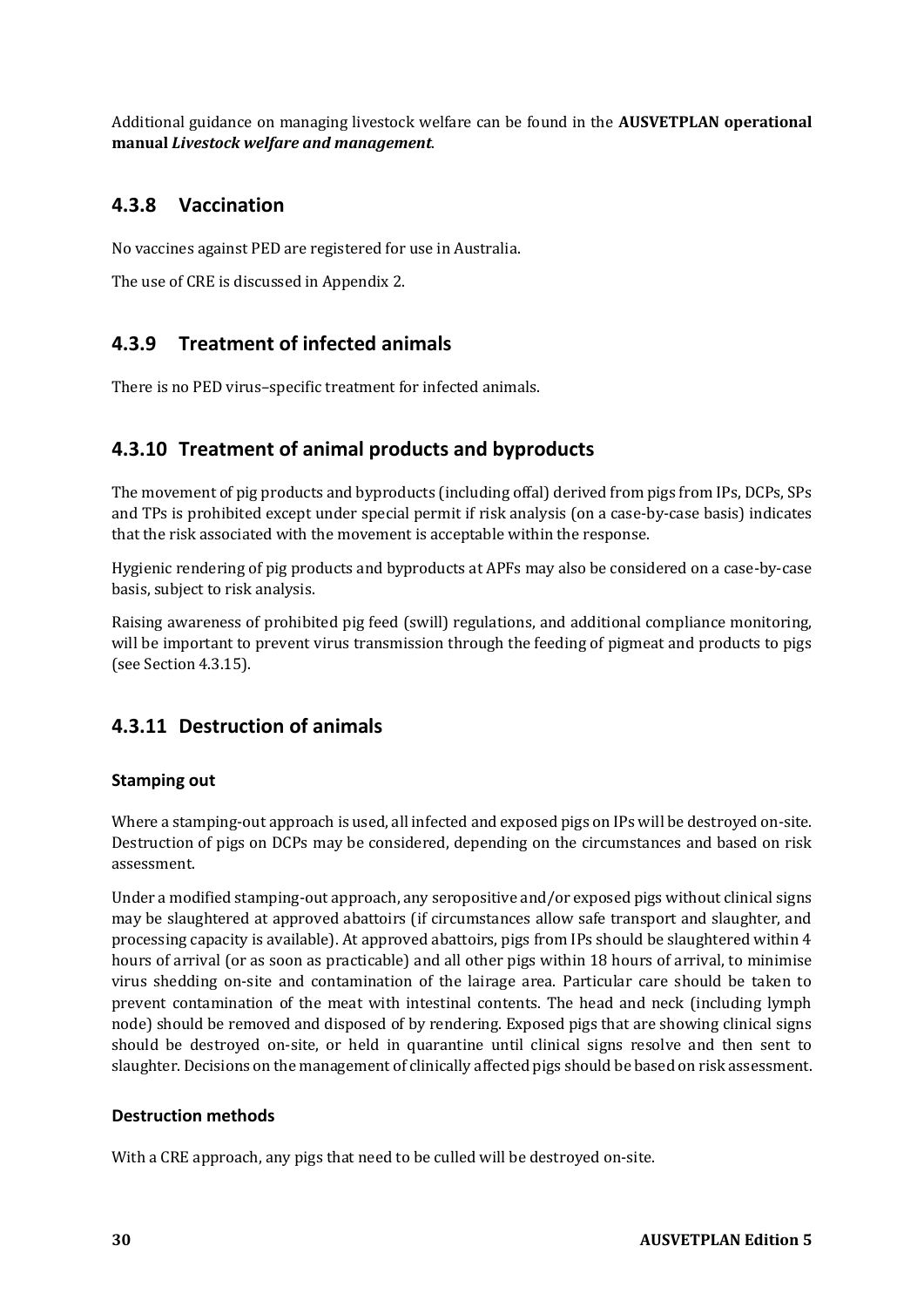Where destruction of pigs on-site is not possible, alternative arrangements may be considered, based on an assessment of the risk of disease spread through the movement of the infected and exposed pigs.

Additional guidance on destruction methods can be found in the **AUSVETPLAN operational manual**  *Destruction of animals.*

## **4.3.12 Disposal of animals, and animal products and byproducts**

Large volumes of risk material may require disposal, presenting a biosecurity challenge. The following guidelines are provided for the disposal of high-risk material:

- Carcasses of infected and exposed pigs should be disposed of on-site by deep burial (to ensure that they are inaccessible to scavengers).
- Effluent management on-site will be important because PED virus may be viable in effluent for several months (see Section 2.4.2).
- Composting on farm may be considered where space allows, and where pest and wild animal management is adequate to prevent mechanical transmission.
- Waste from the processing of infected and exposed pigs should be rendered before disposal at an ADS.

The disposal method chosen will be influenced by the type and volume of material to be disposed of, the resources available, the local environment, the prevailing weather, legislative requirements (including environmental protection legislation) and the risk of spreading the disease. Decontamination of all equipment and machinery involved in on-site disposal will be required.

Where disposal on-site is not feasible, the use of an ADS may be considered, subject to risk assessment, including the risk of disease transmission during transport of the risk material being disposed of.

Additional guidance on disposal methods for EAD responses is available in the **AUSVETPLAN operational manual** *Disposal.*

## **4.3.13 Decontamination**

Decontamination of premises (including APFs) and fomites (eg vehicles, people, clothing, equipment) is a critical part of the response to PED (see also Section 4.3.6).

IPs will be decontaminated following depopulation. Special measures may be implemented if eradication is being undertaken while animals are still on the premises (eg staged decontamination with a modified stamping-out approach, or with CRE – see Appendix 2).

Additional guidance on decontamination methods for EAD responses is available in the **AUSVETPLAN operational manual** *Decontamination***.**

## **4.3.14 Wild animal management**

As PED virus can be spread mechanically by pest and feral animals (eg rodents, flies, birds, dogs, cats, foxes), measures to prevent contamination of these animals with PED virus – and so prevent transmission to feral pig populations – should be implemented. This may include undertaking rodent and fly control, maintaining perimeter fencing and bird-proofing premises.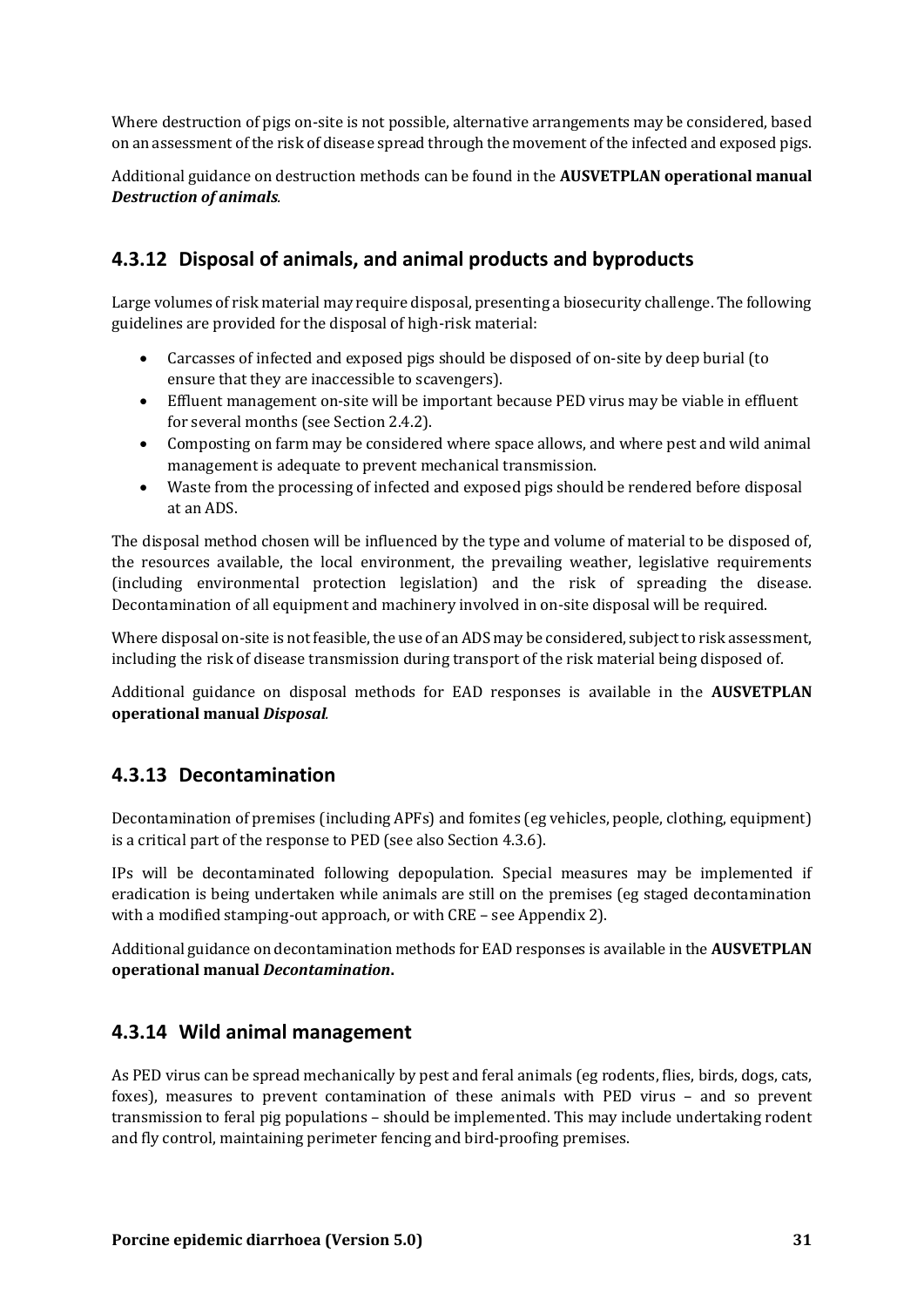Surveillance of feral pig populations near IPs will be required. If feral pigs are infected, measures to manage the disease in these populations may need to be considered. Depending on the scale of the outbreak and the dynamics of the local feral pig population, culling of feral pigs may be an option. Where this is impractical or unlikely to eliminate infection from the feral pig population, compartmentalisation of the commercial pig industry may need to be pursued instead (see Section 4.4).

## **4.3.15 Public awareness and media**

Public awareness and industry engagement will support a cohesive response. The communications strategy should include mechanisms for raising awareness in owners of petting zoos and school farms, as well as urban and peri-urban pig owners and smaller commercial piggeries, which may not be engaged with the industry peak body.

Messaging should include:

- assurance that PED does not pose a public health risk, to maintain buyer confidence in pork meat and products
- signs of PED and details of how to report suspect cases
- farm biosecurity measures to prevent entry of PED virus to pig production premises
- explanation of the control measures, compensation legislation and processes, and swill feeding regulations, to encourage compliance and discourage illegal activities
- information on progress in eradication of the disease.

Additional guidance on managing public information can be found in the *Biosecurity incident public information manual*.

## **4.3.16 Other strategies**

Other control strategies may need to be considered, depending on the context of the incident.

Guidance on the use of CRE is provided in Appendix 2.

## **4.3.17 Stand-down**

Stand-down of the response will occur once PED has been eradicated; when eradication of PED is no longer considered feasible, cost-effective or beneficial; or when the National Management Group formally declares that the outbreak is over.

Additional information on the stand-down of EAD responses can be found in the **AUSVETPLAN management manual** *Control centres management***, Part 1**.

## **4.4 Other control and eradication options**

If it is not feasible to eradicate PED using the strategies outlined above, a long-term control program may need to be developed through consultation between Australian governments and the pig industry. This may include compartmentalisation of the commercial pig industry, supported by accredited industry quality assurance and/or government accreditation programs, should PED virus become established in the feral pig population.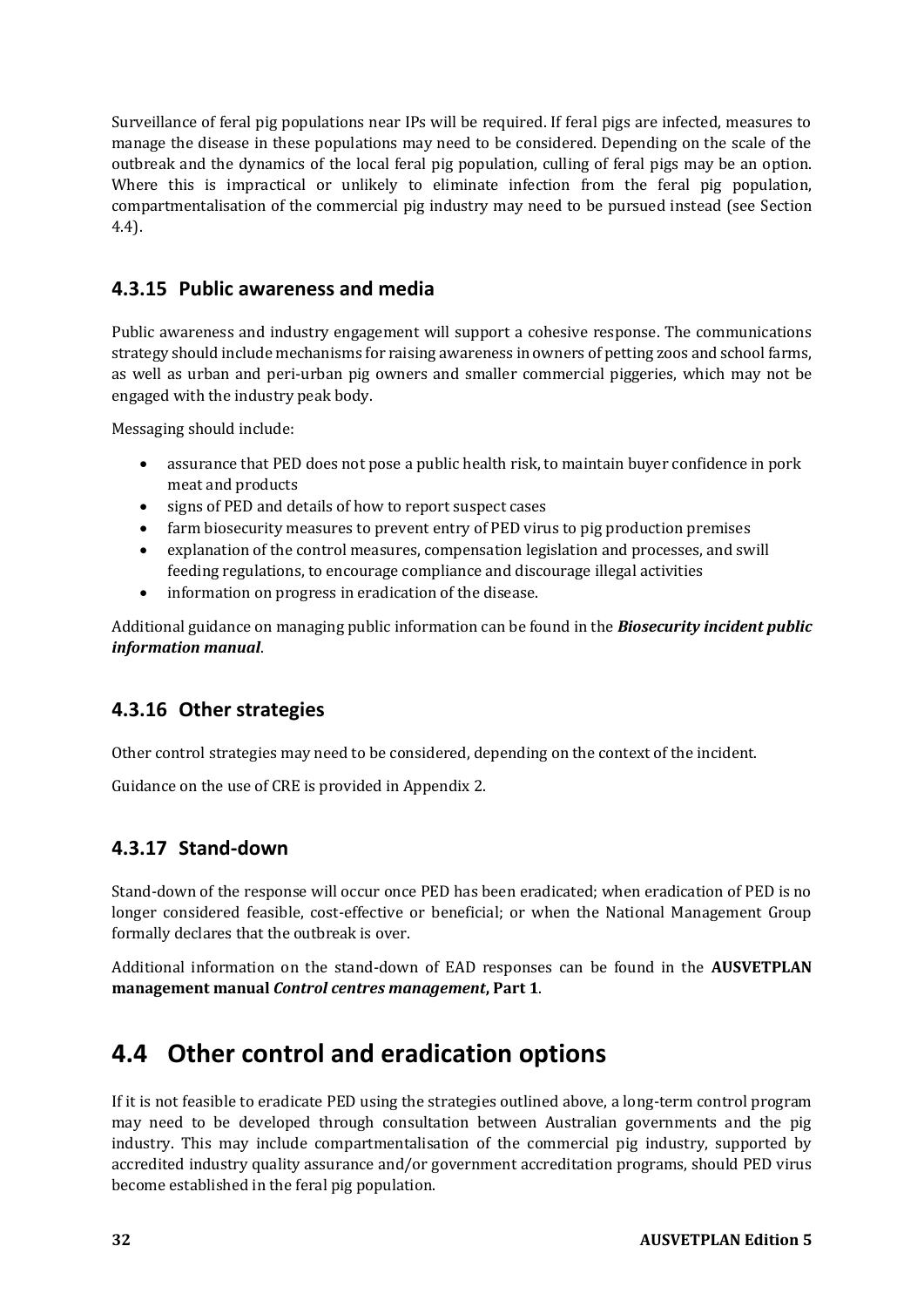## **4.5 Funding and compensation**

Details of the cost-sharing arrangements can be found in the Government and Livestock Industry Cost Sharing Deed in Respect of Emergency Animal Disease Responses.<sup>15</sup> Details of the approach to the valuation of, and compensation for, livestock and property in disease responses can be found in the **AUSVETPLAN operational manual** *Valuation and compensation*.

<sup>15</sup> www.animalhealthaustralia.com.au/what-we-do/emergency-animal-disease/ead-response-agreement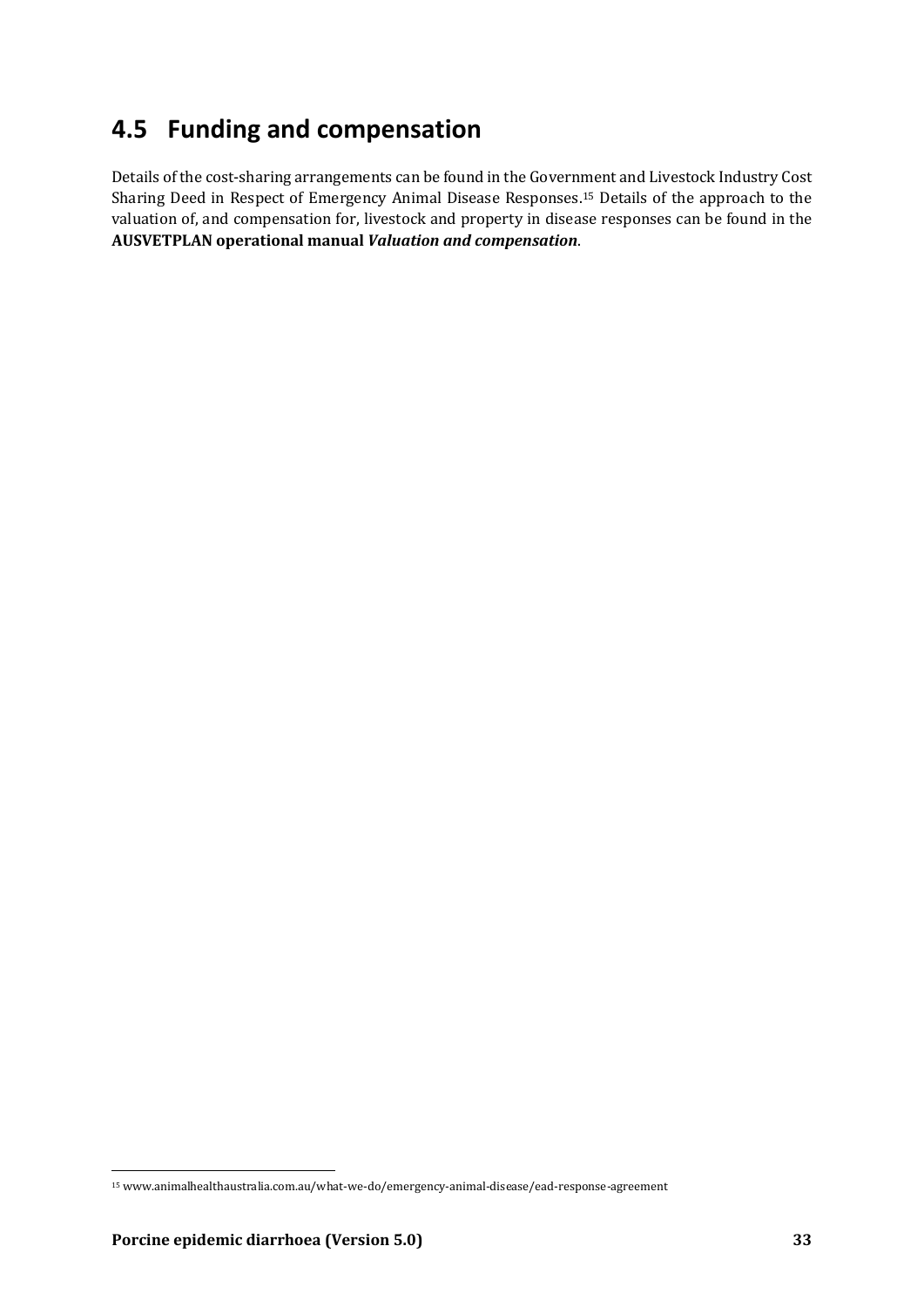# **5 Declared areas and premises**

When an emergency animal disease (EAD) is first suspected, the premises involved would undergo a clinical and/or epidemiological investigation. If the case definition, as defined in the relevant AUSVETPLAN response strategy, is met (ie the index case<sup>16</sup>), the relevant chief veterinary officer (CVO) or their delegate will determine the premises classification and may declare the premises an infected premises (IP).

After the identification of the first IP, a restricted area (RA) and a control area (CA) may be declared.<sup>17</sup> A transmission area (TA) may also be defined, if appropriate. All premises within these areas will be classified.

At the beginning of an EAD incident, the initial premises classifications would be IP, at-risk premises (ARP), premises of relevance (POR), unknown status premises (UP) and zero susceptible species premises (ZP).

Any premises within the RA or CA will have only one classification at any one time. After an epidemiological investigation, clinical assessment, risk assessment or completion of control measures, a premises may be reclassified.

Once the first IP has been identified, intelligence gathering through veterinary epidemiological investigations would quickly lead to the identification of suspect premises (SPs) and trace premises (TPs). These would be high priorities for follow-up investigation by the relevant state or territory authorities. In a worst-case scenario, an SP could become an IP; therefore, SPs need to be investigated as a matter of very high priority. Similarly, investigation and risk assessment of a TP might identify it as an IP, dangerous contact premises (DCP) or dangerous contact processing facility (DCPF). An SP or TP might also be assessed as negative and qualified as SP-AN or TP-AN, and eventually reclassified as an ARP, POR or ZP.

All premises classifications are subject to change as a result of a modification in the case definition(s) or investigation(s) as the incident response proceeds.

Classifications should be applied with information needs of managers in mind. They should assist managers to monitor and report progress. Premises classifications to be used should be agreed early in a response, so that control centre personnel can apply the correct and consistent classifications and definitions from the outset of the investigation and response.

<sup>&</sup>lt;sup>16</sup> The first case to come to the attention of investigators

<sup>17</sup> This is invariably the case with highly contagious diseases (eg foot-and-mouth disease, equine/avian/swine influenza, classical swine fever) but may not apply to less contagious diseases (eg Hendra virus, anthrax, Australian bat lyssavirus).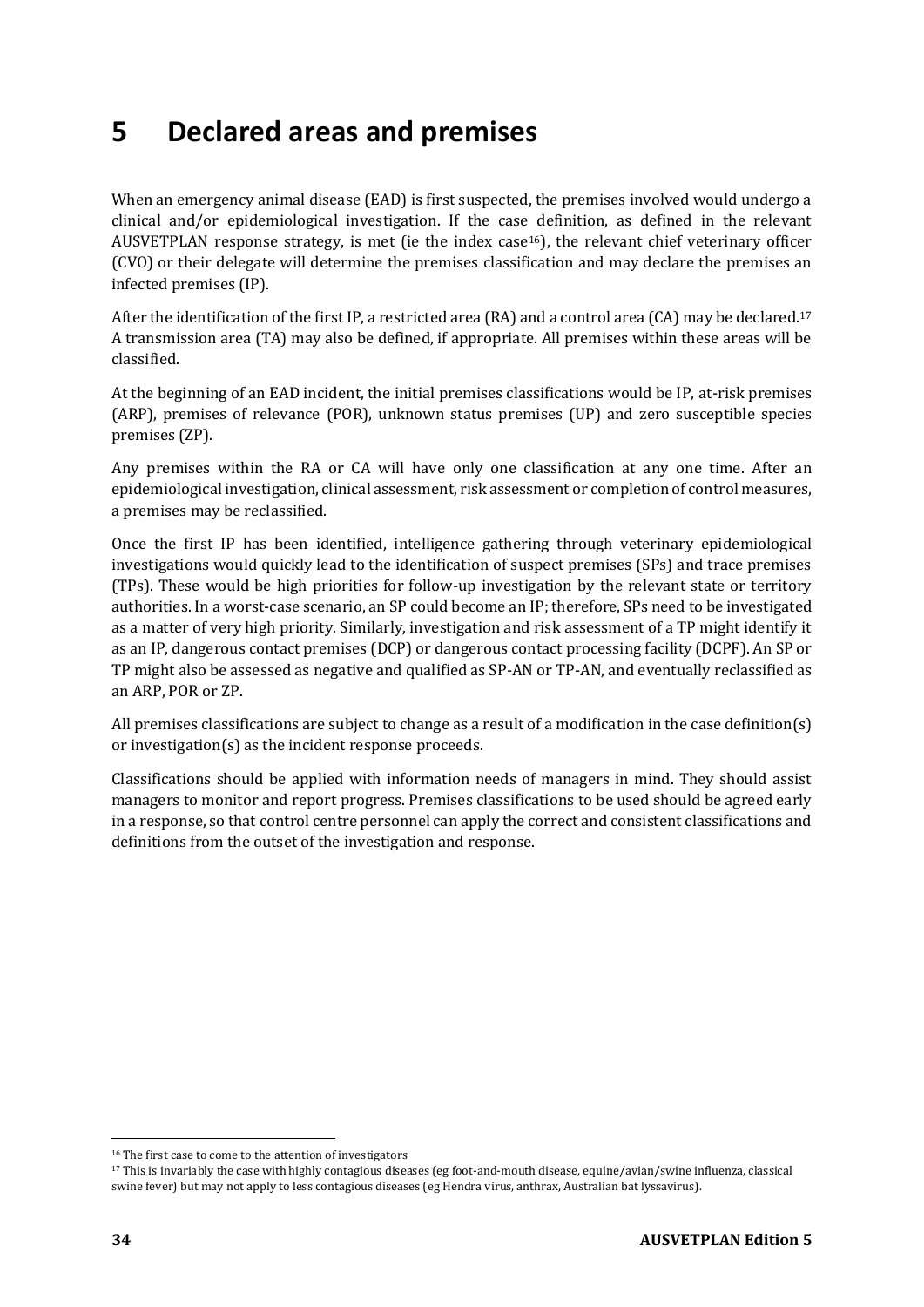# **6 Movement controls**

Also refer to Section 4.3.2 for information on the specific movement controls for live animals, products and so on.

# **6.1 Principles**

The principles for the recommended quarantine practices and movement controls are as follows:

- Containment and eradication of porcine epidemic diarrhoea (PED) is the highest priority. Therefore, 'normal business movements' are not allowed.
- Live animals pose the greatest risk of disease spread; therefore, their movements from all premises within the restricted area (RA) and control area (CA) must be strictly controlled.
- The outside area (OA) should remain as 'clean' as possible. Therefore, movement of animals from the RA to the OA is prohibited, and movement of products is generally prohibited. Movement of animals and products from the CA to the OA will also be restricted.
- Trace premises (TP) and suspect premises (SP) are temporary classifications, and every effort should be made to resolve the status of these premises as soon as possible.
- The numbers of susceptible animals within the RA should be minimised. Therefore, movements of animals into the RA will be limited and usually for slaughter only.
- Movement restrictions are more stringent within the RA than within the CA, and will be more stringent in the early stages of the response.
- Movement controls may be varied during a response from those listed here. However, this will involve a variation to the agreed Emergency Animal Disease Response Plan, with endorsement by the Consultative Committee on Emergency Animal Diseases (CCEAD) and the National Management Group (NMG).
- Recommended movement controls apply to any movement off a premises, whether on foot or by vehicle, that involves either public or private land.
- All movement control matrixes and narratives are for guidance.
- Application for a movement permit does not automatically mean that one will be granted.
- In emergency or exceptional circumstances, any proposed movement may be considered by the jurisdictional chief veterinary officer (CVO) on a risk-assessed case-by-case basis.
- Interstate movements will need to meet the import requirements of the receiving jurisdiction.

## **6.2 Guidelines for issuing permits**

In an emergency animal disease (EAD) event, quarantine and movement controls must strike a balance between quick and effective disease control and business continuity. Therefore, it is not appropriate to simply prohibit all movement of animals and products. On the other hand, diligence needs to be applied to minimise the risk of further spread of the disease.

Recommended biosecurity and movement controls in each AUSVETPLAN response strategy provide guidance on which movements can be allowed and under what conditions. This is based on an analysis of the disease risks that are presented by a specific movement, of a specific commodity, at a specific time during the EAD response phase. Each disease strategy will indicate whether a proposed movement is: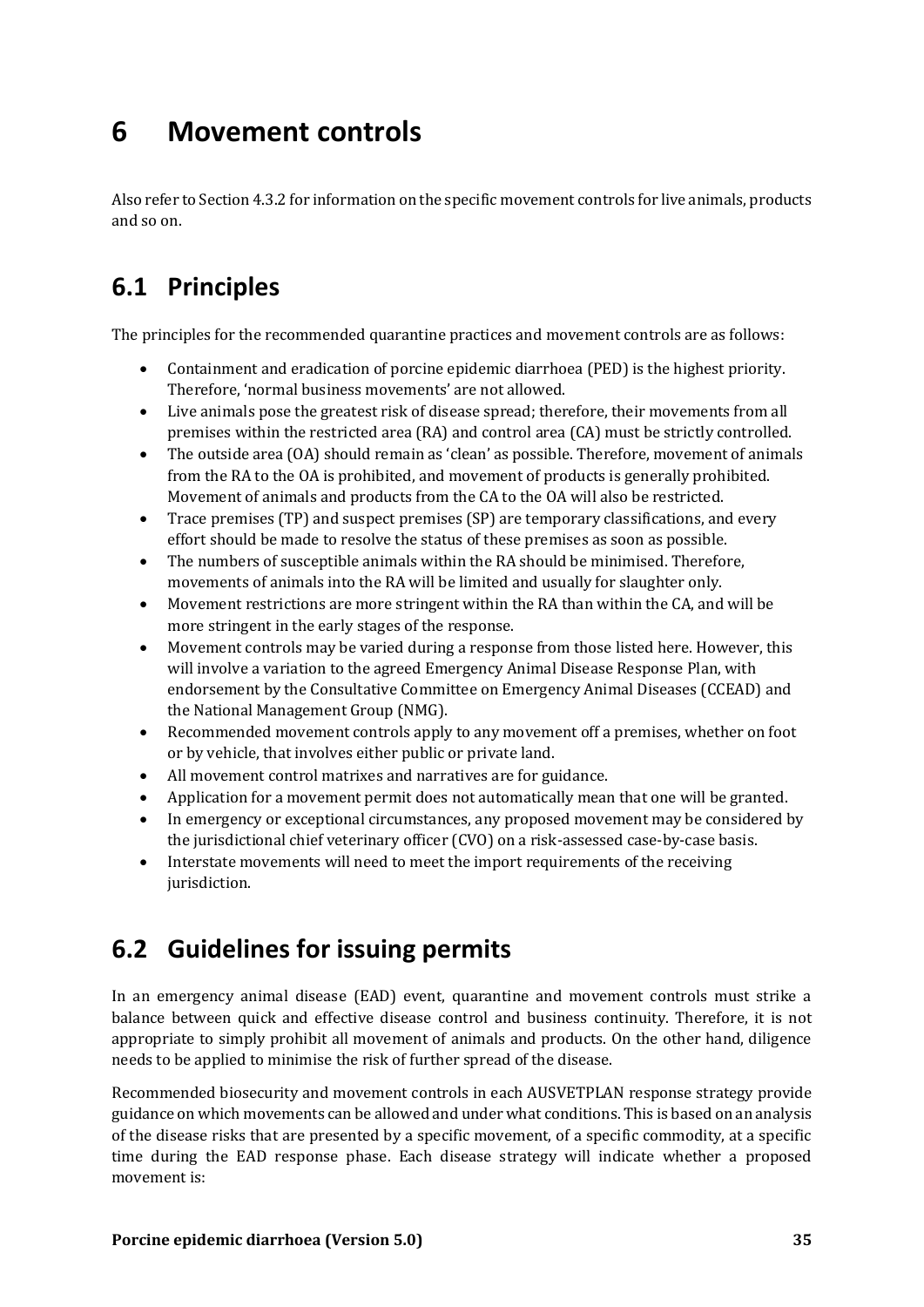- allowed (under normal jurisdictional, including interstate, requirements)
- prohibited except under the conditions of a general, special or emergency permit
- prohibited.

Permits may not be available until the relevant CVO provides approval for movements, and this may not be available in the early stages of a response. When assessing risk for the purposes of issuing a permit, the elements to consider may include:

- sources of risk (as applicable)
	- ̶ risk material such as live or dead susceptible animals, semen, embryos, meat, meat products, waste products, offal, paunch screenings, manure, render material, fertiliser, biological specimens, casings, used wrappers and cartons, effluent, fomites (vehicles, people, nonsusceptible animals, crops, grains, hay silage and mixed feeds)
	- ̶ presence of the disease agent on both the originating and destination premises, and uncertainty
	- ̶ location of source and destination premises
	- fate at destination premises (eg for slaughter vs for growing out)
	- ̶ current vector activity, if relevant
	- ̶ organisation and management issues (ie confidence in animal tracing and surveillance, biosecurity)
	- $\equiv$  proposed use of the animals or products
	- ̶ proposed transport route
	- ̶ vaccination status of the animals, if relevant
	- security and monitoring at the destination
	- ̶ environment and natural events
	- ̶ community and human behaviour
	- ̶ risk of sabotage
	- ̶ technology
	- $=$  regulations and standards
	- ̶ available resources for compliance and enforcement
- areas of impact (as applicable)
	- livestock health (health of affected species, including animal welfare)
	- $\equiv$  human health (including work health and safety)
	- ̶ trade and economic impacts (including commercial and legal impacts)
	- ̶ environmental impacts
	- ̶ organisational capacity
	- ̶ political impacts
	- ̶ reputation and image
	- ̶ proposed risk treatment measures
	- ̶ vaccination
	- destruction of animals
	- ̶ processing of product
	- ̶ disinfection or other treatment of animals, vehicles and fomites
	- ̶ vector control, if relevant
	- security
	- ̶ communication.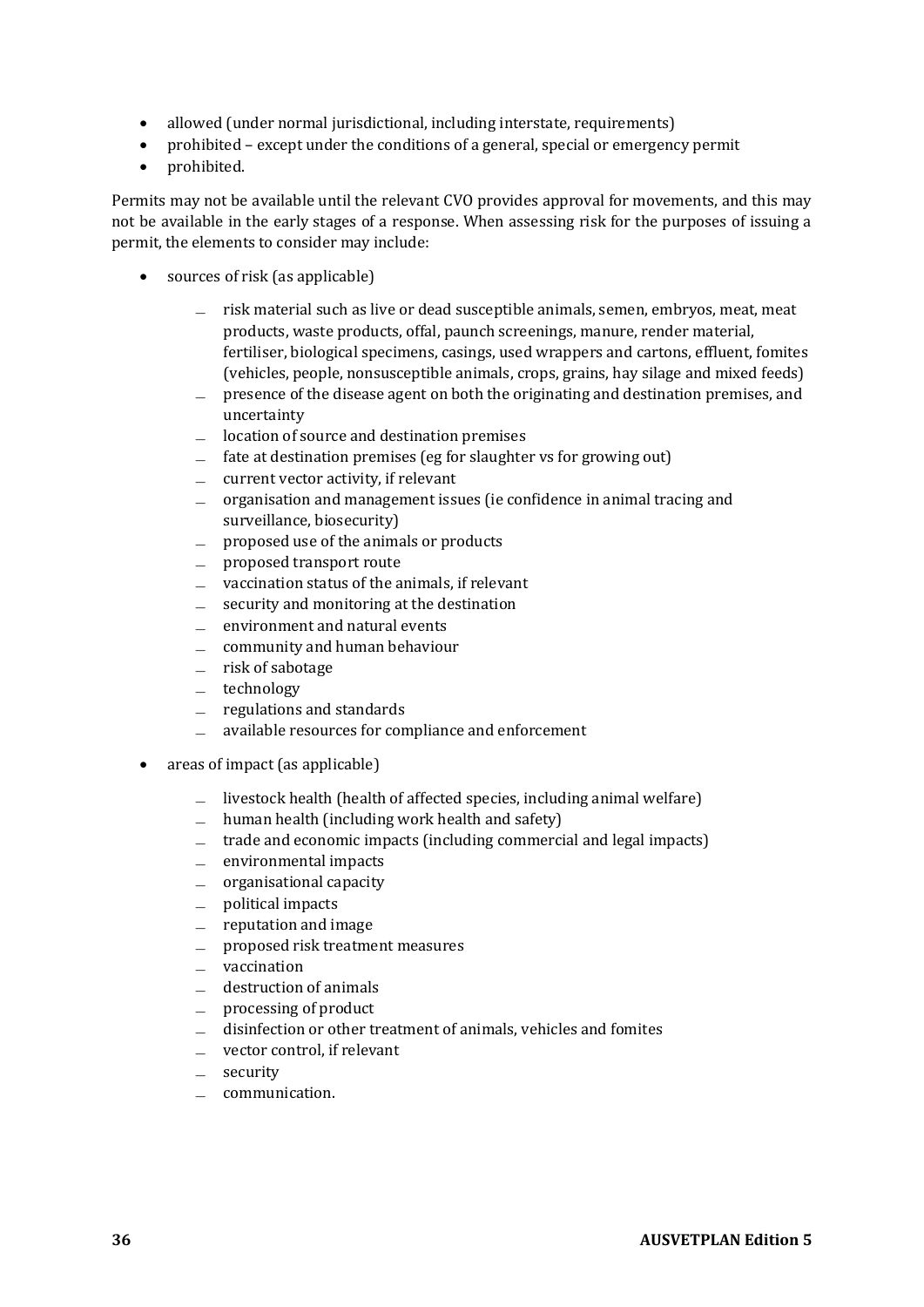## **6.3 Types of permits**

Permits are either general or special. Emergency permits are a form of special permit. Permits are legal documents that describe the animal(s), commodities or things to be moved, the origin and destination, and the conditions to be met for the movement. Either type of permit may include conditions. Once permit conditions have been agreed from an operational perspective, all permit conditions must be met for every permit. Both general and special permits may be in addition to documents required for routine movements between or within jurisdictions (eg health certificates, waybills, consignment notes, National Vendor Declarations – NVDs).

### **General permit**

General permits (GPs) are used for lower-risk movements, and create a record of each movement to which they apply. They are granted without the need for direct interaction between the person moving the animal(s), commodity or thing and a government veterinarian or gazetted inspector of stock. The permit may be completed via a webpage or in an approved place (such as a government office or commercial premises). A printed version of the permit must accompany the movement. The permit may impose preconditions and/or restrictions on movements. GPs may not be available until the relevant CVO gives approval for general movements, and this may not be available in the early stages of a response.

#### **Special permit**

Special permits (SpPs) are issued by the relevant government veterinarian or gazetted inspector of stock. They are used for higher-risk movements, and therefore require formal application and individual risk assessment. SpPs describe the requirements for movement of an animal (or group of animals), commodity or thing, for which a specific assessment has been conducted by the relevant government veterinarian or gazetted inspector of stock. A printed version of the permit must accompany the movement. The permit may impose preconditions and/or restrictions on movements.

#### **Emergency permit**

An emergency permit is an SpP that specifies strict legal requirements for an otherwise high-risk movement of an animal, to enable emergency veterinary treatment to be delivered, to enable animals to be moved for animal welfare reasons, or to enable any other emergency movement under exceptional circumstances. These permits are issued on a case-by-case basis under the authorisation of the relevant CVO.

#### **Other movement requests**

Movements not reflected within any of the movement control matrixes or narratives may be considered by the relevant jurisdictional CVO on a risk-assessed case-by-case basis.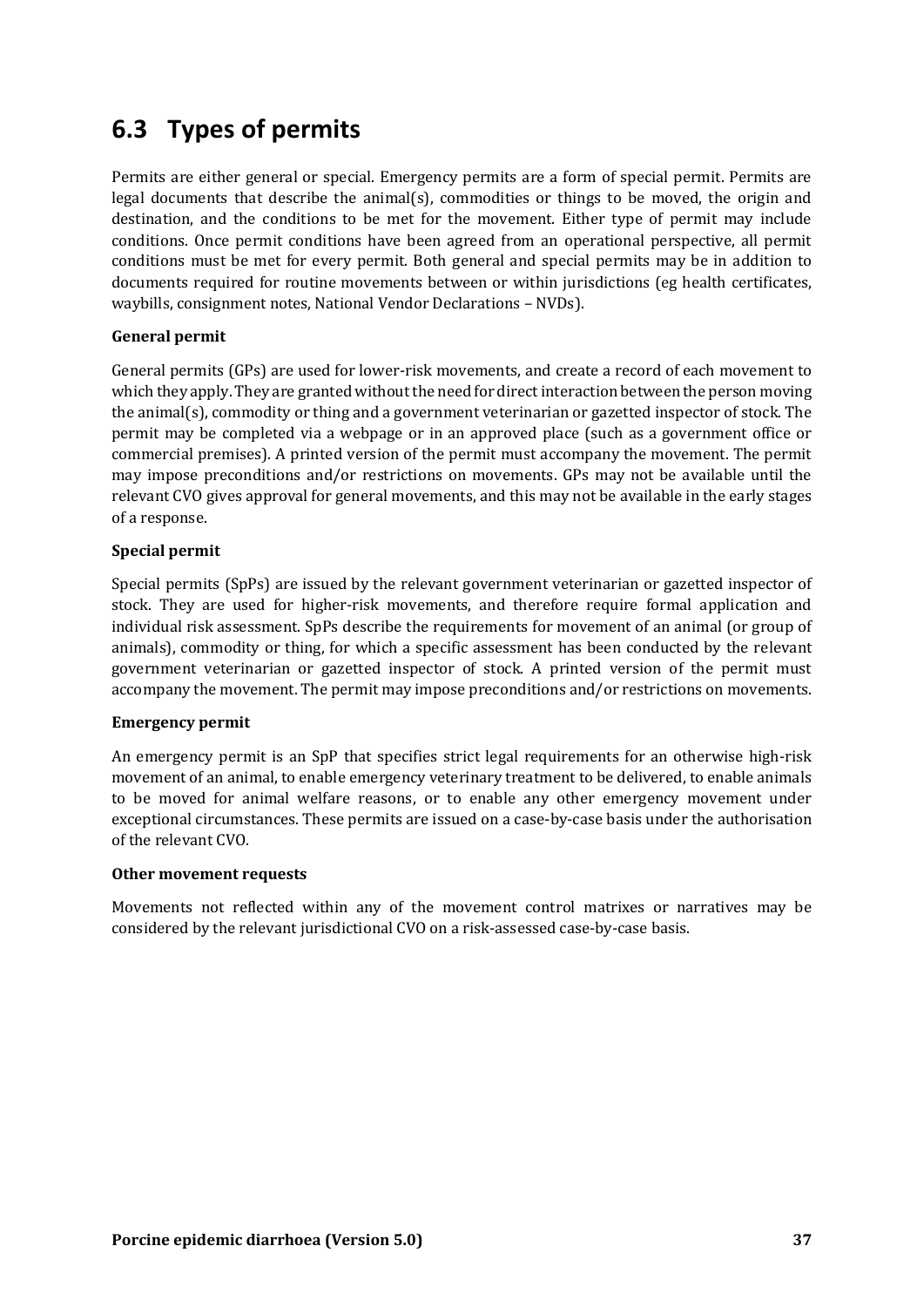# **Appendix 1**

#### **PORCINE EPIDEMIC DIARRHOEA FACT SHEET**

#### **Disease and cause**

Porcine epidemic diarrhoea (PED) is a highly contagious viral disease of pigs caused by porcine epidemic diarrhoea virus, an enveloped, single-stranded RNA virus within the family *Coronaviridae*. Depending on strain virulence, infection can result in high morbidity and mortality, with mortality rates of more than 70% seen in suckling piglets.

#### **Occurrence in Australia**

There have been no outbreaks of PED in Australia.

#### **Species affected**

PED does not infect humans.

PED only infects domestic and feral pigs.

#### **Key signs**

For the purposes of this manual, the World Organisation for Animal Health (OIE) incubation period of 1–4 days is used.

PED has one primary clinical sign: acute, watery diarrhoea. Occasionally, vomiting may occur, and consequent dehydration and metabolic acidosis may be observed. Neonates are often more severely affected than other age groups, and the majority of older pigs recover. Clinical signs are typically less severe in outbreaks of S-INDEL strains of PED virus than in outbreaks of NON-INDEL strains.

PED is clinically similar to transmissible gastroenteritis, infection with porcine deltacoronavirus and other causes of gastroenteritis. Laboratory testing is required to differentiate between these.

#### **Spread**

PED virus is shed in the faeces of infected pigs, and in semen from infected boars. The main mode of disease transmission between pigs is faecal–oral transmission, via ingestion of products contaminated with faeces from infected pigs.

Transmission by animal products and byproducts is not an important means of spread, unless these products are contaminated with faeces from infected pigs. Waste products and effluent from infected premises are a significant risk for transmission of disease.

#### **Persistence of the agent**

PED virus is stable and persists for prolonged periods outside the host, especially at low temperatures. It can remain viable for at least 28 days in wet feed mixture at 25 °C, has been found in effluent ponds 6 months after an outbreak, and is stable at pH 5–9 when at 4 °C.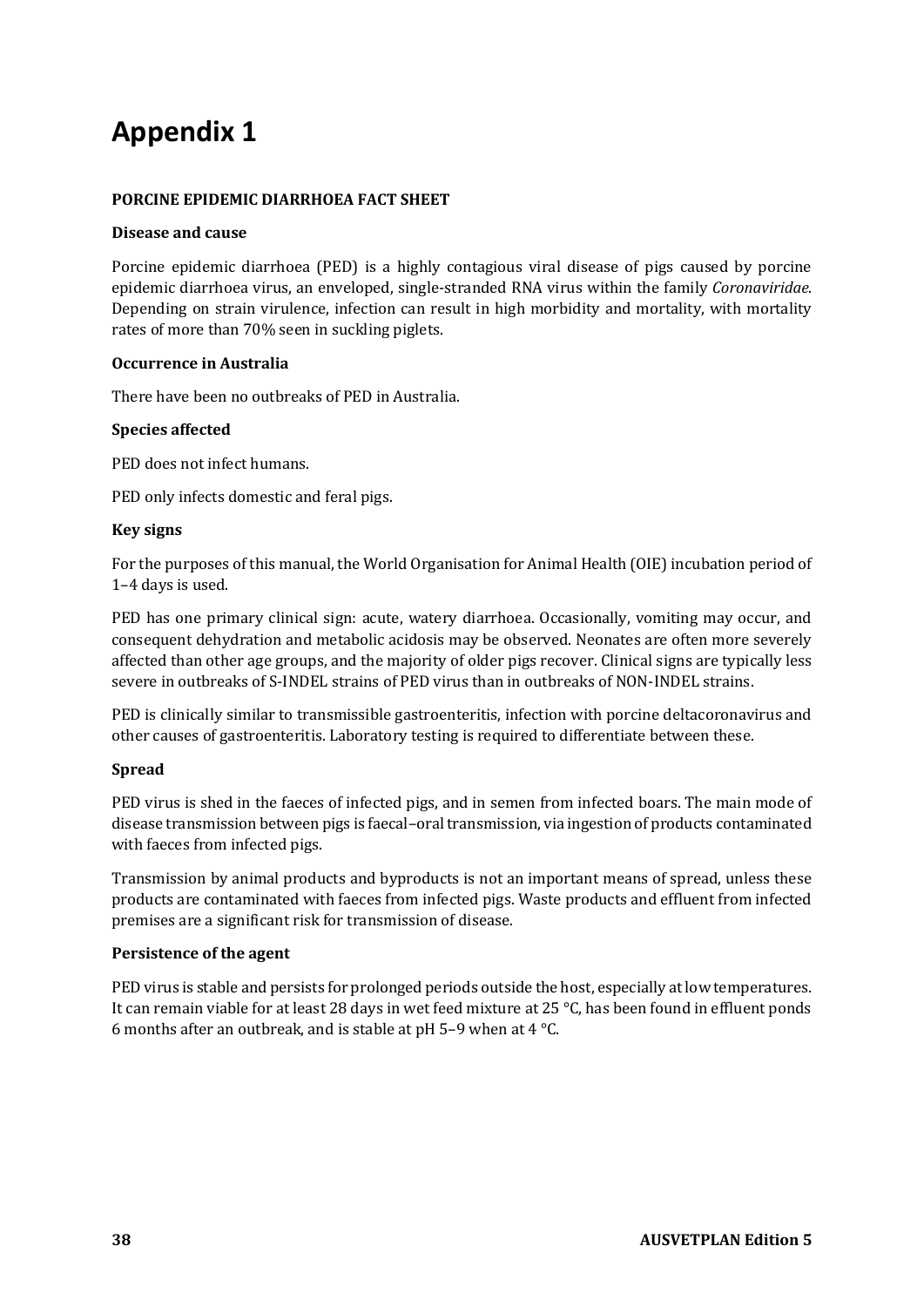# **Appendix 2**

#### **USE OF CONTROLLED RAPID EXPOSURE TO MANAGE PED ON FARROWING PREMISES**

The following guidance is based on that provided in the response strategy for transmissible gastroenteritis, with modifications informed by the control measures used in overseas outbreaks of porcine epidemic diarrhoea (PED) (AASV 2013, Geiger & Connor 2013, Swine Health Professionals 2017, Manitoba Pork 2018, Niederwerder & Hesse 2018).

The exact protocol to be adopted would depend on the facilities, their management and the circumstances of the incident. Stringent biosecurity and highly competent management are absolute prerequisites for the success of controlled rapid exposure for eradicating PED from a pig premises. The virulence of the virus and animal welfare must be taken into consideration, as this control measure involves infection of naive pigs within infected herds. If there are clinical signs from PED virus infection, there are ethical and animal welfare issues related to keeping sick animals for a prolonged period. The emotional impact on staff and the availability of adequate support systems for staff should also be considered. The suitability of individual premises and management systems to successfully implement controlled rapid exposure should be critically evaluated before it is attempted on a premises.

### **Steps**

### *Day 1*

Diagnosis of PED; movements of marketable pigs off premises for direct slaughter only and subject to risk assessment.

Ensure that strict biosecurity protocols are in place, including:

- increased cleaning and hygiene for all facilities, vehicles, equipment and personnel
- one-way flow of personnel through production areas, sheds and premises (clean to dirty)
- dedicated entry area where decontamination and disinfection procedures can be implemented
- controlled movement of vehicles on to site (eg shuttle feed from perimeter fencing to pig shed/storage)
- use of dedicated clothing (disposable coveralls), footwear (dedicated boots or disposable boot covers) and equipment for individuals sheds – or, ideally, individual production areas within sheds
- use of dedicated staff for individual sheds and, ideally, individual production areas within sheds.

### *Days 1–21* **(until the cessation of clinical signs)**

Close the herd – introduce breeding stock replacements necessary for a minimum of 4–6 months. This should include pigs of differing weight ranges. No further introductions of pigs to the herd are allowed until sentinel pigs are brought in and have completed the stipulated exposure and surveillance measures.

Allocate staff to different production areas within the shed and farm, using strict biosecurity between production areas (eg dedicated overalls, gloves and footwear for each area/pen, hand hygiene, dedicated equipment).

Feedback of herd over 5–7 days: exposure of the entire herd (including replacements) to feedback material. Feedback material is taken from diseased piglets that have recently died or been euthanased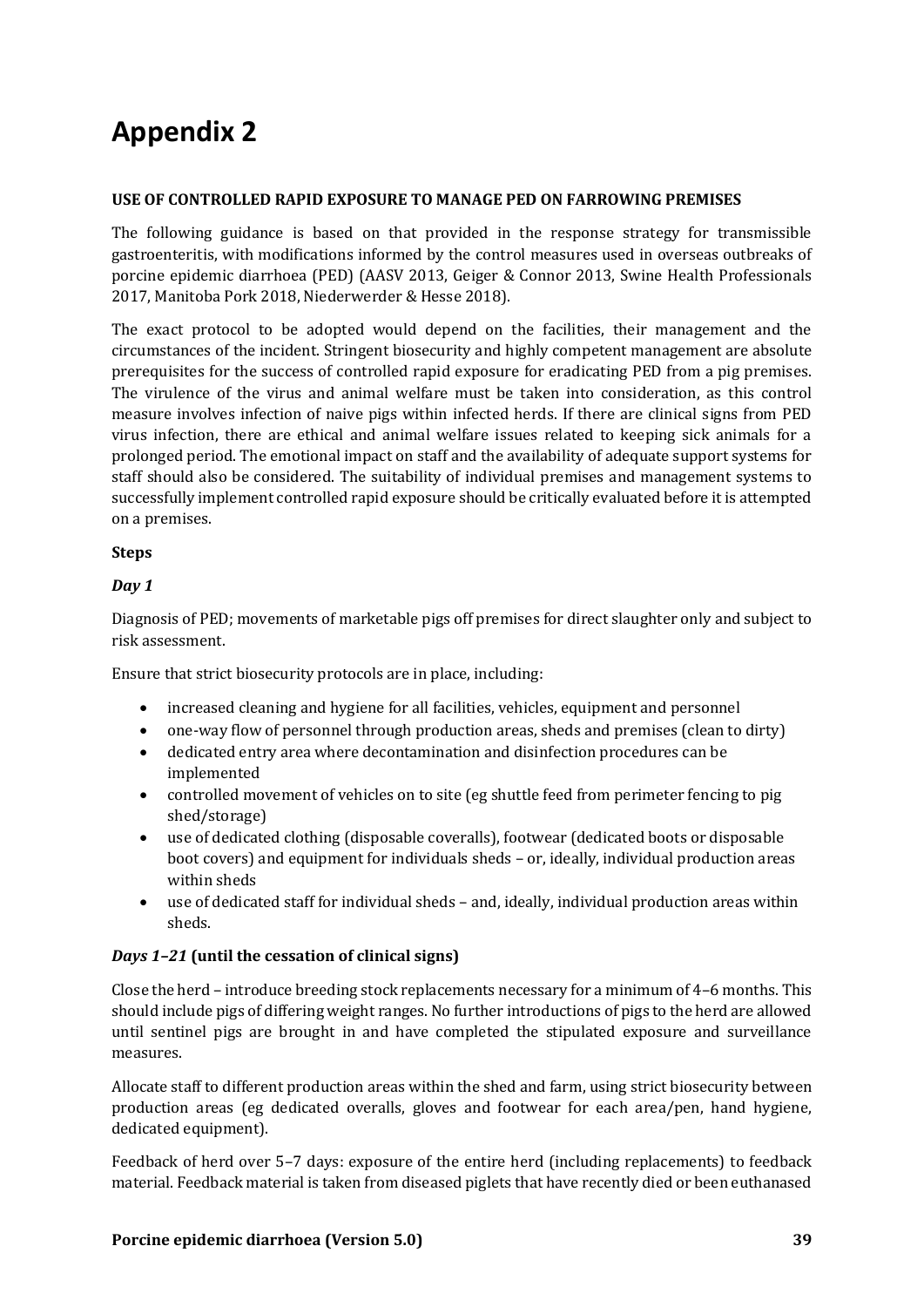because of PED. Pigs are permitted access to the feedback material as a PED inoculation practice. Feedback practice must meet Australian and jurisdictional biosecurity and welfare legislation and codes of practice. For PED virus control through feedback, 'donor' piglets should ideally have been showing clinical signs for approximately 6 hours before death/euthanasia or collection of contaminated material. Allowing access to feedback material should begin with sows in late gestation and continue backwards to the sows and boars in the breeding area. Continue feedback until clinical signs are observed in all pigs. Pigs that do not develop clinical signs within 12–36 hours of feedback may need retreatment. Supportive care should be provided to breeding stock that become ill as a result of feedback (eg electrolytes and ensuring constant access to clean water).

Note: A  $\sim$  50–100% mortality rate is expected in newborn piglets over the 3-week period following feedback to sows; careful monitoring and management of animal welfare are required. Early weaning of suckling piglets (eg from 12 days of age) or euthanasia of all suckling piglets should be implemented.

### *Following cessation of clinical signs*

After clinical signs have subsided, begin a strict 'all-in-all-out' system for farrowing and weaner rooms (with cleaning and disinfection between each batch):

- Pressure-wash and clean sheds daily to reduce faecal contamination and viral load.
- Undertake frequent cleaning and flushing of water and feed lines.
- Clean, disinfect and dry farrowing pens and equipment between litters.
- Wash down sows before they enter farrowing pens to remove faecal contamination.
- Clean and disinfect laneways used to move pigs (after each movement).
- Ban the use of foster nursing or sharing of piglets between litters consider euthanasia of piglets if there are more piglets in a litter than functional teats on a sow.
- Implement frequent removal of dead stock, with strict handling and disposal practices.
- Implement biosecure management of faecal and other waste material.

Continue to monitor for clinical signs of diarrhoea; use laboratory investigation to differentiate aetiology.

Thirty days after clinical signs of PED have stopped, commence serial testing for presence of virus (eg using faecal swabs for RT-PCR testing). Testing may need to be repeated (eg fortnightly) until all pigs return negative results.

#### *Place sentinels*

Once all pigs are negative for PED virus on RT-PCR testing, naive sentinel pigs may be introduced in weaner, grower, breeding and gestation buildings from a herd known to be free from PED. Sentinels should test negative for PED on serology just before or on entry to the premises.

Observe the sentinels for clinical signs of PED daily over a 60-day sentinel period. If diarrhoea occurs, euthanase and necropsy acutely affected pigs, and submit tissues for laboratory investigation.

After 30 days, and then again at the end of the 60-day observation period, the sentinels should undergo serological testing for antibodies to PED virus. If this testing is negative (on both occasions) and no clinical signs of PED have been observed, it may be assumed that the virus has been eliminated.

Subject to risk assessment, recovered piglets, weaners and finishers may be grown out and sold for slaughter (but these pigs must still be assumed to be infected and sent to approved processing facilities only).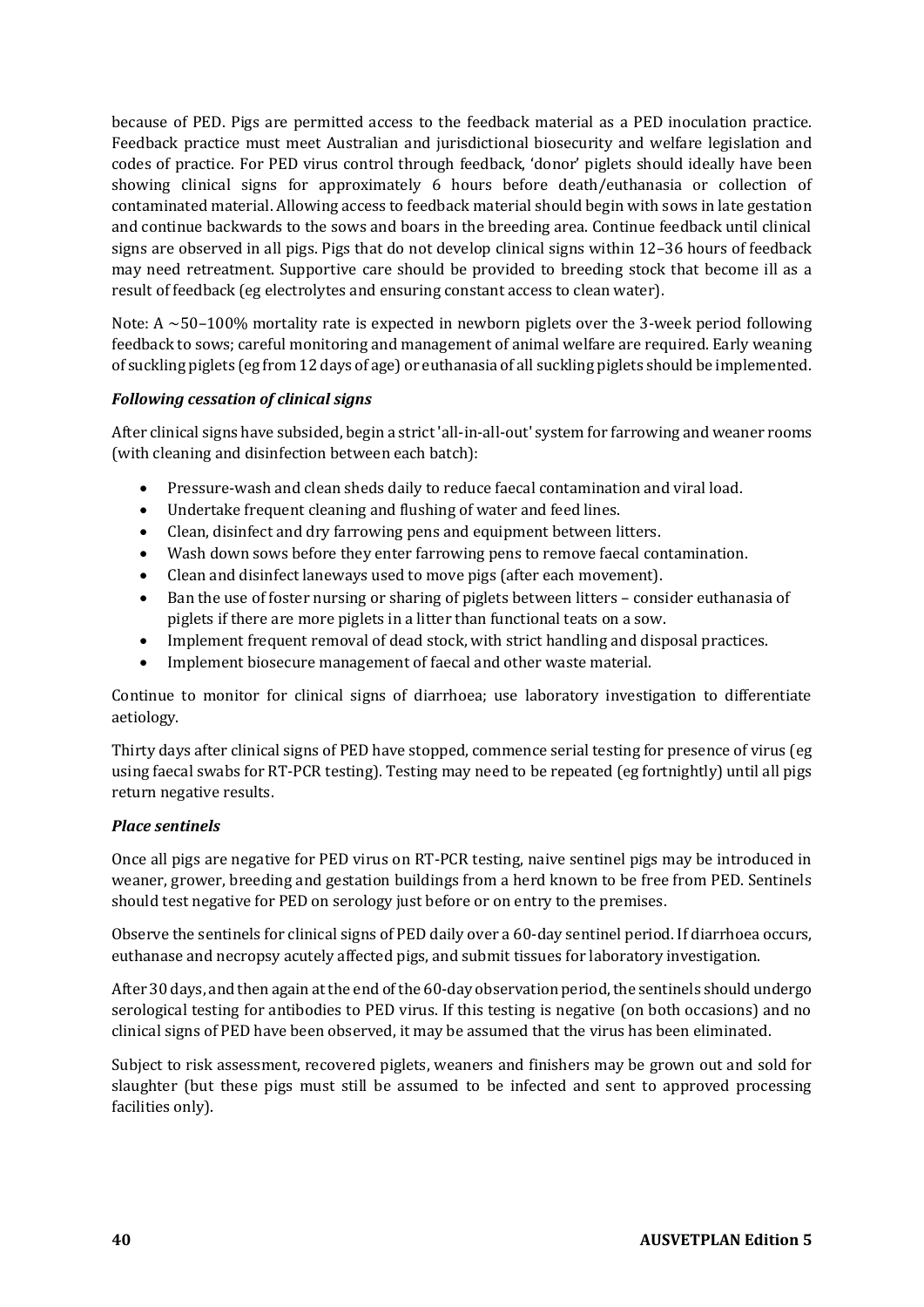# **Appendix 3**

### **RESOLUTION OF PREMISES**

Where stamping out or modified stamping out has been applied, quarantine of infected premises (IPs) may be lifted 30 days after completion of destruction, disposal and decontamination procedures.

When a controlled rapid exposure (CRE) approach is used, quarantine of IPs may be lifted once serological surveillance of sentinel pigs is completed and all results have been negative (guidance on the use of CRE to manage a PED incident is provided in Appendix 2).

Quarantine of suspect premises (SPs) and trace premises (TPs) may be lifted if they are recategorized as at-risk premises (ARPs) or premises of relevance (PORs). Quarantine of dangerous contact premises (DCPs) may be lifted once they become resolved premises (RP).

Detailed guidelines for classifying (and reclassifying) declared areas and premises are provided in the **AUSVETPLAN guidance document** *Declared areas and allocation of premises classifications in an emergency animal disease response*.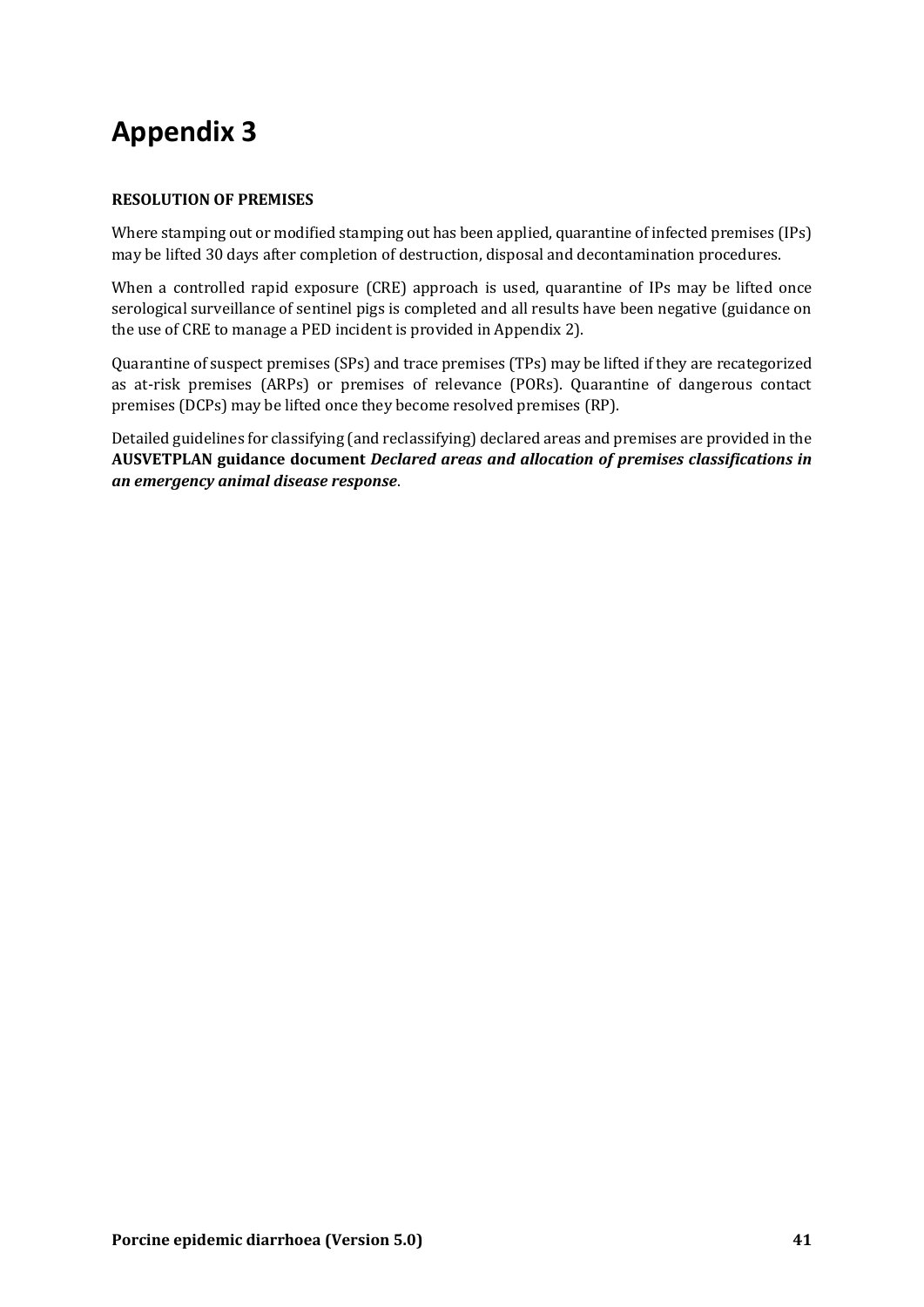# **Glossary**

# **Disease-specific terms**

| Term                 | <b>Definition</b>                                                                                                                                                                                                                                                                                                                                                                                                                                                                                                                                                                           |
|----------------------|---------------------------------------------------------------------------------------------------------------------------------------------------------------------------------------------------------------------------------------------------------------------------------------------------------------------------------------------------------------------------------------------------------------------------------------------------------------------------------------------------------------------------------------------------------------------------------------------|
| Feedback<br>material | Select porcine pathogen-contaminated material used in feedback practice.                                                                                                                                                                                                                                                                                                                                                                                                                                                                                                                    |
| Feedback<br>practice | A pathogen inoculation practice where naïve pigs are provided access to select<br>porcine pathogen-contaminated material from infected animals. Feedback practice<br>must meet Australian and jurisdictional biosecurity and welfare legislation and<br>codes of practice (ie porcine material must be sourced from pigs that have spent<br>their entire life on the same farm as where it is applied and must have the written<br>approval as a therapeutic treatment by a registered veterinarian (Animal Health<br>Committee, 2019). Feed and water must also be free from contaminants. |

# **Standard AUSVETPLAN terms**

| <b>Term</b>                     | <b>Definition</b>                                                                                                                                                                                                                                                                                                                                                                                                                                                                                                                                                                                                                                             |
|---------------------------------|---------------------------------------------------------------------------------------------------------------------------------------------------------------------------------------------------------------------------------------------------------------------------------------------------------------------------------------------------------------------------------------------------------------------------------------------------------------------------------------------------------------------------------------------------------------------------------------------------------------------------------------------------------------|
| Animal byproducts               | Products of animal origin that are not for consumption but are<br>destined for industrial use (eg hides and skins, fur, wool, hair,<br>feathers, hoofs, bones, fertiliser).                                                                                                                                                                                                                                                                                                                                                                                                                                                                                   |
| Animal Health Committee         | A committee whose members are the chief veterinary officers of<br>the Commonwealth, states and territories, along with<br>representatives from the CSIRO Australian Centre for Disease<br>Preparedness (CSIRO-ACDP) and the Australian Government<br>Department of Agriculture, Water and the Environment. There are<br>also observers from Animal Health Australia, Wildlife Health<br>Australia, and the New Zealand Ministry for Primary Industries.<br>The committee provides advice to the National Biosecurity<br>Committee on animal health matters, focusing on technical issues<br>and regulatory policy.<br>See also National Biosecurity Committee |
| Animal products                 | Meat, meat products and other products of animal origin (eg eggs,<br>milk) for human consumption or for use in animal feedstuff.                                                                                                                                                                                                                                                                                                                                                                                                                                                                                                                              |
| Approved disposal site          | A premises that has zero susceptible livestock and has been<br>approved as a disposal site for animal carcasses, or potentially<br>contaminated animal products, wastes or things.                                                                                                                                                                                                                                                                                                                                                                                                                                                                            |
| Approved processing<br>facility | An abattoir, knackery, milk processing plant or other such facility<br>that maintains increased biosecurity standards. Such a facility<br>could have animals or animal products introduced from lower-risk<br>premises under a permit for processing to an approved standard.                                                                                                                                                                                                                                                                                                                                                                                 |
| At-risk premises                | A premises in a restricted area that contains a live susceptible<br>animal(s) but is not considered at the time of classification to be an                                                                                                                                                                                                                                                                                                                                                                                                                                                                                                                    |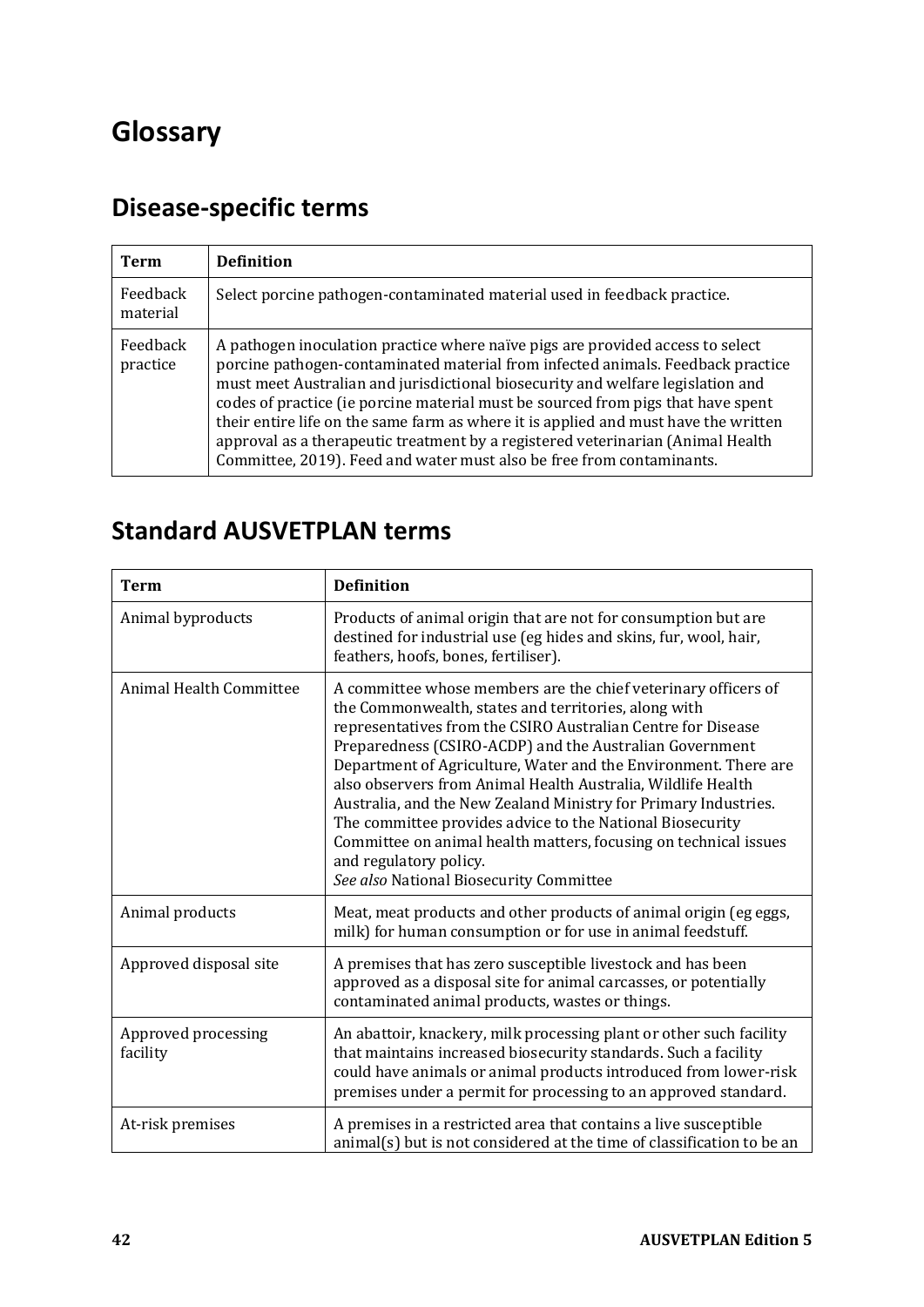| <b>Term</b>                                                              | <b>Definition</b>                                                                                                                                                                                                                                                                                                                                           |
|--------------------------------------------------------------------------|-------------------------------------------------------------------------------------------------------------------------------------------------------------------------------------------------------------------------------------------------------------------------------------------------------------------------------------------------------------|
|                                                                          | infected premises, dangerous contact premises, dangerous contact<br>processing facility, suspect premises or trace premises.                                                                                                                                                                                                                                |
| Australian Chief Veterinary<br>Officer                                   | The nominated senior veterinarian in the Australian Government<br>Department of Agriculture, Water and the Environment who<br>manages international animal health commitments and the<br>Australian Government's response to an animal disease outbreak.<br>See also Chief veterinary officer                                                               |
| <b>AUSVETPLAN</b>                                                        | Australian Veterinary Emergency Plan. Nationally agreed resources<br>that guide decision making in the response to emergency animal<br>diseases (EADs). It outlines Australia's preferred approach to<br>responding to EADs of national significance, and supports efficient,<br>effective and coherent responses to these diseases.                        |
| Carcase                                                                  | The body of an animal slaughtered for food.                                                                                                                                                                                                                                                                                                                 |
| Carcass                                                                  | The body of an animal that died in the field.                                                                                                                                                                                                                                                                                                               |
| Chief veterinary officer<br>(CVO)                                        | The senior veterinarian of the animal health authority in each<br>jurisdiction (national, state or territory) who has responsibility for<br>animal disease control in that jurisdiction.<br>See also Australian Chief Veterinary Officer                                                                                                                    |
| Compartmentalisation                                                     | The process of defining, implementing and maintaining one or<br>more disease-free establishments under a common biosecurity<br>management system in accordance with OIE guidelines, based on<br>applied biosecurity measures and surveillance, to facilitate disease<br>control and/or trade.                                                               |
| Compensation                                                             | The sum of money paid by government to an owner for livestock or<br>property that are destroyed for the purpose of eradication or<br>prevention of the spread of an emergency animal disease, and<br>livestock that have died of the emergency animal disease.<br>See also Cost-sharing arrangements, Emergency Animal Disease<br><b>Response Agreement</b> |
| Consultative Committee on<br><b>Emergency Animal Diseases</b><br>(CCEAD) | The key technical coordinating body for animal health<br>emergencies. Members are state and territory chief veterinary<br>officers, representatives of CSIRO-ACDP and the relevant<br>industries, and the Australian Chief Veterinary Officer as chair.                                                                                                     |
| Control area (CA)                                                        | A legally declared area where the disease controls, including<br>surveillance and movement controls, applied are of lesser intensity<br>than those in a restricted area (the limits of a control area and the<br>conditions applying to it can be varied during an incident according<br>to need).                                                          |
| Cost-sharing arrangements                                                | Arrangements agreed between governments (national and<br>state/territory) and livestock industries for sharing the costs of<br>emergency animal disease responses.<br>See also Compensation, Emergency Animal Disease Response<br>Agreement                                                                                                                 |
| Dangerous contact animal                                                 | A susceptible animal that has been designated as being exposed to<br>other infected animals or potentially infectious products following<br>tracing and epidemiological investigation.                                                                                                                                                                      |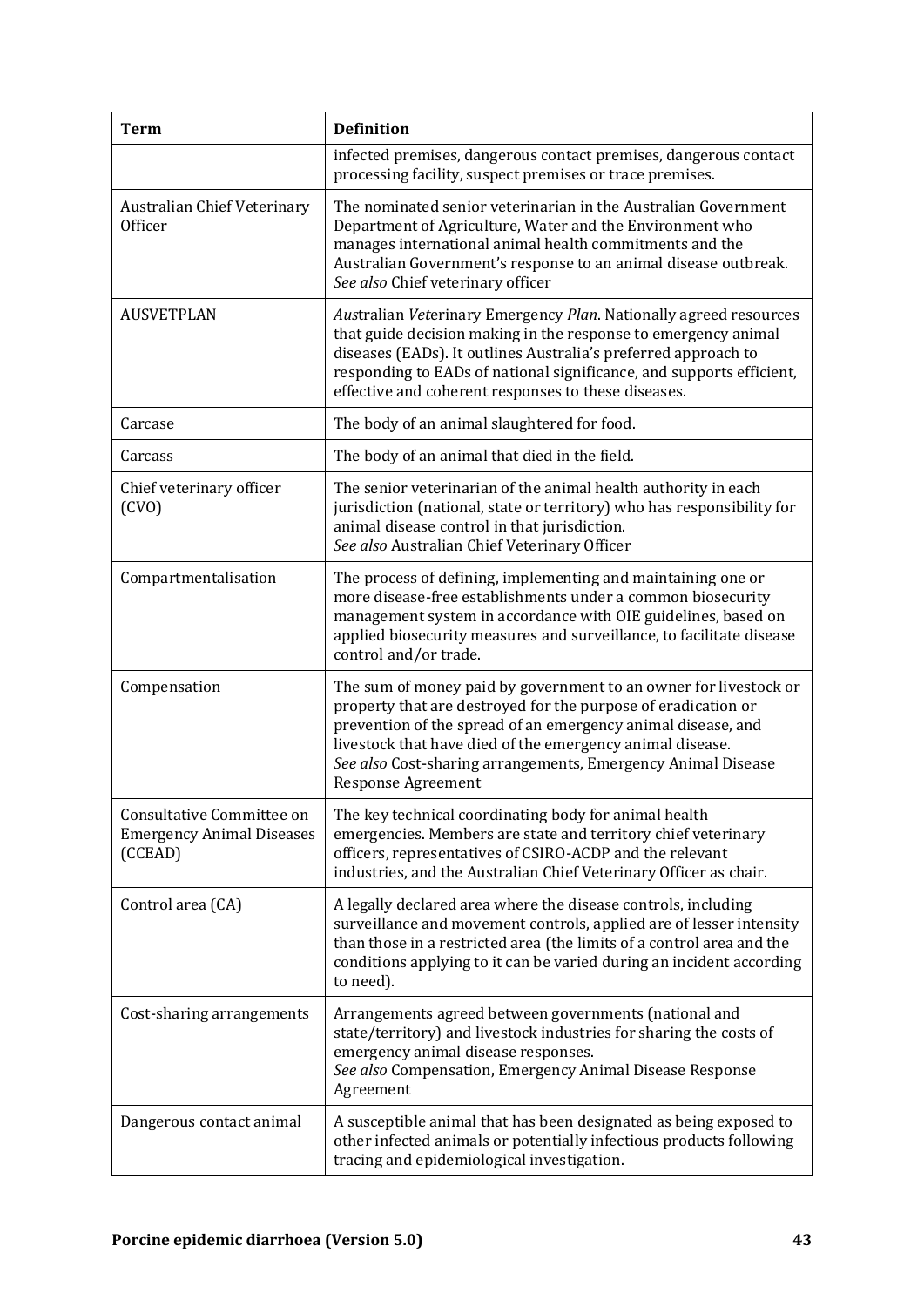| <b>Term</b>                                                  | <b>Definition</b>                                                                                                                                                                                                                                                                                                                                                                                                                                                                                                      |
|--------------------------------------------------------------|------------------------------------------------------------------------------------------------------------------------------------------------------------------------------------------------------------------------------------------------------------------------------------------------------------------------------------------------------------------------------------------------------------------------------------------------------------------------------------------------------------------------|
| Dangerous contact<br>premises (DCP)                          | A premises, apart from an abattoir, knackery or milk processing<br>plant (or other such facility) that, after investigation and based on a<br>risk assessment, is considered to contain a susceptible animal(s)<br>not showing clinical signs, but considered highly likely to contain<br>an infected animal(s) and/or contaminated animal products,<br>wastes or things that present an unacceptable risk to the response<br>if the risk is not addressed, and that therefore requires action to<br>address the risk. |
| Dangerous contact<br>processing facility (DCPF)              | An abattoir, knackery, milk processing plant or other such facility<br>that, based on a risk assessment, appears highly likely to have<br>received infected animals, or contaminated animal products,<br>wastes or things, and that requires action to address the risk.                                                                                                                                                                                                                                               |
| Declared area                                                | A defined tract of land that is subjected to disease control<br>restrictions under emergency animal disease legislation. There are<br>two types of declared areas: restricted area and control area.                                                                                                                                                                                                                                                                                                                   |
| Decontamination                                              | Includes all stages of cleaning and disinfection.                                                                                                                                                                                                                                                                                                                                                                                                                                                                      |
| Depopulation                                                 | The removal of a host population from a particular area to control<br>or prevent the spread of disease.                                                                                                                                                                                                                                                                                                                                                                                                                |
| Destroy (animals)                                            | To kill animals humanely.                                                                                                                                                                                                                                                                                                                                                                                                                                                                                              |
| Disease agent                                                | A general term for a transmissible organism or other factor that<br>causes an infectious disease.                                                                                                                                                                                                                                                                                                                                                                                                                      |
| Disease Watch Hotline                                        | 24-hour freecall service for reporting suspected incidences of<br>exotic diseases - 1800 675 888.                                                                                                                                                                                                                                                                                                                                                                                                                      |
| Disinfectant                                                 | A chemical used to destroy disease agents outside a living animal.                                                                                                                                                                                                                                                                                                                                                                                                                                                     |
| Disinfection                                                 | The application, after thorough cleansing, of procedures intended<br>to destroy the infectious or parasitic agents of animal diseases,<br>including zoonoses; applies to premises, vehicles and different<br>objects that may have been directly or indirectly contaminated.                                                                                                                                                                                                                                           |
| Disinsectation                                               | The destruction of insect pests, usually with a chemical agent.                                                                                                                                                                                                                                                                                                                                                                                                                                                        |
| Disposal                                                     | Sanitary removal of animal carcasses, animal products, materials<br>and wastes by burial, burning or some other process so as to<br>prevent the spread of disease.                                                                                                                                                                                                                                                                                                                                                     |
| Emergency animal disease                                     | A disease that is (a) exotic to Australia or (b) a variant of an<br>endemic disease or (c) a serious infectious disease of unknown or<br>uncertain cause or (d) a severe outbreak of a known endemic<br>disease, and that is considered to be of national significance with<br>serious social or trade implications.<br>See also Endemic animal disease, Exotic animal disease                                                                                                                                         |
| <b>Emergency Animal Disease</b><br><b>Response Agreement</b> | Agreement between the Australian and state/territory<br>governments and livestock industries on the management of<br>emergency animal disease responses. Provisions include<br>participatory decision making, risk management, cost sharing, the<br>use of appropriately trained personnel and existing standards such<br>as AUSVETPLAN.<br>See also Compensation, Cost-sharing arrangements                                                                                                                           |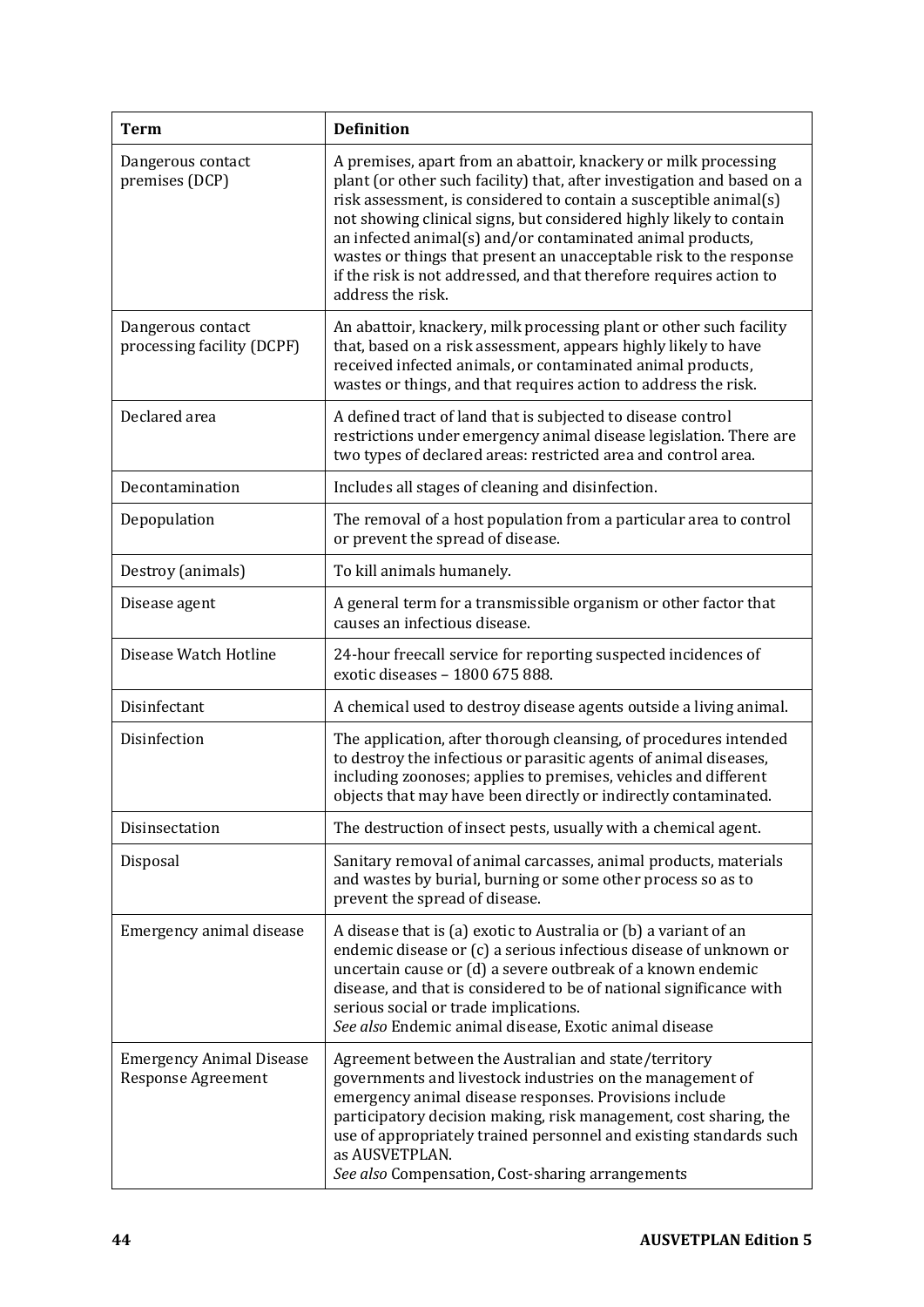| <b>Term</b>                                     | <b>Definition</b>                                                                                                                                                                                                                                                                                                                                                                                                                                                                                                                                                                                                       |  |
|-------------------------------------------------|-------------------------------------------------------------------------------------------------------------------------------------------------------------------------------------------------------------------------------------------------------------------------------------------------------------------------------------------------------------------------------------------------------------------------------------------------------------------------------------------------------------------------------------------------------------------------------------------------------------------------|--|
| Endemic animal disease                          | A disease affecting animals (which may include humans) that is<br>known to occur in Australia.<br>See also Emergency animal disease, Exotic animal disease                                                                                                                                                                                                                                                                                                                                                                                                                                                              |  |
| Enterprise                                      | See Risk enterprise                                                                                                                                                                                                                                                                                                                                                                                                                                                                                                                                                                                                     |  |
| Enzyme-linked<br>immunosorbent assay<br>(ELISA) | A serological test designed to detect and measure the presence of<br>antibody or antigen in a sample. The test uses an enzyme reaction<br>with a substrate to produce a colour change when antigen-<br>antibody binding occurs.                                                                                                                                                                                                                                                                                                                                                                                         |  |
| Epidemiological<br>investigation                | An investigation to identify and qualify the risk factors associated<br>with the disease.<br>See also Veterinary investigation                                                                                                                                                                                                                                                                                                                                                                                                                                                                                          |  |
| Epidemiology                                    | The study of disease in populations and of factors that determine<br>its occurrence.                                                                                                                                                                                                                                                                                                                                                                                                                                                                                                                                    |  |
| Exotic animal disease                           | A disease affecting animals (which may include humans) that does<br>not normally occur in Australia.<br>See also Emergency animal disease, Endemic animal disease                                                                                                                                                                                                                                                                                                                                                                                                                                                       |  |
| Exotic fauna/feral animals                      | See Wild animals                                                                                                                                                                                                                                                                                                                                                                                                                                                                                                                                                                                                        |  |
| Fomites                                         | Inanimate objects (eg boots, clothing, equipment, instruments,<br>vehicles, crates, packaging) that can carry an infectious disease<br>agent and may spread the disease through mechanical<br>transmission.                                                                                                                                                                                                                                                                                                                                                                                                             |  |
| General permit                                  | A legal document that describes the requirements for movement of<br>an animal (or group of animals), commodity or thing, for which<br>permission may be granted without the need for direct interaction<br>between the person moving the animal(s), commodity or thing and<br>a government veterinarian or inspector. The permit may be<br>completed via a webpage or in an approved place (such as a<br>government office or commercial premises). A printed version of<br>the permit must accompany the movement. The permit may<br>impose preconditions and/or restrictions on movements.<br>See also Special permit |  |
| In-contact animals                              | Animals that have had close contact with infected animals, such as<br>noninfected animals in the same group as infected animals.                                                                                                                                                                                                                                                                                                                                                                                                                                                                                        |  |
| Incubation period                               | The period that elapses between the introduction of a pathogen<br>into an animal and the first clinical signs of the disease.                                                                                                                                                                                                                                                                                                                                                                                                                                                                                           |  |
| Index case                                      | The first case of the disease to be diagnosed in a disease outbreak.<br>See also Index property                                                                                                                                                                                                                                                                                                                                                                                                                                                                                                                         |  |
| Index property                                  | The property on which the index case is found.<br>See also Index case                                                                                                                                                                                                                                                                                                                                                                                                                                                                                                                                                   |  |
| Infected premises (IP)                          | A defined area (which may be all or part of a property) on which<br>animals meeting the case definition are or were present, or the<br>causative agent of the emergency animal disease is present, or<br>there is a reasonable suspicion that either is present, and that the<br>relevant chief veterinary officer or their delegate has declared to be<br>an infected premises.                                                                                                                                                                                                                                        |  |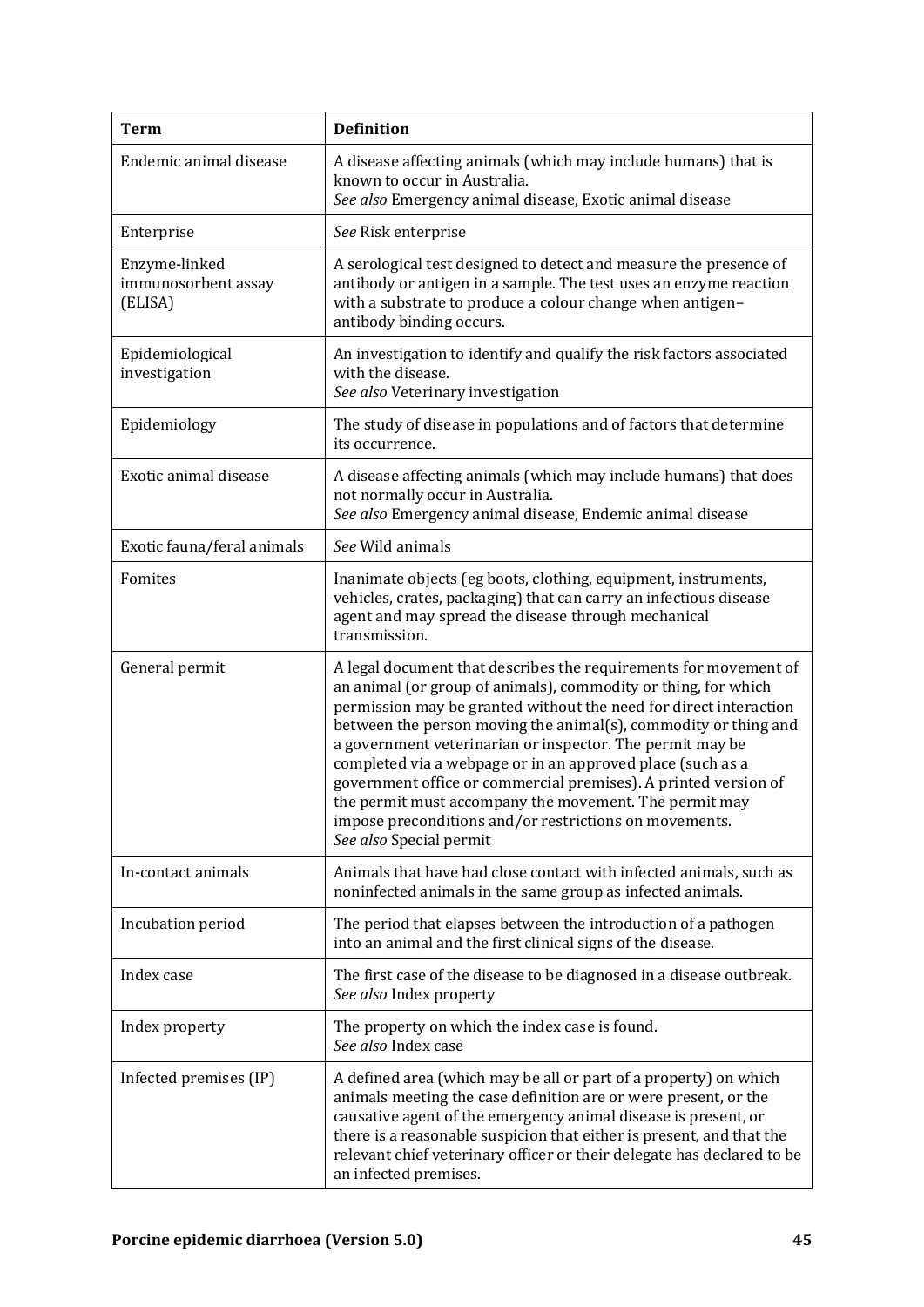| <b>Term</b>                             | <b>Definition</b>                                                                                                                                                                                                                                                                                                                                                                                                                                               |
|-----------------------------------------|-----------------------------------------------------------------------------------------------------------------------------------------------------------------------------------------------------------------------------------------------------------------------------------------------------------------------------------------------------------------------------------------------------------------------------------------------------------------|
| Local control centre (LCC)              | An emergency operations centre responsible for the command and<br>control of field operations in a defined area.                                                                                                                                                                                                                                                                                                                                                |
| Modified stamping out                   | A stamping out policy that is modified - based on risk assessment -<br>to culling only a selected group of animals instead of all susceptible<br>animals that are either infected or exposed to the agent of disease.<br>This modified strategy may be implemented when the destruction<br>of all susceptible animals is not financially or practically feasible.<br>The term 'modified' is used when the stamping out measures are<br>not implemented in full. |
| Monitoring                              | Routine collection of data for assessing the health status of a<br>population or the level of contamination of a site for remediation<br>purposes.<br>See also Surveillance                                                                                                                                                                                                                                                                                     |
| Movement control                        | Restrictions placed on the movement of animals, people and other<br>things to prevent the spread of disease.                                                                                                                                                                                                                                                                                                                                                    |
| National Biosecurity<br>Committee (NBC) | A committee that was formally established under the<br>Intergovernmental Agreement on Biosecurity (IGAB). The IGAB<br>was signed on 13 January 2012, and signatories include all states<br>and territories except Tasmania. The committee provides advice to<br>the Agriculture Senior Officials Committee and the Agriculture<br>Ministers' Forum on national biosecurity issues, and on the IGAB.                                                             |
| National Management<br>Group (NMG)      | A group established to approve (or not approve) the invoking of<br>cost sharing under the Emergency Animal Disease Response<br>Agreement. NMG members are the Secretary of the Australian<br>Government Department of Agriculture, Water and the<br>Environment as chair, the chief executive officers of the state and<br>territory government parties, and the president (or analogous<br>officer) of each of the relevant industry parties.                  |
| Native wildlife                         | See Wild animals                                                                                                                                                                                                                                                                                                                                                                                                                                                |
| <b>OIE Terrestrial Code</b>             | OIE Terrestrial animal health code. Describes standards for safe<br>international trade in animals and animal products. Revised<br>annually and published on the internet at: www.oie.int/en/what-<br>we-do/standards/codes-and-manuals/terrestrial-code-online-<br>access.                                                                                                                                                                                     |
| <b>OIE Terrestrial Manual</b>           | OIE Manual of diagnostic tests and vaccines for terrestrial animals.<br>Describes standards for laboratory diagnostic tests, and the<br>production and control of biological products (principally<br>vaccines). The current edition is published on the internet at:<br>www.oie.int/en/what-we-do/standards/codes-and-<br>manuals/terrestrial-manual-online-access.                                                                                            |
| Operational procedures                  | Detailed instructions for carrying out specific disease control<br>activities, such as disposal, destruction, decontamination and<br>valuation.                                                                                                                                                                                                                                                                                                                 |
| Outside area (OA)                       | The area of Australia outside the declared (control and restricted)<br>areas.                                                                                                                                                                                                                                                                                                                                                                                   |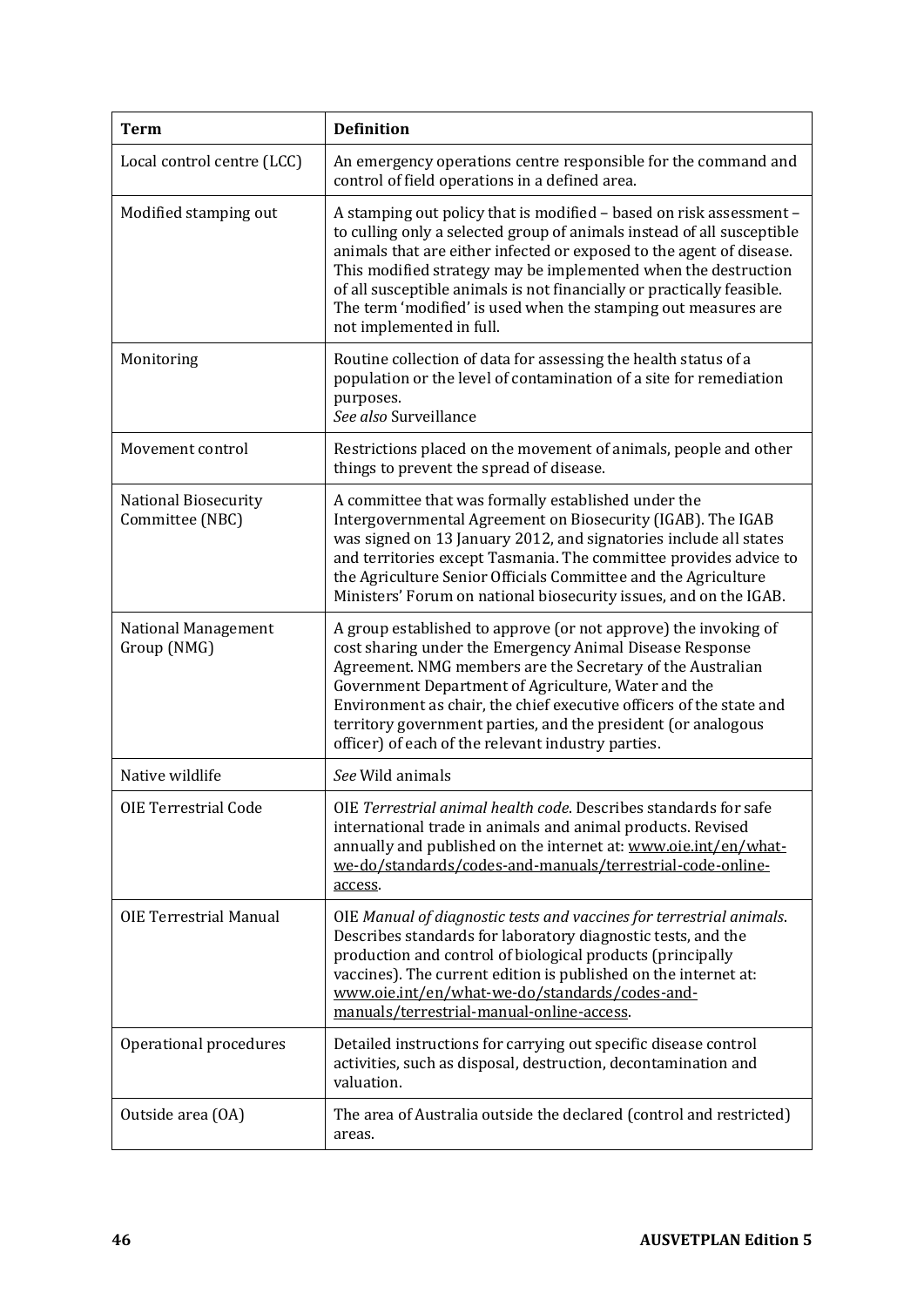| <b>Term</b>                        | <b>Definition</b>                                                                                                                                                                                                                                                                                                                                                                                                |
|------------------------------------|------------------------------------------------------------------------------------------------------------------------------------------------------------------------------------------------------------------------------------------------------------------------------------------------------------------------------------------------------------------------------------------------------------------|
| Owner                              | Person responsible for a premises (includes an agent of the owner,<br>such as a manager or other controlling officer).                                                                                                                                                                                                                                                                                           |
| Polymerase chain reaction<br>(PCR) | A method of amplifying and analysing DNA sequences that can be<br>used to detect the presence of viral DNA.                                                                                                                                                                                                                                                                                                      |
| Premises                           | A tract of land including its buildings, or a separate farm or facility<br>that is maintained by a single set of services and personnel.                                                                                                                                                                                                                                                                         |
| Premises of relevance<br>( POR)    | A premises in a control area that contains a live susceptible<br>animal(s) but is not considered at the time of classification to be an<br>infected premises, suspect premises, trace premises, dangerous<br>contact premises or dangerous contact processing facility.                                                                                                                                          |
| Prevalence                         | The proportion (or percentage) of animals in a particular<br>population affected by a particular disease (or infection or positive<br>antibody titre) at a given point in time.                                                                                                                                                                                                                                  |
| Proof of freedom                   | Reaching a point following an outbreak and post-outbreak<br>surveillance when freedom from the disease can be claimed with a<br>reasonable level of statistical confidence.                                                                                                                                                                                                                                      |
| Qualifiers                         |                                                                                                                                                                                                                                                                                                                                                                                                                  |
| - assessed negative                | Assessed negative (AN) is a qualifier that may be applied to ARPs,<br>PORs, SPs, TPs, DCPs or DCPFs. The qualifier may be applied<br>following surveillance, epidemiological investigation, and/or<br>laboratory assessment/diagnostic testing and indicates that the<br>premises is assessed as negative at the time of classification.                                                                         |
| - sentinels on site                | Sentinels on site (SN) is a qualifier that may be applied to IPs and<br>DCPs to indicate that sentinel animals are present on the premises<br>as part of response activities (ie before it can be assessed as an RP).                                                                                                                                                                                            |
| - vaccinated                       | The vaccinated (VN) qualifier can be applied in a number of<br>different ways. At its most basic level, it can be used to identify<br>premises that contain susceptible animals that have been<br>vaccinated against the EAD in question. However, depending on the<br>legislation, objectives and processes within a jurisdiction, the VN<br>qualifier may be used to track a range of criteria and parameters. |
| Quarantine                         | Legally enforceable requirement that prevents or minimises spread<br>of pests and disease agents by controlling the movement of<br>animals, persons or things.                                                                                                                                                                                                                                                   |
| Resolved premises (RP)             | An infected premises, dangerous contact premises or dangerous<br>contact processing facility that has completed the required control<br>measures, and is subject to the procedures and restrictions<br>appropriate to the area in which it is located.                                                                                                                                                           |
| Restricted area (RA)               | A relatively small legally declared area around infected premises<br>and dangerous contact premises that is subject to disease controls,<br>including intense surveillance and movement controls.                                                                                                                                                                                                                |
| Risk enterprise                    | A defined livestock or related enterprise that is potentially a major<br>source of infection for many other premises. Includes intensive<br>piggeries, feedlots, abattoirs, knackeries, saleyards, calf scales, milk<br>factories, tanneries, skin sheds, game meat establishments, cold                                                                                                                         |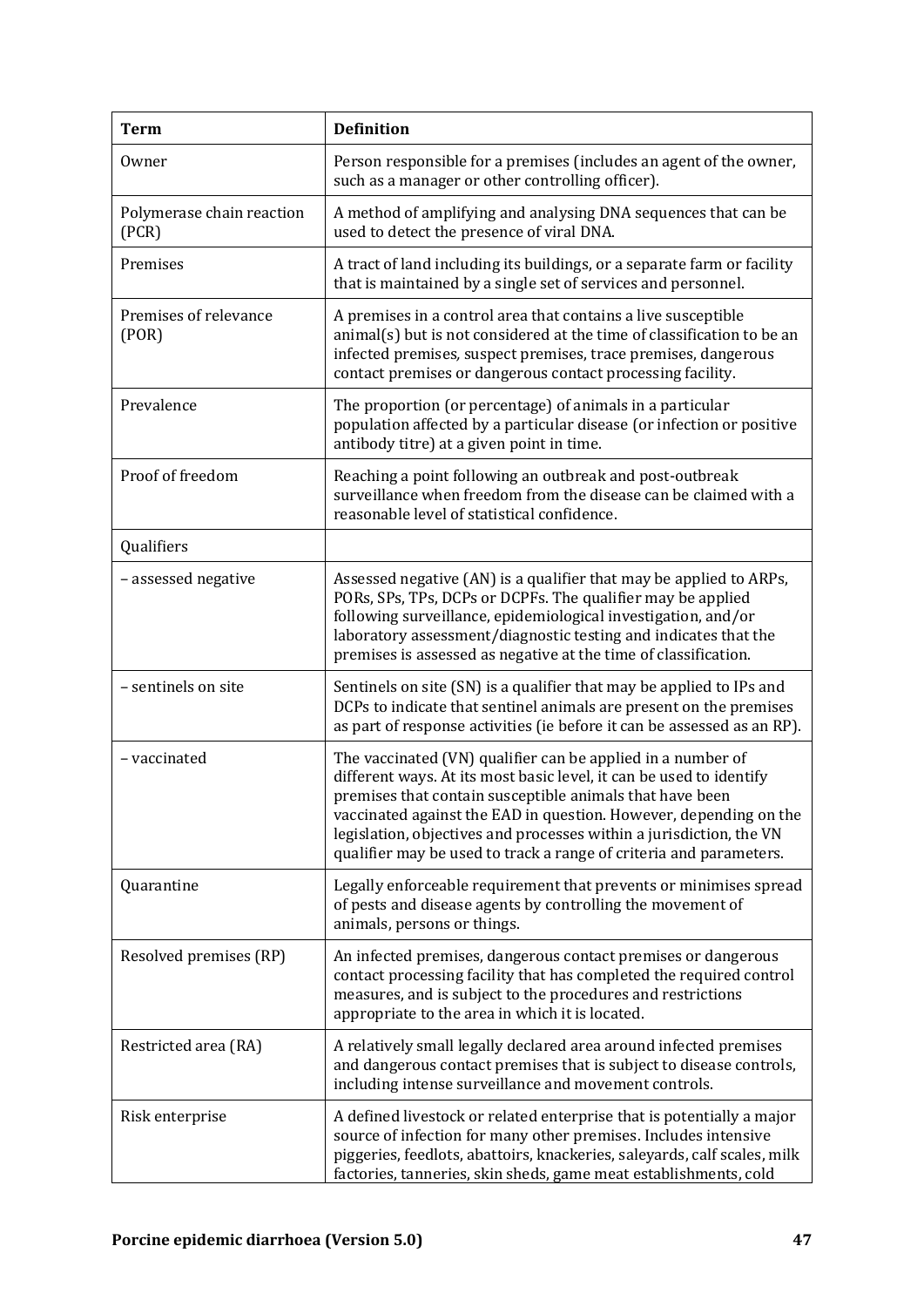| <b>Term</b>                        | <b>Definition</b>                                                                                                                                                                                                                                                                                                                                                                                                                                                |
|------------------------------------|------------------------------------------------------------------------------------------------------------------------------------------------------------------------------------------------------------------------------------------------------------------------------------------------------------------------------------------------------------------------------------------------------------------------------------------------------------------|
|                                    | stores, artificial insemination centres, veterinary laboratories and<br>hospitals, road and rail freight depots, showgrounds, field days,<br>weighbridges and garbage depots.                                                                                                                                                                                                                                                                                    |
| Sensitivity                        | The proportion of truly positive units that are correctly identified<br>as positive by a test.<br>See also Specificity                                                                                                                                                                                                                                                                                                                                           |
| Sentinel animal                    | Animal of known health status that is monitored to detect the<br>presence of a specific disease agent.                                                                                                                                                                                                                                                                                                                                                           |
| Seroconversion                     | The appearance in the blood serum of antibodies (as determined<br>by a serology test) following vaccination or natural exposure to a<br>disease agent.                                                                                                                                                                                                                                                                                                           |
| Serosurveillance                   | Surveillance of an animal population by testing serum samples for<br>the presence of antibodies to disease agents.                                                                                                                                                                                                                                                                                                                                               |
| Serotype                           | A subgroup of microorganisms identified by the antigens carried<br>(as determined by a serology test).                                                                                                                                                                                                                                                                                                                                                           |
| Serum neutralisation test          | A serological test to detect and measure the presence of antibody in<br>a sample. Antibody in serum is serially diluted to detect the highest<br>dilution that neutralises a standard amount of antigen. The<br>neutralising antibody titre is given as the reciprocal of this dilution.                                                                                                                                                                         |
| Slaughter                          | The humane killing of an animal for meat for human consumption.                                                                                                                                                                                                                                                                                                                                                                                                  |
| Special permit                     | A legal document that describes the requirements for movement of<br>an animal (or group of animals), commodity or thing, for which the<br>person moving the animal(s), commodity or thing must obtain<br>prior written permission from the relevant government<br>veterinarian or inspector. A printed version of the permit must<br>accompany the movement. The permit may impose preconditions<br>and/or restrictions on movements.<br>See also General permit |
| Specificity                        | The proportion of truly negative units that are correctly identified<br>as negative by a test.<br>See also Sensitivity                                                                                                                                                                                                                                                                                                                                           |
| Stamping out                       | The strategy of eliminating infection from premises through the<br>destruction of animals in accordance with the particular<br>AUSVETPLAN manual, and in a manner that permits appropriate<br>disposal of carcasses and decontamination of the site.                                                                                                                                                                                                             |
| State coordination centre<br>(SCC) | The emergency operations centre that directs the disease control<br>operations to be undertaken in a state or territory.                                                                                                                                                                                                                                                                                                                                         |
| Surveillance                       | A systematic program of investigation designed to establish the<br>presence, extent or absence of a disease, or of infection or<br>contamination with the causative organism. It includes the<br>examination of animals for clinical signs, antibodies or the<br>causative organism.                                                                                                                                                                             |
| Susceptible animals                | Animals that can be infected with a particular disease.                                                                                                                                                                                                                                                                                                                                                                                                          |
| Suspect animal                     | An animal that may have been exposed to an emergency disease<br>such that its quarantine and intensive surveillance, but not pre-                                                                                                                                                                                                                                                                                                                                |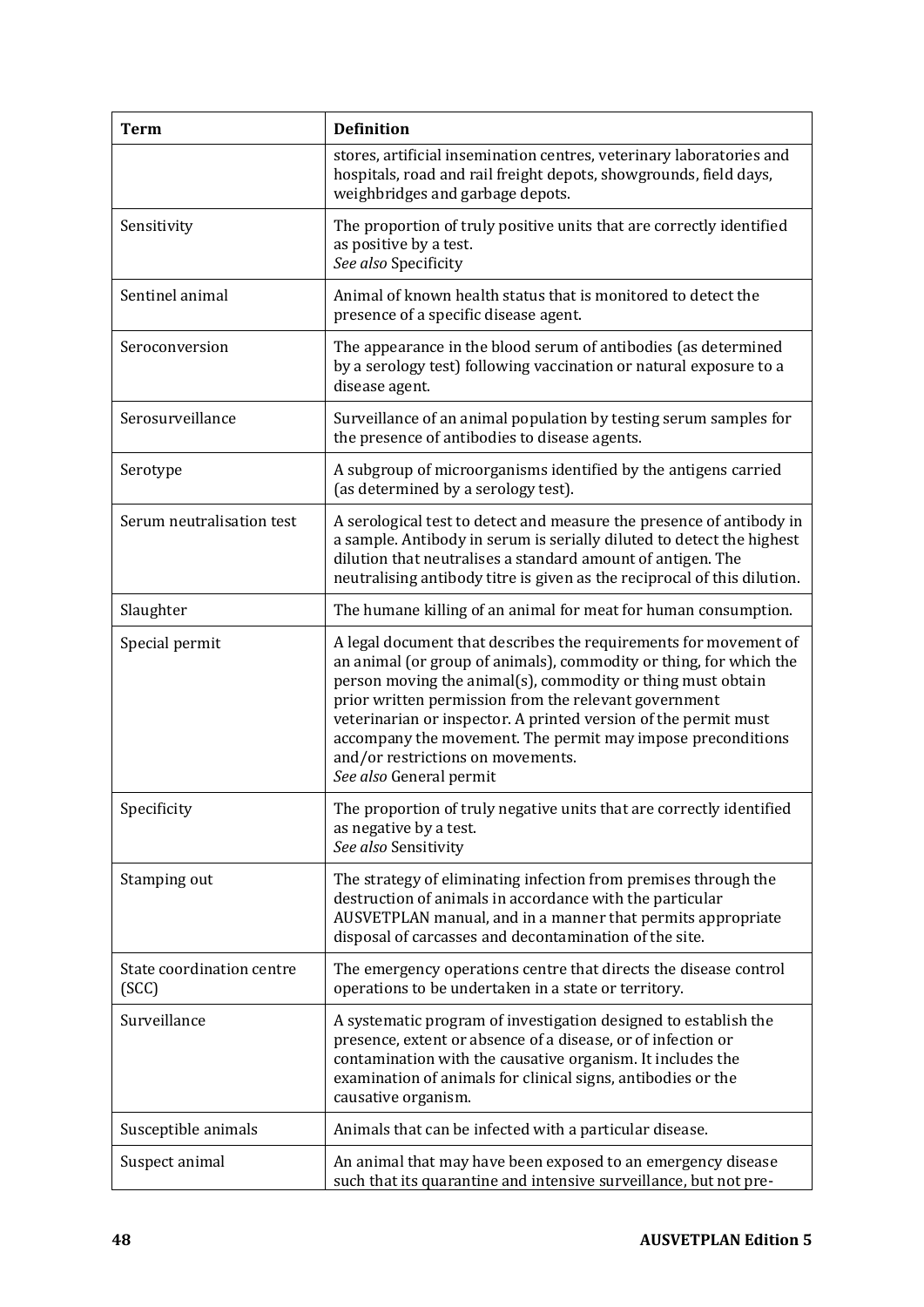| <b>Term</b>           | <b>Definition</b>                                                                                                                                                                                                                                                                |
|-----------------------|----------------------------------------------------------------------------------------------------------------------------------------------------------------------------------------------------------------------------------------------------------------------------------|
|                       | emptive slaughter, is warranted.<br>or                                                                                                                                                                                                                                           |
|                       | An animal not known to have been exposed to a disease agent but<br>showing clinical signs requiring differential diagnosis.                                                                                                                                                      |
| Suspect premises (SP) | Temporary classification of a premises that contains a susceptible<br>animal(s) not known to have been exposed to the disease agent but<br>showing clinical signs similar to the case definition, and that<br>therefore requires investigation(s).                               |
| Swill                 | Also known as 'prohibited pig feed', means material of mammalian<br>origin, or any substance that has come in contact with this material,<br>but does not include:                                                                                                               |
|                       | (i) Milk, milk products or milk by-products either of Australian<br>provenance or legally imported for stockfeed use into Australia.                                                                                                                                             |
|                       | (ii) Material containing flesh, bones, blood, offal or mammal<br>carcases which is treated by an approved process. <sup>1</sup>                                                                                                                                                  |
|                       | (iii) A carcass or part of a domestic pig, born and raised on the<br>property on which the pig or pigs that are administered the part<br>are held, that is administered for therapeutic purposes in<br>accordance with the written instructions of a veterinary<br>practitioner. |
|                       | (iv) Material used under an individual and defined-period permit<br>issued by a jurisdiction for the purposes of research or baiting.<br><sup>1</sup> In terms of (ii), approved processes are:                                                                                  |
|                       | 1. rendering in accordance with the 'Australian Standard for<br>the Hygienic Rendering of Animal Products'                                                                                                                                                                       |
|                       | 2.<br>under jurisdictional permit, cooking processes subject to<br>compliance verification that ensure that a core temperature<br>of at least 100 °C for a minimum of 30 minutes, or<br>equivalent, has been reached.                                                            |
|                       | 3. treatment of cooking oil, which has been used for cooking in<br>Australia, in accordance with the 'National Standard for<br>Recycling of Used Cooking Fats and Oils intended for Animal<br>Feeds'                                                                             |
|                       | under jurisdictional permit, any other nationally agreed<br>4.<br>process approved by AHC for which an acceptable risk<br>assessment has been undertaken and that is subject to<br>compliance verification.                                                                      |
|                       | The national definition is a minimum standard. Some jurisdictions<br>have additional conditions for swill feeding that pig producers in<br>those jurisdictions must comply with, over and above the<br>requirements of the national definition.                                  |
| Swill feeding         | Also known as 'feeding prohibited pig feed', it includes:                                                                                                                                                                                                                        |
|                       | feeding, or allowing or directing another person to feed,<br>prohibited pig feed to a pig                                                                                                                                                                                        |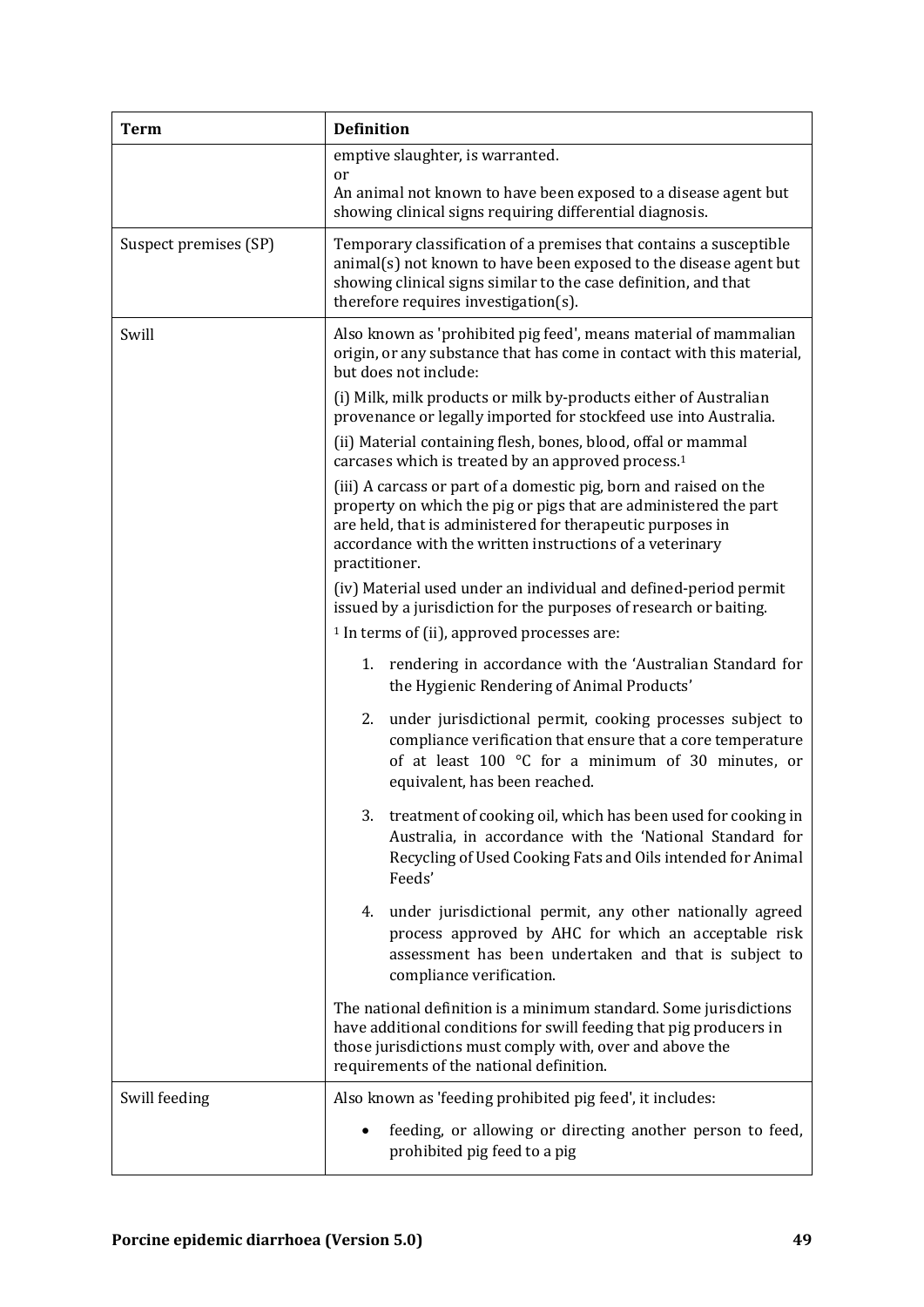| <b>Term</b>                     | <b>Definition</b>                                                                                                                                                                                                                                                                                                                                                                                    |
|---------------------------------|------------------------------------------------------------------------------------------------------------------------------------------------------------------------------------------------------------------------------------------------------------------------------------------------------------------------------------------------------------------------------------------------------|
|                                 | allowing a pig to have access to prohibited pig feed<br>$\bullet$<br>the collection and storage or possession of prohibited pig<br>feed on a premises where one or more pigs are kept                                                                                                                                                                                                                |
|                                 | supplying to another person prohibited pig feed that the<br>supplier knows is for feeding to any pig.                                                                                                                                                                                                                                                                                                |
|                                 | This definition was endorsed by the Agriculture Ministers' Council<br>through AGMIN OOS 04/2014.                                                                                                                                                                                                                                                                                                     |
| Trace premises (TP)             | Temporary classification of a premises that contains susceptible<br>animal(s) that tracing indicates may have been exposed to the<br>disease agent, or contains contaminated animal products, wastes or<br>things, and that requires investigation(s).                                                                                                                                               |
| Tracing                         | The process of locating animals, people or other items that may be<br>implicated in the spread of disease, so that appropriate action can<br>be taken.                                                                                                                                                                                                                                               |
| Unknown status premises<br>(UP) | A premises within a declared area where the current presence of<br>susceptible animals and/or risk products, wastes or things is<br>unknown.                                                                                                                                                                                                                                                         |
| Vaccination                     | Inoculation of individuals with a vaccine to provide active<br>immunity.                                                                                                                                                                                                                                                                                                                             |
| Vaccine                         | A substance used to stimulate immunity against one or several<br>disease-causing agents to provide protection or to reduce the<br>effects of the disease. A vaccine is prepared from the causative<br>agent of a disease, its products or a synthetic substitute, which is<br>treated to act as an antigen without inducing the disease.                                                             |
| - adjuvanted                    | A vaccine in which one or several disease-causing agents are<br>combined with an adjuvant (a substance that increases the immune<br>response).                                                                                                                                                                                                                                                       |
| - attenuated                    | A vaccine prepared from infective or 'live' microbes that are less<br>pathogenic but retain their ability to induce protective immunity.                                                                                                                                                                                                                                                             |
| - gene deleted                  | An attenuated or inactivated vaccine in which genes for non-<br>essential surface glycoproteins have been removed by genetic<br>engineering. This provides a useful immunological marker for the<br>vaccine virus compared with the wild virus.                                                                                                                                                      |
| - inactivated                   | A vaccine prepared from a virus that has been inactivated ('killed')<br>by chemical or physical treatment.                                                                                                                                                                                                                                                                                           |
| - recombinant                   | A vaccine produced from virus that has been genetically<br>engineered to contain only selected genes, including those causing<br>the immunogenic effect.                                                                                                                                                                                                                                             |
| Vector                          | A living organism (frequently an arthropod) that transmits an<br>infectious agent from one host to another. A biological vector is one<br>in which the infectious agent must develop or multiply before<br>becoming infective to a recipient host. A mechanical vector is one<br>that transmits an infectious agent from one host to another but is<br>not essential to the life cycle of the agent. |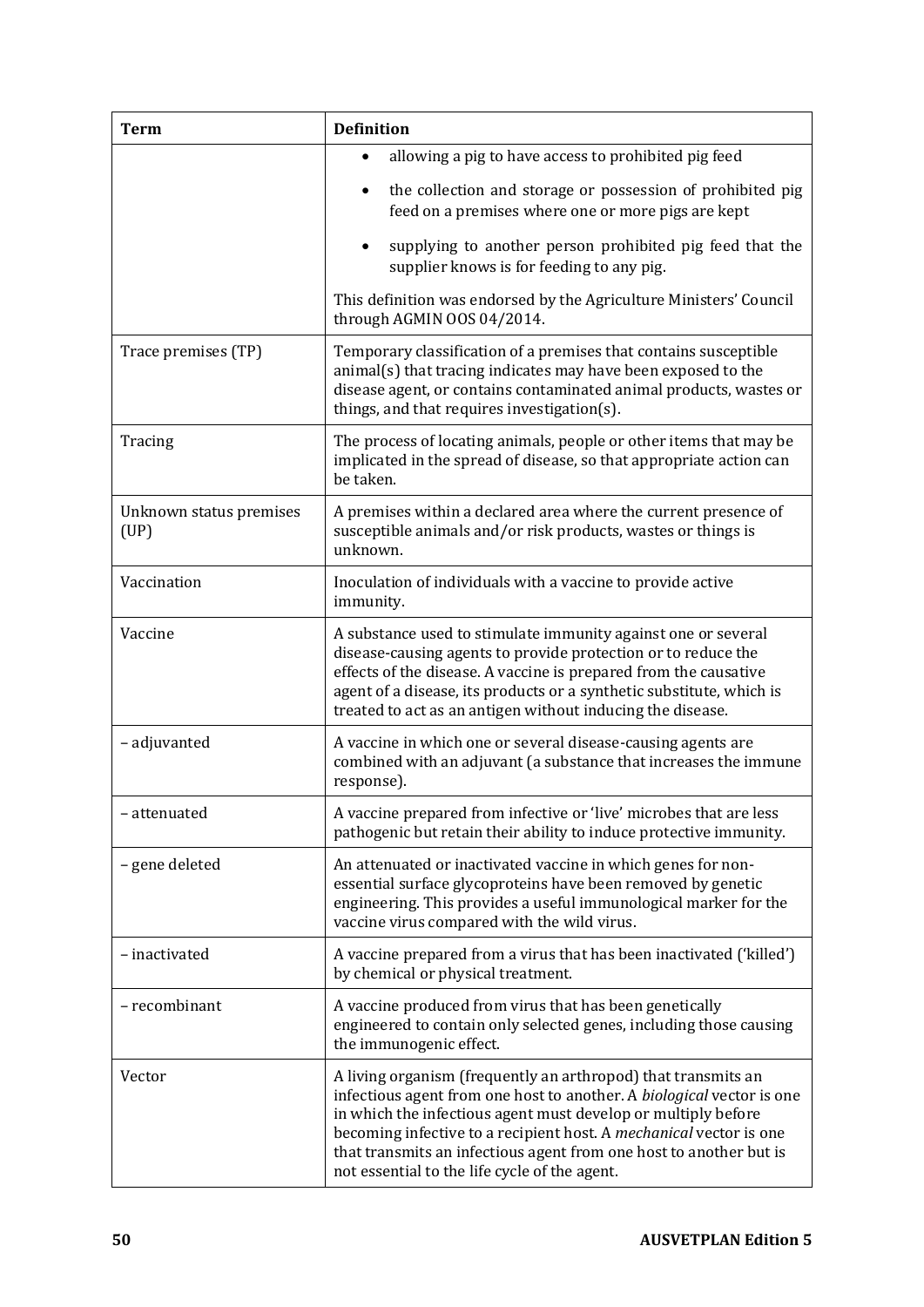| Term                                      | <b>Definition</b>                                                                                                                                                                                                                                 |
|-------------------------------------------|---------------------------------------------------------------------------------------------------------------------------------------------------------------------------------------------------------------------------------------------------|
| Veterinary investigation                  | An investigation of the diagnosis, pathology and epidemiology of<br>the disease.<br>See also Epidemiological investigation                                                                                                                        |
| Viraemia                                  | The presence of viruses in the blood.                                                                                                                                                                                                             |
| Wild animals                              |                                                                                                                                                                                                                                                   |
| – native wildlife                         | Animals that are indigenous to Australia and may be susceptible to<br>emergency animal diseases (eg bats, dingoes, marsupials).                                                                                                                   |
| - feral animals                           | Animals of domestic species that are not confined or under control<br>(eg cats, horses, pigs).                                                                                                                                                    |
| - exotic fauna                            | Nondomestic animal species that are not indigenous to Australia<br>(eg foxes).                                                                                                                                                                    |
| Wool                                      | Sheep wool.                                                                                                                                                                                                                                       |
| Zero susceptible species<br>premises (ZP) | A premises that does not contain any susceptible animals or risk<br>products, wastes or things.                                                                                                                                                   |
| Zoning                                    | The process of defining, implementing and maintaining a disease-<br>free or infected area in accordance with OIE guidelines, based on<br>geopolitical and/or physical boundaries and surveillance, to<br>facilitate disease control and/or trade. |
| Zoonosis                                  | A disease of animals that can be transmitted to humans.                                                                                                                                                                                           |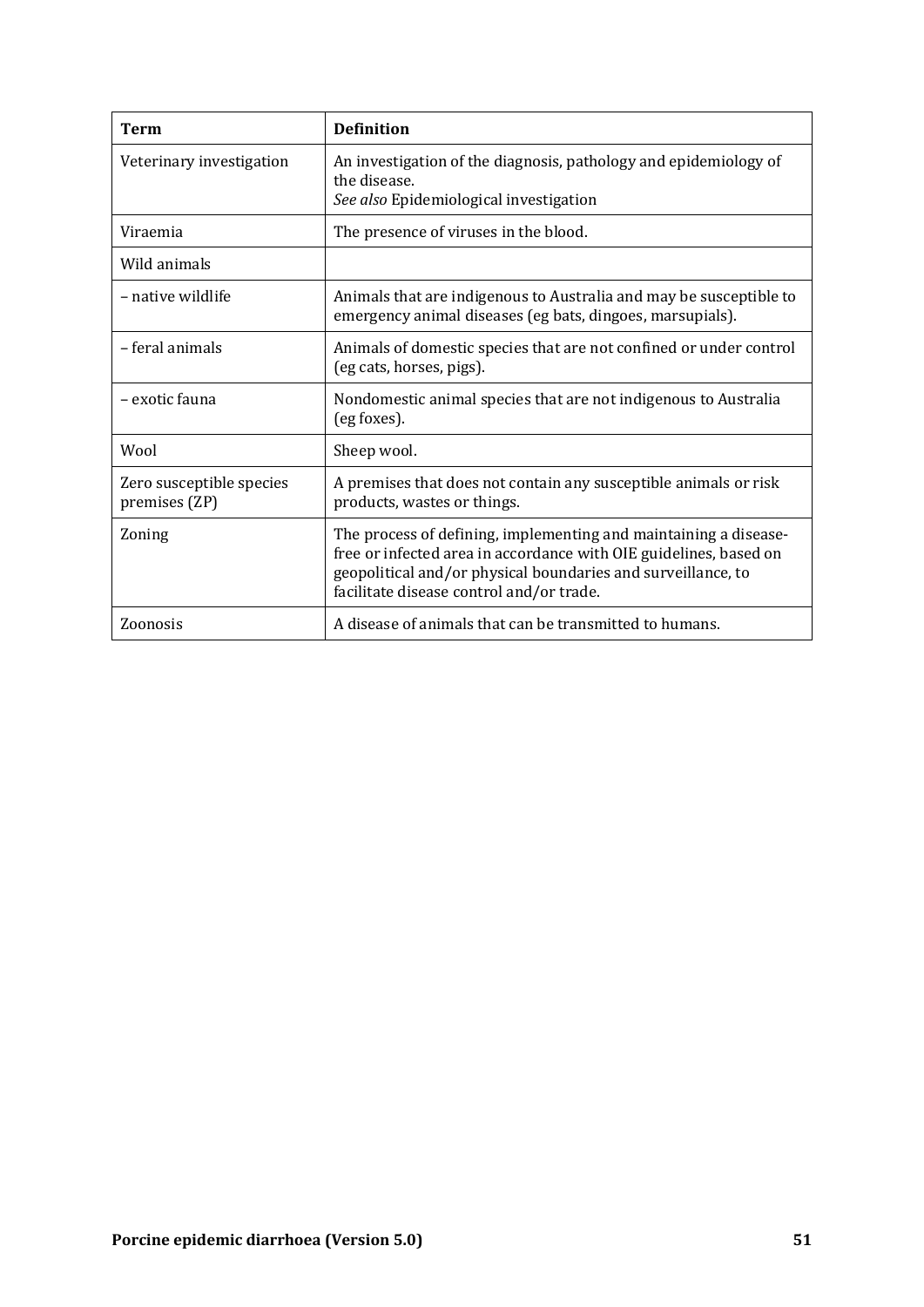# **Abbreviations**

# **Disease-specific abbreviations**

| Abbreviation   Full title |                            |
|---------------------------|----------------------------|
| CRE.                      | controlled rapid exposure  |
| PED                       | porcine epidemic diarrhoea |

## **Standard AUSVETPLAN abbreviations**

| <b>Abbreviation</b> | <b>Full title</b>                                               |
|---------------------|-----------------------------------------------------------------|
| <b>ACDP</b>         | Australian Centre for Disease Preparedness                      |
| AN                  | assessed negative                                               |
| <b>APF</b>          | approved processing facility                                    |
| ARP                 | at-risk premises                                                |
| <b>AUSVETPLAN</b>   | Australian Veterinary Emergency Plan                            |
| CA                  | control area                                                    |
| <b>CCEAD</b>        | Consultative Committee on Emergency Animal Diseases             |
| <b>CSIRO</b>        | Commonwealth Scientific and Industrial Research Organisation    |
| <b>CVO</b>          | chief veterinary officer                                        |
| <b>DCP</b>          | dangerous contact premises                                      |
| <b>DCPF</b>         | dangerous contact processing facility                           |
| EAD                 | emergency animal disease                                        |
| <b>EADRA</b>        | <b>Emergency Animal Disease Response Agreement</b>              |
| <b>EADRP</b>        | Emergency Animal Disease Response Plan                          |
| <b>EDTA</b>         | ethylenediaminetetraacetic acid (anticoagulant for whole blood) |
| <b>ELISA</b>        | enzyme-linked immunosorbent assay                               |
| GP                  | general permit                                                  |
| <b>IETS</b>         | <b>International Embryo Technology Society</b>                  |
| IP                  | infected premises                                               |
| <b>LCC</b>          | local control centre                                            |
| <b>NASOP</b>        | nationally agreed standard operating procedure                  |
| <b>NMG</b>          | <b>National Management Group</b>                                |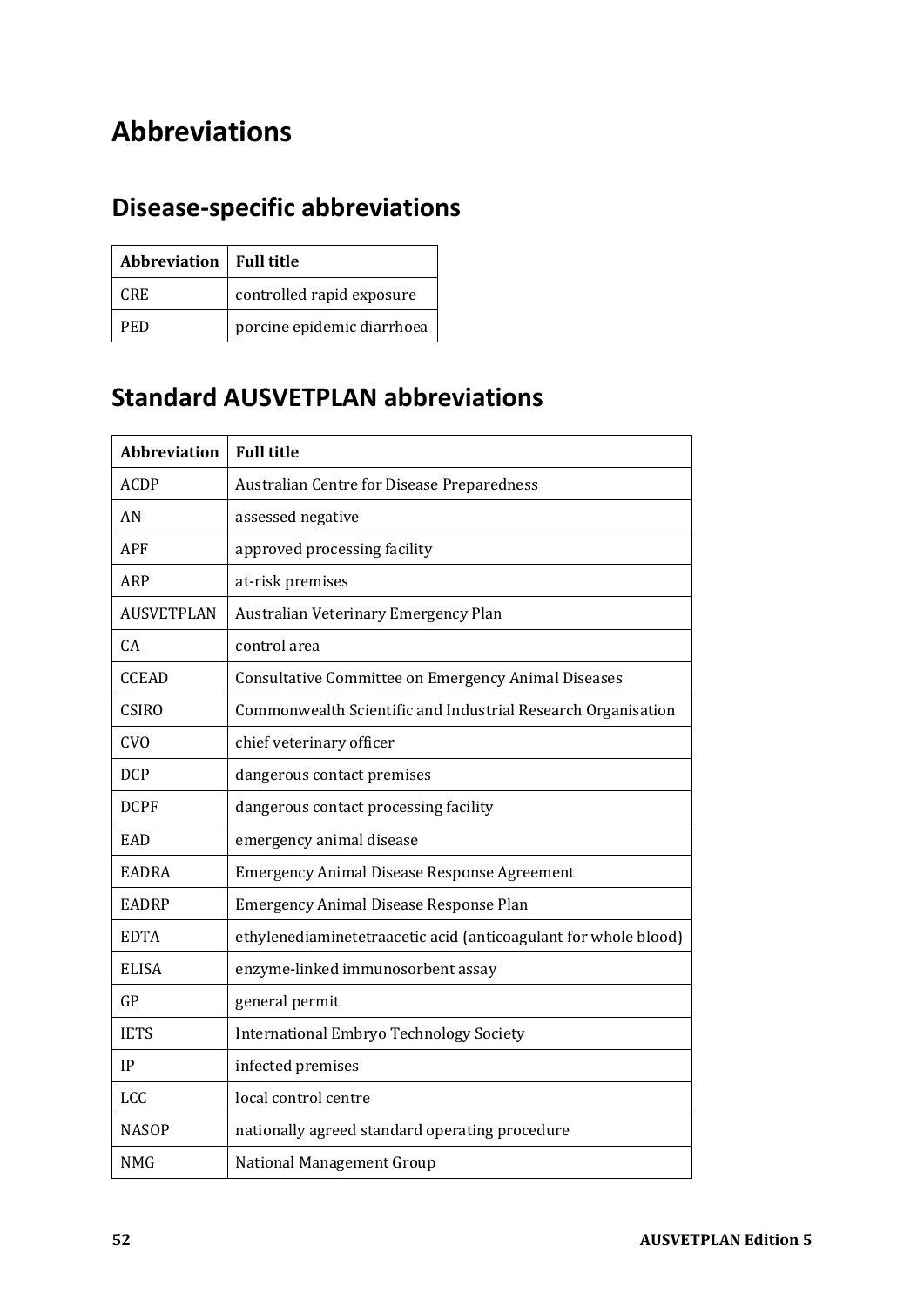| <b>Abbreviation</b> | <b>Full title</b>                    |
|---------------------|--------------------------------------|
| 0A                  | outside area                         |
| 0IE                 | World Organisation for Animal Health |
| <b>PCR</b>          | polymerase chain reaction            |
| <b>POR</b>          | premises of relevance                |
| RA                  | restricted area                      |
| <b>RP</b>           | resolved premises                    |
| SCC                 | state coordination centre            |
| <b>SP</b>           | suspect premises                     |
| SpP                 | special permit                       |
| TP                  | trace premises                       |
| UP                  | unknown status premises              |
| ZΡ                  | zero susceptible species premises    |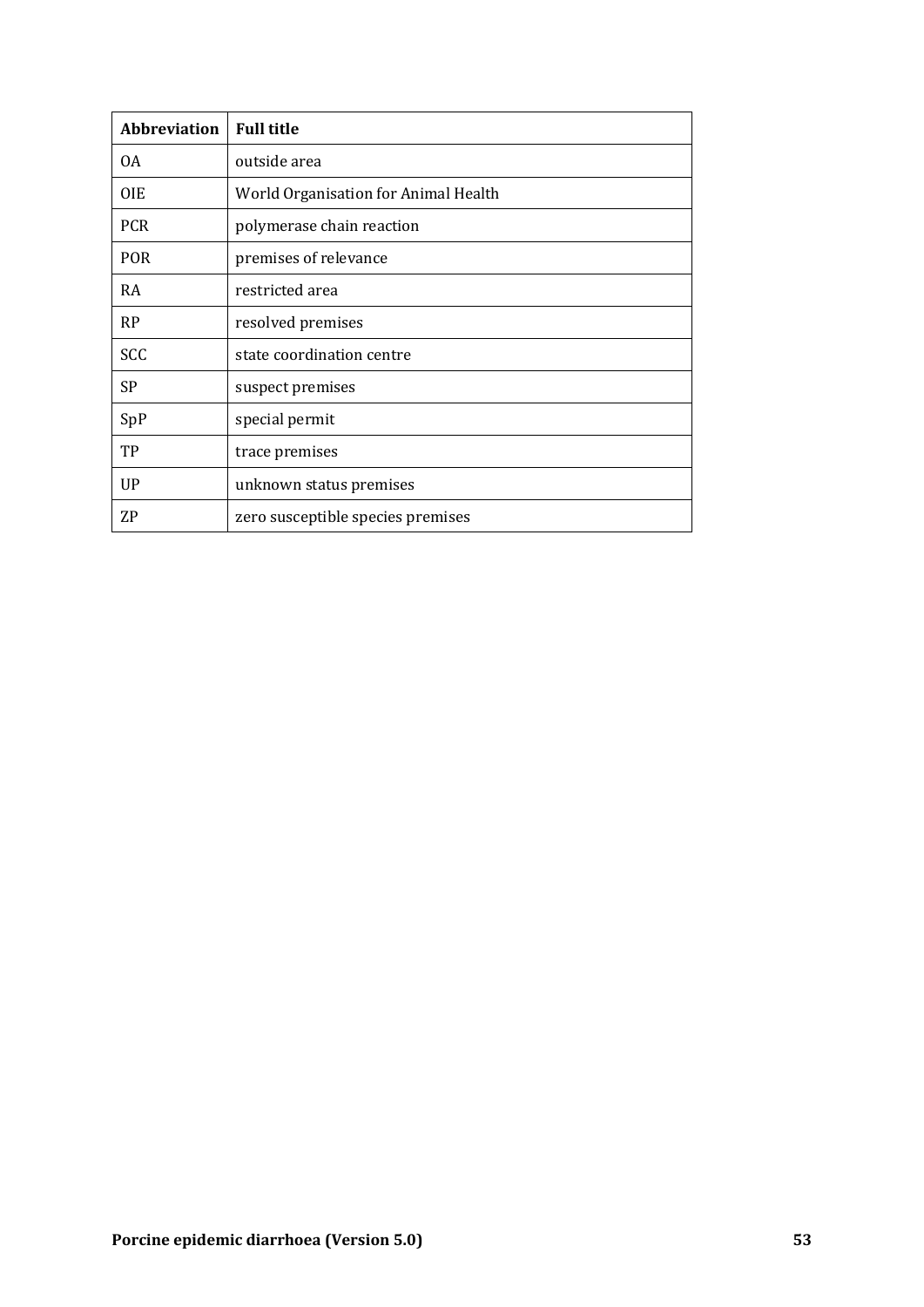# **References**

AASV (American Association of Swine Veterinarians) (2013). *PED update and biosecurity suggestions*, press release, www.aasv.org/news/story.php?id=6454.

AHC (Animal Health Committee) (2014). *Porcine Epidemic Diarrhoea Categorisation Panel report*, December 2014 (AHC27 OOS25), unpublished report.

Alonso C, Goede DP, Morrison RB, Davies PR, Rovira A, Marthaler DG & Torremorell M (2014). Evidence of infectivity of airborne porcine epidemic diarrhea virus and detection of airborne viral RNA at long distances from infected herds. *Veterinary Research* 45:73.

Alvarez J, Goede D, Morrison R & Perez A (2016). Spatial and temporal epidemiology of porcine epidemic diarrhea (PED) in the midwest and southeast regions of the United States. *Preventive Veterinary Medicine* 123:155–160.

Annamalai T, Saif LJ, Lu Z & Jung K (2015). Age-dependent variation in innate immune responses to porcine epidemic diarrhea virus infection in suckling versus weaned pigs. *Veterinary Immunology and Immunopathology* 168(3–4):193–202.

Boniotti MB, Papetti A, Lavazza A, Alborali G, Sozzi E, Chiapponi C, Faccini S, Bonilauri P, Cordioli P & Marthaler D (2016). Porcine epidemic diarrhea virus and discovery of a recombinant swine enteric coronavirus, Italy. *Emerging Infectious Diseases* 22(1):83–87.

Bowman AS, Krogwold RA, Price T, Davis M & Moeller SJ (2015). Investigating the introduction of porcine epidemic diarrhea virus into an Ohio swine operation. *BMC Veterinary Research* 11:38.

Chang C-Y, Cheng I-C, Chang Y-C, Tsai P-S, Lai S-Y, Huang Y-L, Jeng C-R, Pang VF & Chang H-W (2019). Identification of neutralizing monoclonal antibodies targeting novel conformational epitopes of the porcine epidemic diarrhoea virus spike protein. *Scientific Reports* 9:2529.

Chen Q, Gauger PC, Stafne MR, Thomas JT, Madson DM, Huang H, Zheng Y, Li G & Zhang J (2016). Pathogenesis comparison between the United States porcine epidemic diarrhoea virus prototype and S-INDEL-variant strains in conventional neonatal piglets. *Journal of General Virology* 97:1107–1121.

Dee S, Clement T, Schelkopf A, Nerem J, Knudsen D, Christopher-Hennings J & Nelson E (2014). An evaluation of contaminated complete feed as a vehicle for porcine epidemic diarrhea virus infection of naive pigs following consumption via natural feeding behaviour: proof of concept. *BMC Veterinary Research* 10:176.

Dee S, Neill C, Singrey A, Clement T, Cochrane R, Jones C, Patterson G, Spronk G, Christopher-Hennings J & Nelson E (2016). Modeling the transboundary risk of feed ingredients contaminated with porcine epidemic diarrhoea virus. *BMC Veterinary Research* 12:51.

Dee SA, Bauermann FV, Niederwerder MC, Singrey A, Clement T, de Lima M, Long, Patterson G, Sheahan MA, Stolan AMM, Petrovan V, Jones CK, De Jong J, Ji J, Spronk GD, Minion L, Christopher-Hennings J, Zimmerman JJ, Rowland RRR, Nelson E, Sundberg P & Diel DG (2018). Survival of viral pathogens in animal feed ingredients under transboundary shipping models. *PLoS One* 13(3):e0194509.

Dee S, Shah A, Jones C, Singrey A, Hanson D, Edler R, Spronk G, Niederwerder M & Nelson E (2021). Evidence of viral survival in representative volumes of feed and feed ingredients during long-distance commercial transport across the continental United States. *Transboundary and Emerging Diseases* 2021 Mar 24, online ahead of print.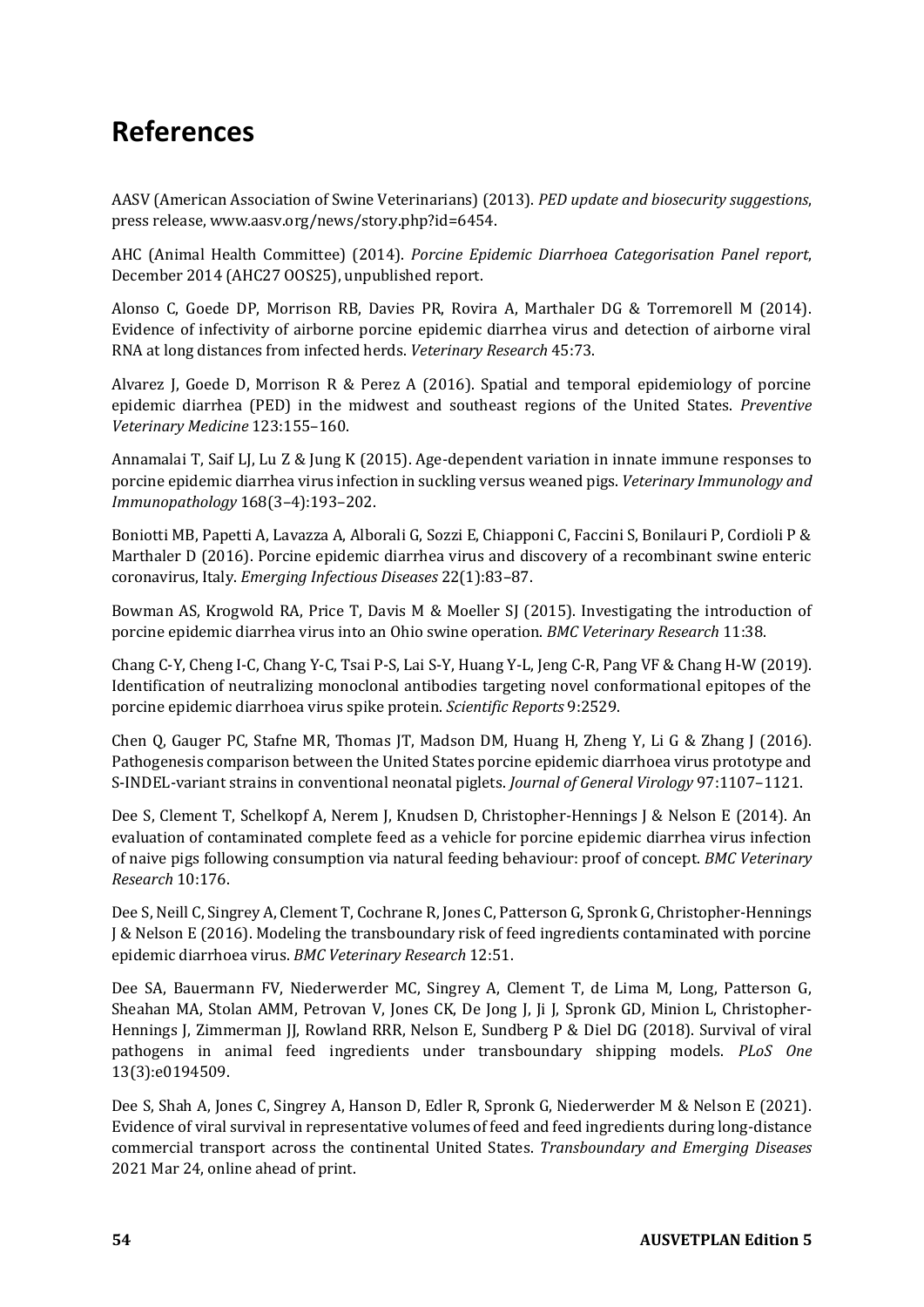EFSA (European Food Safety Authority) (2014). European Food Safety Authority scientific opinion on porcine epidemic diarrhoea and emerging porcine deltacoronavirus. *EFSA Journal* 2014;12(10):3877.

Gallien S, Moro A, Lediguerher G, Catinot V, Paboeuf F, Bigault L, Berri M, Gauger PC, Pozzi N, Authié E, Rose N & Grasland B (2018). Evidence of porcine epidemic diarrhea virus (PEDV) shedding in semen from infected specific pathogen-free boars. *Veterinary Research* 49:7.

Gallien S, Moro A, Lediguerher G, Catinot V, Paboeuf F, Bigault L, Gauger PC, Pozzi N, Berri M, Authié E, Rose N & Grasland B (2019). Limited shedding of an S-InDel strain of porcine epidemic diarrhea virus (PEDV) in semen and questions regarding the infectivity of the detected virus. *Veterinary Microbiology* 228:20–25.

Garner G, Roche S & Wicks R (2012). *Assessing management options for pig farms that develop welfare problems in an emergency disease response*, final report for Animal Health Australia, 24 February 2012, Animal Health Australia, Canberra.

Geiger JO & Connor JF (2013). *Porcine epidemic diarrhoea, diagnosis, and elimination*, www.aasv.org/aasv%20website/Resources/Diseases/PED/13-05-29PEDWhitePaper.pdf.

Gerber P, Gong Q, Huang YW, Wang C, Holtkamp D & Opriessnig T (2014). Detection of antibodies against porcine epidemic diarrhea virus in serum and colostrum by indirect ELISA. *Veterinary Journal* 202(1):33–36.

Gerdts V & Zakhartchouk A (2016). Vaccines for porcine epidemic diarrhea virus and other swine coronaviruses. *Veterinary Microbiology* 206:45–51.

Hanke D, Jenckel M, Petrov A, Ritzmann M, Stadler J, Akimkin V, Blome S, Pohlmann A, Schirrmeir H, Beer M & Höper D (2015). Comparison of porcine epidemic diarrhea viruses from Germany and the United States, 2014. *Emerging Infectious Diseases* 21(3):493–496.

Hesse D, Suddith A, Breazeale B, Fuller A, Concannon C, Anderson J, Nietfeld J, Bai J, An B, Peddireddi L, Oberst R, Kerrigan M, Niederwerder M, Chand R, Rowland RB, Fang Y, Ransburth R & Zhu L (2014). Oral/nasal inoculation of four-week-old pigs with PEDV: tissue tropism, shedding, carriage, antibody response, and aerosol transmission. In: *Proceedings of the 23rd International Pig Veterinary Society (IPVS) Congress*, Cancun, Quintana Roo, Mexico, 8–11 June 2014.

Jung K, Saif LJ & Wang Q (2020). Porcine epidemic diarrhea virus (PEDV): an update on etiology, transmission, pathogenesis, and prevention and control. *Virus Research* 286:198045.

Khafipour E & Min Tun H (2015). *PEDv survivability and infectivity in Manitoba earthen manure storages (EMSs)*, research report for Manitoba Livestock Manure Management Initiative, Manitoba Pork Council.

Lee DU, Kwon T, Je SH, Yoo SJ, Seo SW, Sunwoo SY & Lyoo YS (2016). Wild boars harbouring porcine epidemic diarrhea virus (PEDV) may play an important role as a PEDV reservoir. *Veterinary Microbiology* 192:90–94.

Leidenberger S, Schröder C, Zani L, Auste A, Pinette M, Ambagala A, Nikolin V, de Smit H, Beer M & Blome S (2017). Virulence of current German PEDV strains in suckling pigs and investigation of protective effects of maternally derived antibodies. *Scientific Reports* 7:10825.

Lowe J, Gauger P, Harmon K, Zhang J, Connor J, Yeske P, Loula T, Levis I, Dufresne L & Main R (2014). Role of transportation in spread of porcine epidemic diarrhea virus infection, United States. *Emerging Infectious Diseases* 20:872.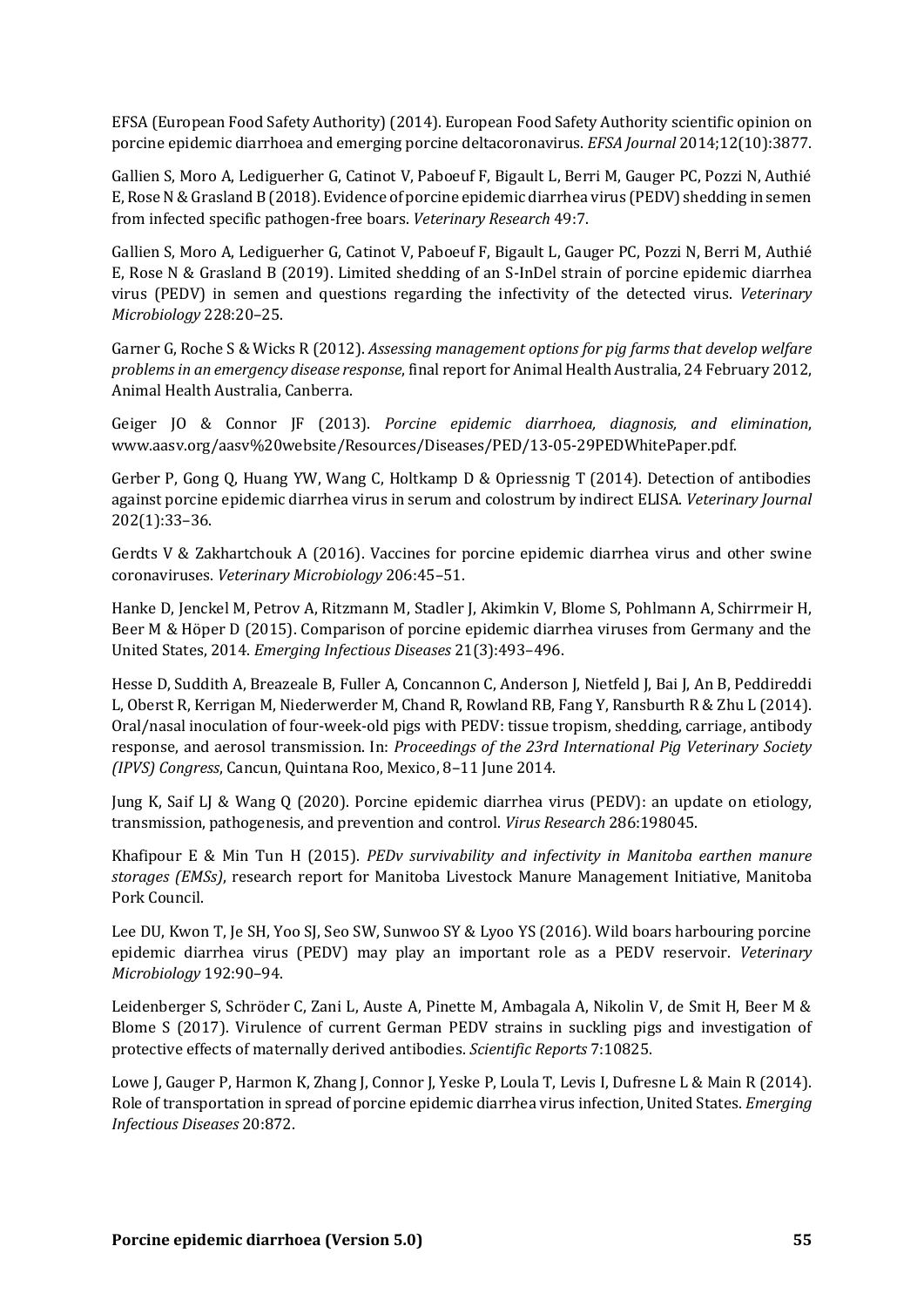Manitoba Pork (2018). Getting ahead of PEDv: experts say biosecurity is key. *Chop Talk Newsletter* issue 10, 19 April 2018, Manitoba Pork, [https://mailchi.mp/manitobapork/getting-ahead-of](https://mailchi.mp/manitobapork/getting-ahead-of-pedv#mctoc3)[pedv#mctoc3.](https://mailchi.mp/manitobapork/getting-ahead-of-pedv#mctoc3)

Myint O, Yoshida A, Sekiguchi S, Van Diep N, Fuke N, Izzati UZ, Hirai T & Yamaguchi R (2019). Development of indirect enzyme-linked immunosorbent assay for detection of porcine epidemic diarrhea virus specific antibodies (IgG) in serum of naturally infected pigs. *BMC Veterinary Research* 15:409.

Niederwerder MC & Hesse RA (2018). Swine enteric coronavirus disease: a review of 4 years with porcine epidemic diarrhoea virus and porcine deltacoronavirus in the United States and Canada. *Transboundary and Emerging Diseases* 65(3):660–675.

OIE (World Organisation for Animal Health) (2014). *OIE technical factsheet: infection with porcine epidemic diarrhoea virus*, OIE, Paris.

Pasick J, Berhane Y, Ojkic D, Maxie G, Embury-Hyatt C, Swekla K, Handel K, Fairles J & Alexandersen S (2014). Investigation into the role of potentially contaminated feed as a source of the first-detected outbreaks of porcine epidemic diarrhea in Canada. *Transboundary and Emerging Diseases* 61:397– 410.

Pensaert MB (1999). Porcine epidemic diarrhea. In: Straw BE, D'Allaire S, Mengeling WL & Taylor DJ (eds), *Diseases of swine*, 8th edn, Iowa State University Press, Ames, Iowa, 179–185.

Pizzurro F, Cito F, Zaccaria G, Spedicato M, Cerella A, Orsini M, Forzan M, D'Alterio N, Lorusso A & Marcacci M (2017). Outbreak of porcine epidemic diarrhoea virus (PEDV) in Abruzzi region, central-Italy. *Veterinary Medicine and Science* 4(2):73–79.

Popischil A, Stuedli A & Kiupel M (2002). Diagnostic notes update on porcine epidemic diarrhea. *Journal of Swine Health and Production* 10(2):81–85.

Pujols S & Segalés J (2014). *Survivability of porcine epidemic diarrhea virus (PEDV) in bovine plasma submitted to spray drying processing and held at different time by temperature storage conditions*, Institute of Food and Agricultural Research and Technology, Barcelona.

Sasaki Y, Alvarez J, Sekiguchi S, Sueyoshi M, Otake S & Perez A (2016). Epidemiological factors associated to spread of porcine epidemic diarrhea in Japan. *Preventive Veterinary Medicine* 123:161– 167.

Sasaki Y, Toyomaki H, Sekiguchi S, Sueyoshi M, Makita K, Otake S, Perez A & Alvarez J (2017). Spatial dynamics of porcine epidemic diarrhea (PED) spread in the southern Kyushu, Japan. *Preventive Veterinary Medicine* 144:81–88.

Stadler J, Zoela S, Fux R, Hanke D, Pohlmann A, Blome S, Weissenbock H, Weissenbacher-Lang C, Ritzmann M & Ladinig A (2015). Emergence of porcine epidemic diarrhea virus in southern Germany. *BMC Veterinary Research* 11:14.

Stevenson GW, Hoang H, Schwartz KJ, Burrough ER, Sun D, Madson D, Cooper VL, Pillatzki A, Gauger P, Schmitt BJ, Koster LG, Killian ML & Yoon KJ (2013). Emergency of porcine epidemic diarrhea virus in the United States: clinical signs, lesions, and viral genomic sequences. *Journal of Veterinary Diagnostic Investigation* 25(5):649–654.

Sun R, Leng Z, Dekun C & Song C (2014). Multiple factors contribute to persistent porcine epidemic diarrhea infection in the field: an investigation on porcine epidemic diarrhea repeated outbreaks in the same herd. *Journal of Animal and Veterinary Advances* 13:410–415.